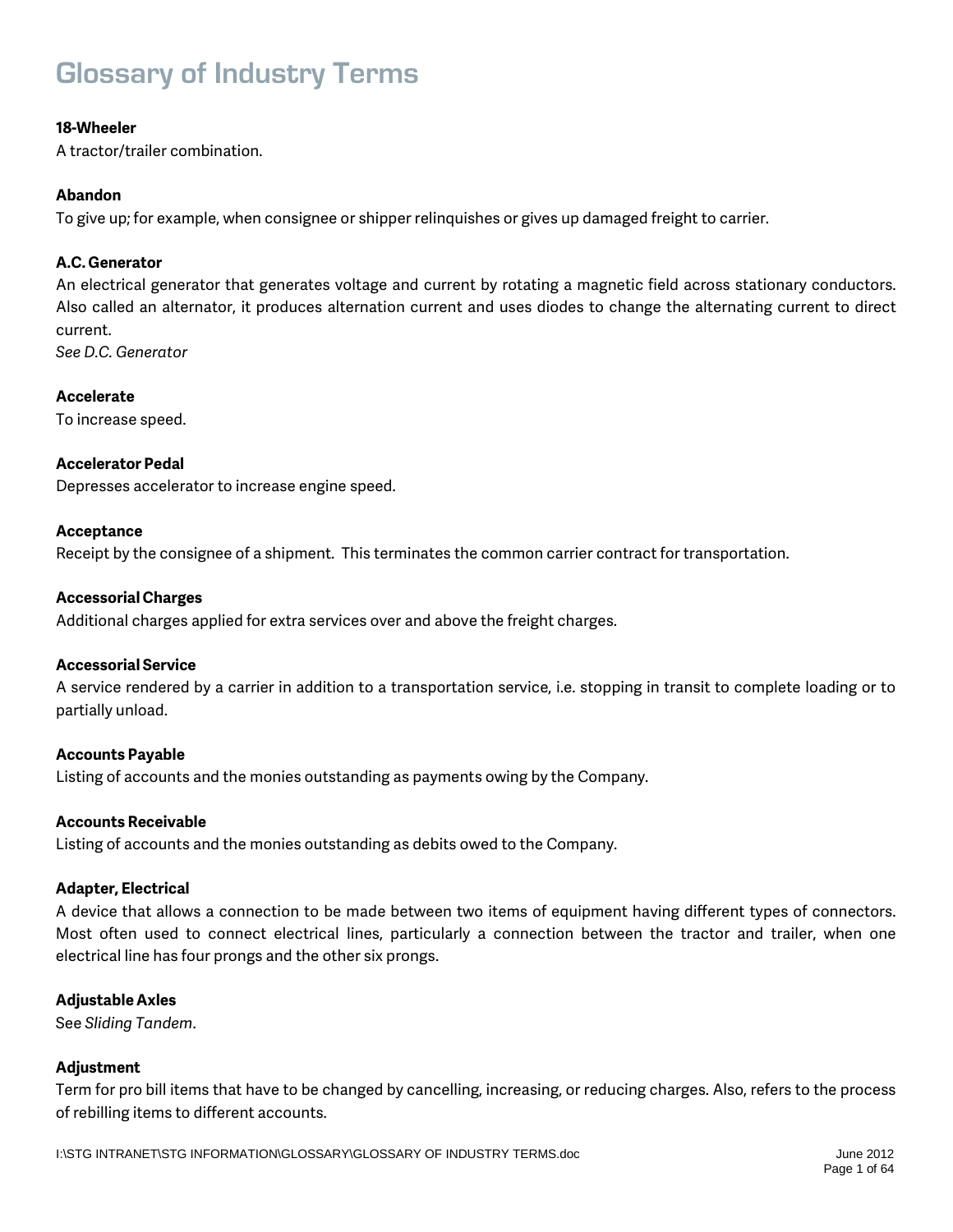### **Aged Trial Balance**

An alphabetical listing of all accounts showing dollar amounts outstanding in current, 32-60, 61-90, 91-121, 122+ days.

### **Agency**

Used interchangeably with call station, but generally an agent picks up and delivers freight for an inter city carrier while a call station handles orders from shippers but performs no freight handling functions. See *Call Station*.

### **Agent**

A road carrier that is under contract to serve a specified geographic area on behalf of the Siemens Transportation group. The carrier represents itself to the public as the Siemens Transportation Group and operates under the company's policies and procedures.

### **Aggregated Shipments**

Several shipments from different shipper to one consignee that are consolidated and treated as a single consignment.

### **Aging Report**

An alphabetical listing of all accounts showing dollar amounts outstanding in current, 32-60, 61-90, 91-121, 122+ days.

### **Agitator Body**

Truck body designed and equipped to mix concrete in transit.

### **Agreed Valuation**

A weight set and agreed upon by carrier and shipper as a basis for charges.

#### **Air Brakes**

Brakes that utilize compressed air instead of fluid.

#### **Air Cleaner**

A device for cleaning and purifying air entering the engine; also called an Air Filter. There may be two: a primary and a secondary.

#### **Air Compressor**

Builds up and maintains required air pressure in the brake system reservoir.

### **Air Filter**

See *Air Cleaner*.

### **Air Filter Restriction Gauge**

Registers the flow of air through the air filter element; indicates any obstruction to the filter (such as dirt or other materials) that would restrict the flow of air to the engine.

#### **Air Hose**

See *Air Lines*.

### **Air Intake Distributing Manifold**

Distributes air to the various cylinders of the engine and attaches to the cylinder heads at the intake ports.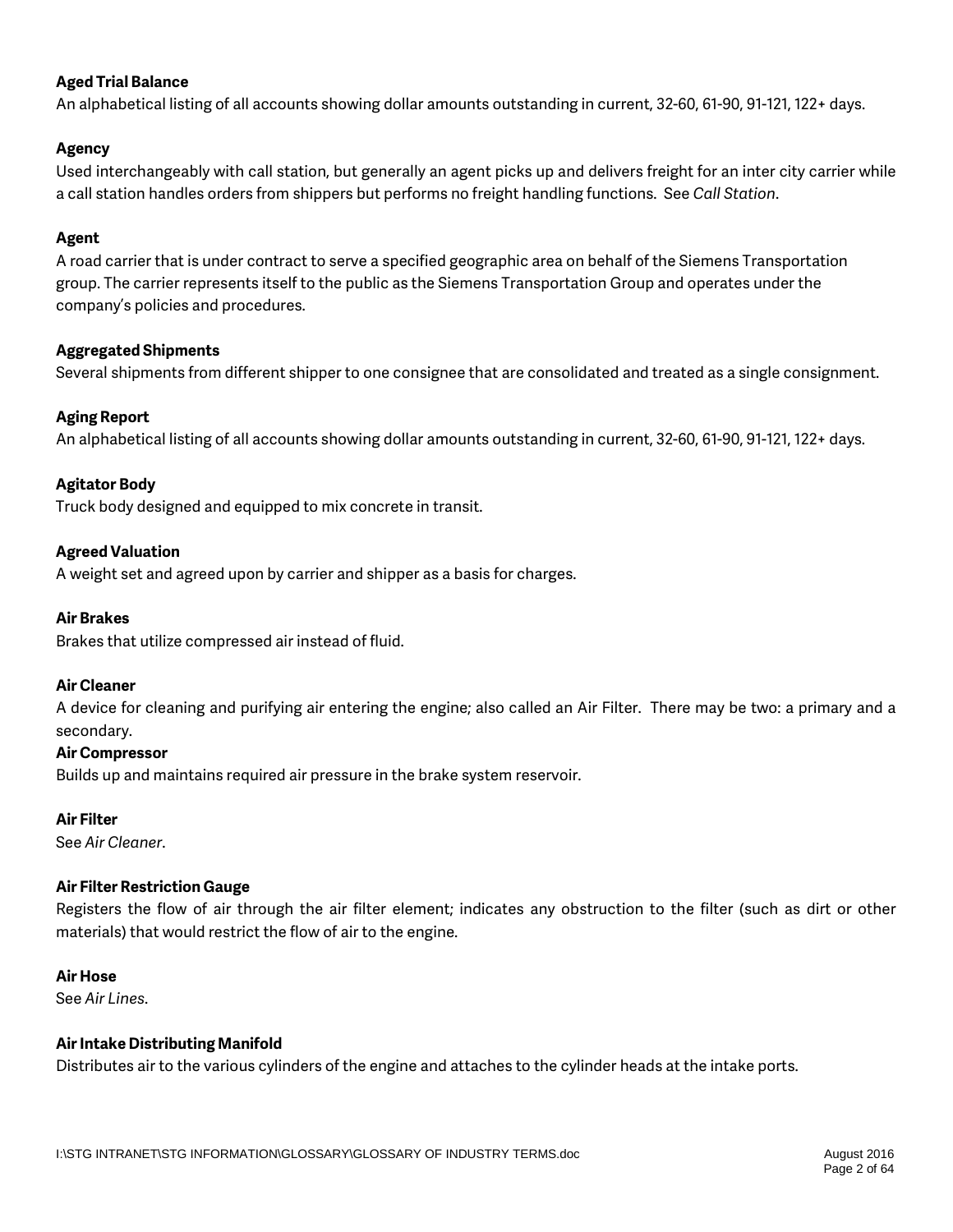### **Air-Lift Axle**

An axle that can be raised or lowered by an air-operated elevating device which enables the driver to regulate the amount of weight carried on it.

### **Air Lines**

Used to carry compressed air from one part of the air brake system to another and from tractor to the trailer. One line is called the emergency or supply line and is always charged with compressed air. The other is called the service or control line. When the air brake treadle valve is depressed, air flows from the supply reservoir through the service line and causes the brakes to apply.

### **Air-Over-Hydraulic Brakes**

Brakes on a vehicle that have a regular hydraulic system assisted by air pressure.

### **Air Pressure Gauge**

Measures the air pressure in air tanks in kPa or psi. If the pressure drops below 60 psi, a low pressure warning device (buzzer or light) will operate, indicating that the vehicle is unsafe. When equipped with two, the second gauge indicates pressure used during braking.

### **Air Reservoir (Trailer)**

Storage tank for compressed air for the trailer brakes.

### **Air Slider**

Cab-controlled sliding fifth wheel that can be unlocked by air to be moved backward or forward. See *sliding fifth wheel*.

### **Air Tag**

A tag axle that has two bellow-like air bags that, when filled, force the tractor's rear axle harder against the ground for a smoother ride and for weight distribution between the two axles of the tractor.

### **A.K.A**

Abbreviation for also known as.

### **Allowance**

(1) A sum granted as a reimbursement or repayment. (2) A deduction from the gross weight or value of goods.

### **Alternating Current**

Electrical current that changes direction of flow many times per second and is used in a building, as opposed to direct current (DC) which is used in a vehicle; abbreviated AC.

### **Ammeter**

An instrument that measures the amount of current flowing in an electrical current.

### **Ampere**

A unit of measurement for flow of electrical current.

### **Application Pressure Air Gauge**

A gauge that indicates pressure being applied by brakes during brake operation. See *air pressure gauge*.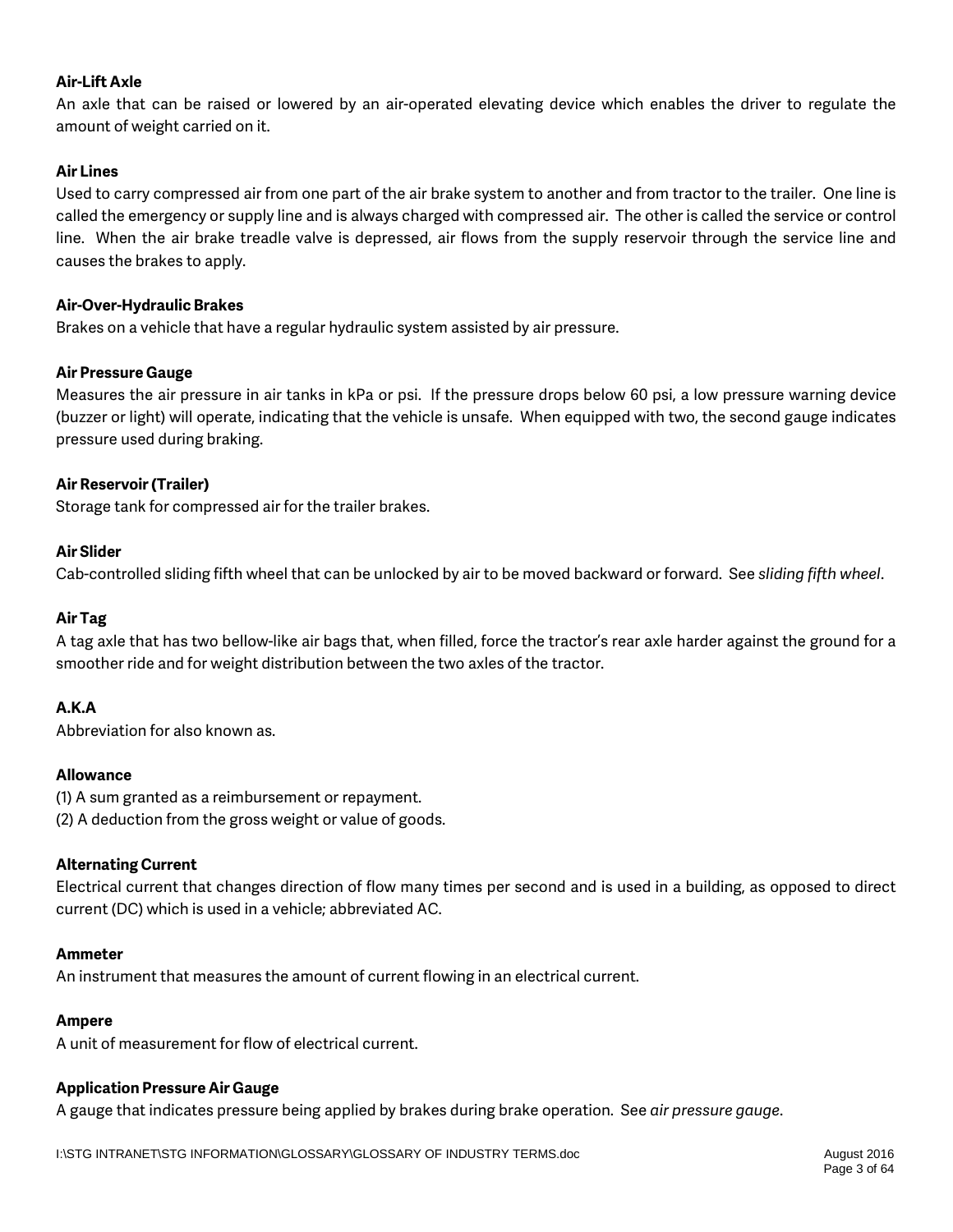### **A.P.U.**

Abbreviation for Authorized Pickup.

### **Arrival Notice**

Notice, furnished to consignee, of the arrival of articulated Having parts connected by joints. A tractor-trailer is an articulated vehicle.

### **Assign**

The transfer of property to another, frequently for the benefit of creditors.

### **Assignee**

One to whom a right or property is transferred.

### **Assignor**

One by whom a right or property is transferred to another.

### **Astray Freight**

Freight bearing marks indication *origin* and destination, but separated from the waybill. See *Over Freight*.

### **A-Train**

A vehicle combination connected together by an a-frame converter dolly.

### **Audit**

Process used for checking and confirming billing and rating information on the pro bill.

### **Automobile Transporter Body**

A truck or trailer body designed for transporting vehicles.

### **Auxiliary Transmission**

A second transmission connected with the main transmission to provide a wider range of speeds and gear ratios.

### **Axle**

A bar that connects opposite wheels. Live axles transmit power from the drive shaft to the wheels; dead axles do not transmit power and are used only to help carry the load or to steer.

### **Axle Ratio**

The ratio of axle to drive line; the number of turns of the drive line in relation to one full turn of the drive wheels. The higher the numerical ratio, the slower the road speed. See *Gear Ratio*.

### **Axle Temperature Gauge**

Indicates the temperature of lubricant in the drive axles.

### **Axle Weight**

The amount of a rig's gross weight that rests on any one axle.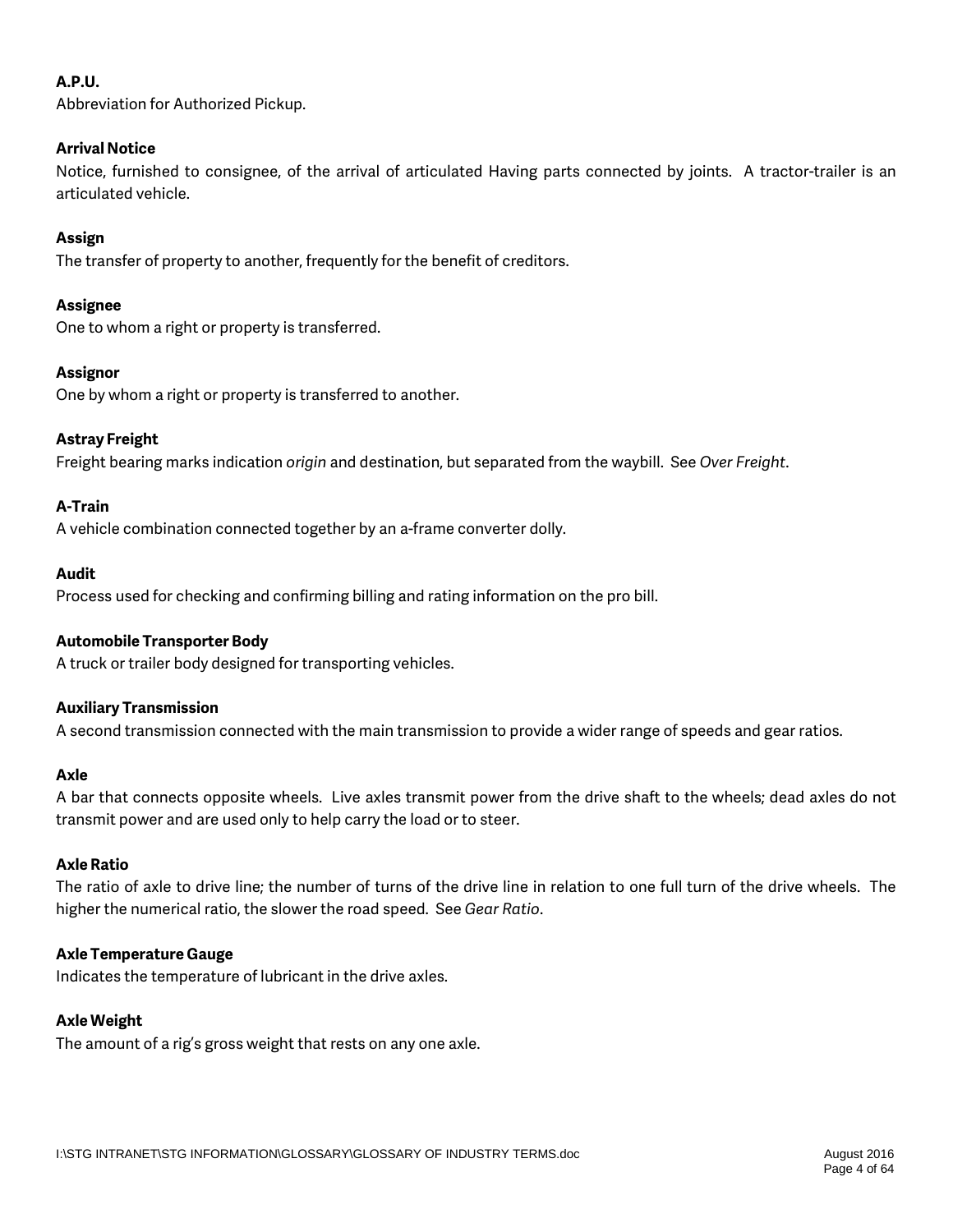### **Back Haul**

(1) The return part of a trip; (2) Freight carried on the return portion of a trip (3) A shipment carried back over part of a route previously travelled.

### **Balloon Freight**

Light, bulky cargo.

### **Band Ply**

The first ply on the inside of a tire.

### **Base Jurisdiction**

The primary jurisdiction in which a vehicle is registered.

### **B.B.C.**

The length of the tractor, stated in inches, from the bumper to the back of the cab.

### **Bead**

The inner edge of the outer wall of a rubber tire, fitting on the rim; the foundation of a tire. It is made of high-tensile steel wires and wrapped and reinforced by the piles.

### **Bead-To-Bead**

The distance from the heel of one bead straight up at 90 degrees to the bead over the crown and down the other side to a position on the heel of the other bead directly opposite the starting point.

### **Belly Hoses**

Hoses that extend from the centre of the trailer to the trailer's lead axle.

### **Belt Drive Axle**

An axle driven by V-belts, which transmit power from the drive axle. See *V-Belt Drive*.

### **Berm**

The shoulder of the road.

### **Beyond Charges**

Charges for the portion of the freight movement from the destination point of interchange to consignee destination**.**

### **Billing**

Term generally associated with the pro bill entry process.

### **Billing Cycle**

A term generally associated with invoicing cycle or type. The Billing Cycle reference in the software refers to the invoice posting Queue. There are 5 Billing Cycle types:

- D Daily
- C-Consolidation Accounts
- M Manual Rate
- S Special Terms & Conditions
- E EDI Customers

I:\STG INTRANET\STG INFORMATION\GLOSSARY\GLOSSARY OF INDUSTRY TERMS.doc August 2016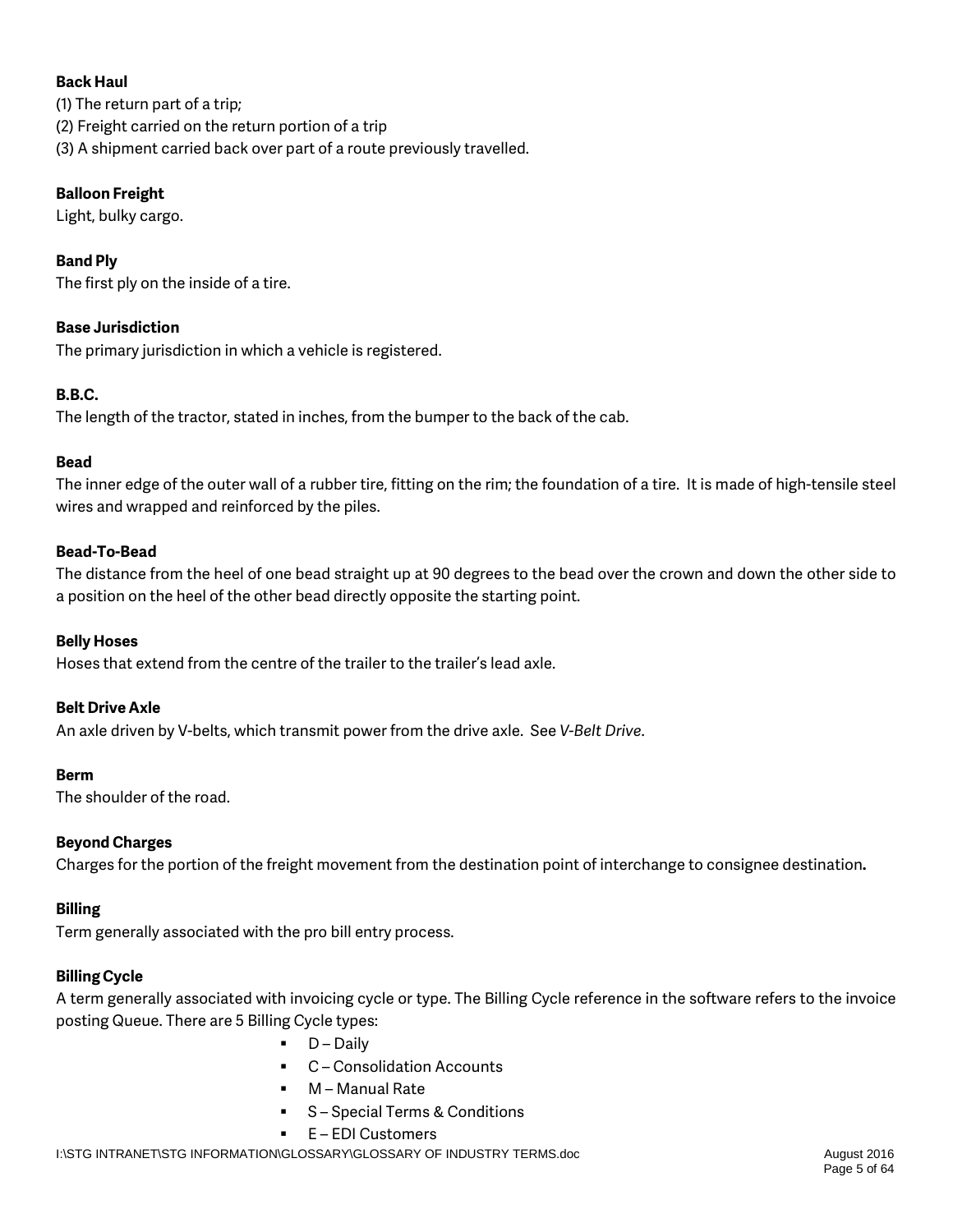### **Bill of Lading (BL)**

A writing transportation contract between the shipper and carrier, or their agents, that identifies the freight, who is to receive it, place of delivery and terms of the agreement. All goods going to a receiver at one destination in a single shipment or on one truck must be on a single bill of lading.

- A **Straight Bill of Lading** provides that freight be delivered to the receiver shown on the bill; it is non-negotiable and always printed on white paper. Surrender of this type of bill of lading is only required when the receiver must provide evidence of identity. This might be necessary for certain bonded goods, such as liquor.
- The **Order Bill of Lading** enables a shipper to collect for a shipment before it reaches the destination; it is negotiable and always printed on yellow paper. The shipper sends an original bill of lading and a draft for the charges through a bank; the receiver pays the carrier's agent the amount of the draft and can then receive the goods. With this method, the shipper customarily consigns the shipment to him or herself and the person or company to be notified at the destination is specified. The shipment may be released to the receiver only upon the shipper's orders. The order bill of lading must be surrendered when the freight is delivered.
- Either straight or order bills of lading may be designated as "through". A "through" bill of lading covers shipment by more than one transportation company at a fixed rate for the entire service. More than one type of transportation company (such as truck and rail) may be utilized. Also see *Clean Bill of Lading*.

### **Bill of Sale**

A contract for the sale of goods.

### **Billed Weight**

The weight shown in a freight bill.

### **Bingo Card**

See *Cab Card (Slang)*.

### **B/L**

Abbreviation for base length, or Bill of Lading.

### **Blanket Waybill**

A waybill covering two or more consignments of freight.

### **Bleed the Air Tanks**

To drain accumulated water out of a tractor's air tanks to prevent condensed water from reducing air tank capacity and thus cutting braking efficiency.

### **Bleed the Fuel Lines**

To remove trapped air from the fuel lines.

### **Blind Side**

The right side of the truck and trailer; opposite of *Sight Side*.

### **Blocking**

Supports used to prevent cargo from shifting during transportation.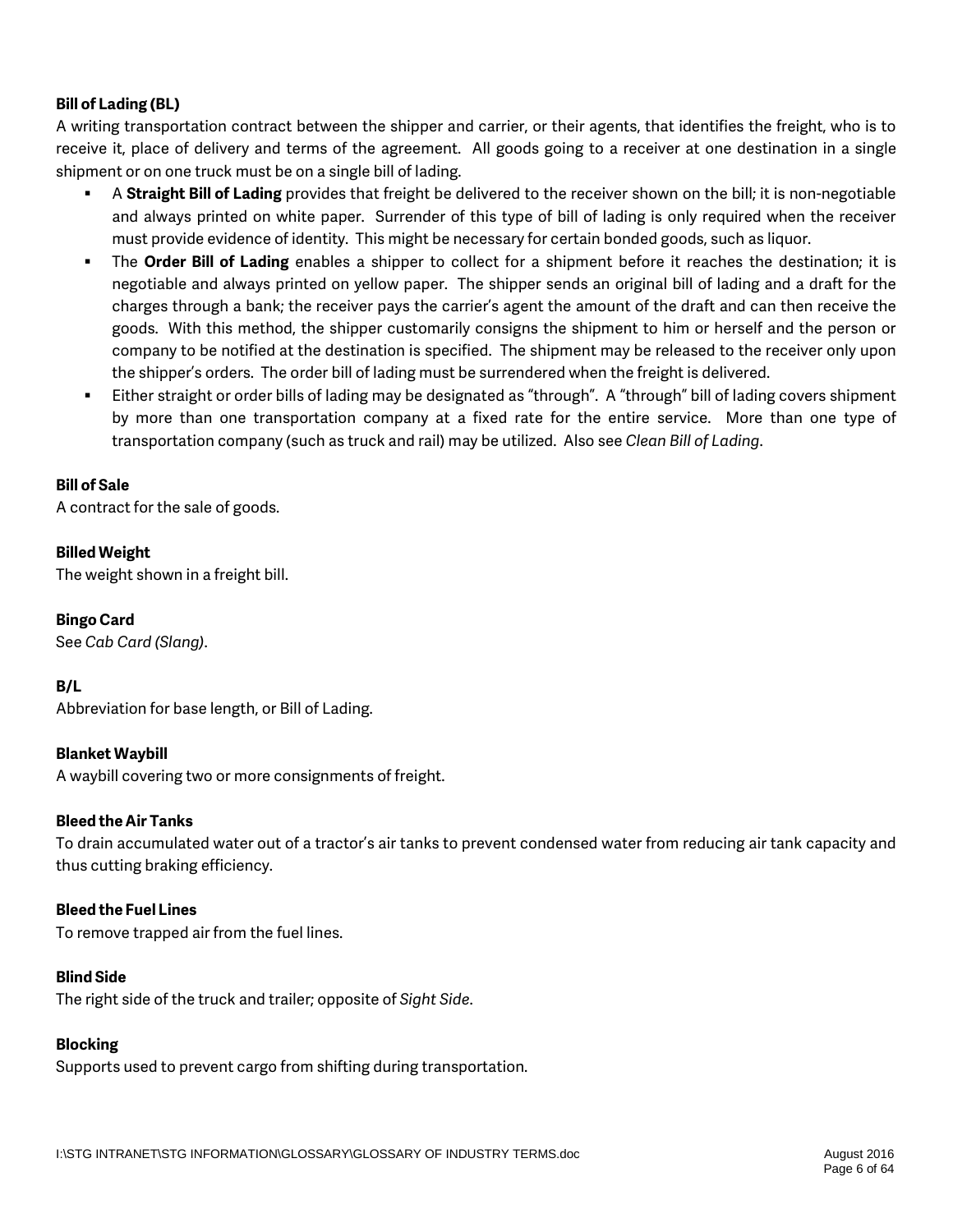### **Blower**

(1) A device that forces additional air into the engine to increase its efficiency and horsepower; two types are the supercharger and the turbocharger.

(2) A fan that blows air over ice to maintain a low temperature in a trailer transporting perishable goods.

### **Blow-Off Valve**

A regulatory valve on the air system that allows the escape of excess air pressure if the governor on the air compressor fails to operate.

### **Bobtail**

A tractor without a trailer or a straight truck.

### **Bogie** *or* **Bogey**

The sliding sub-frame of an axle unit; usually an axle added to a tractor to carry more weight as for weight distribution. See *Bogies*.

### **Bogies**

An assembly of two or more axles; such as a tandem. See *Tandem Axle*.

### **BOL**

Abbreviation for Bill of Lading.

### **Bonded Warehouse**

A warehouse that is approved by the appropriate jurisdiction and under bond or guarantee for the strict observance of the revenue laws. Also utilized for storing goods until duties are paid or otherwise released.

### **Bonnet**

The protective covering over the air intake that keeps water or other substances from entering the air system; also, the hood on any conventional type tractor.

### **Boomers**

*(colloquial)* See Chain Binders.

### **Boom It Down**

Tighten chains around freight *(colloquial)*.

### **Bore**

Diameter of a cylinder.

### **Bottlers' Body**

A truck body designed for hauling cased, bottled beverages.

### **Bottom Dump**

Trailer body designed to dump its cargo through gates in bottom or floor of the trailer.

### **Brake Drum**

The rotating unit of the brake that is attached to the wheel.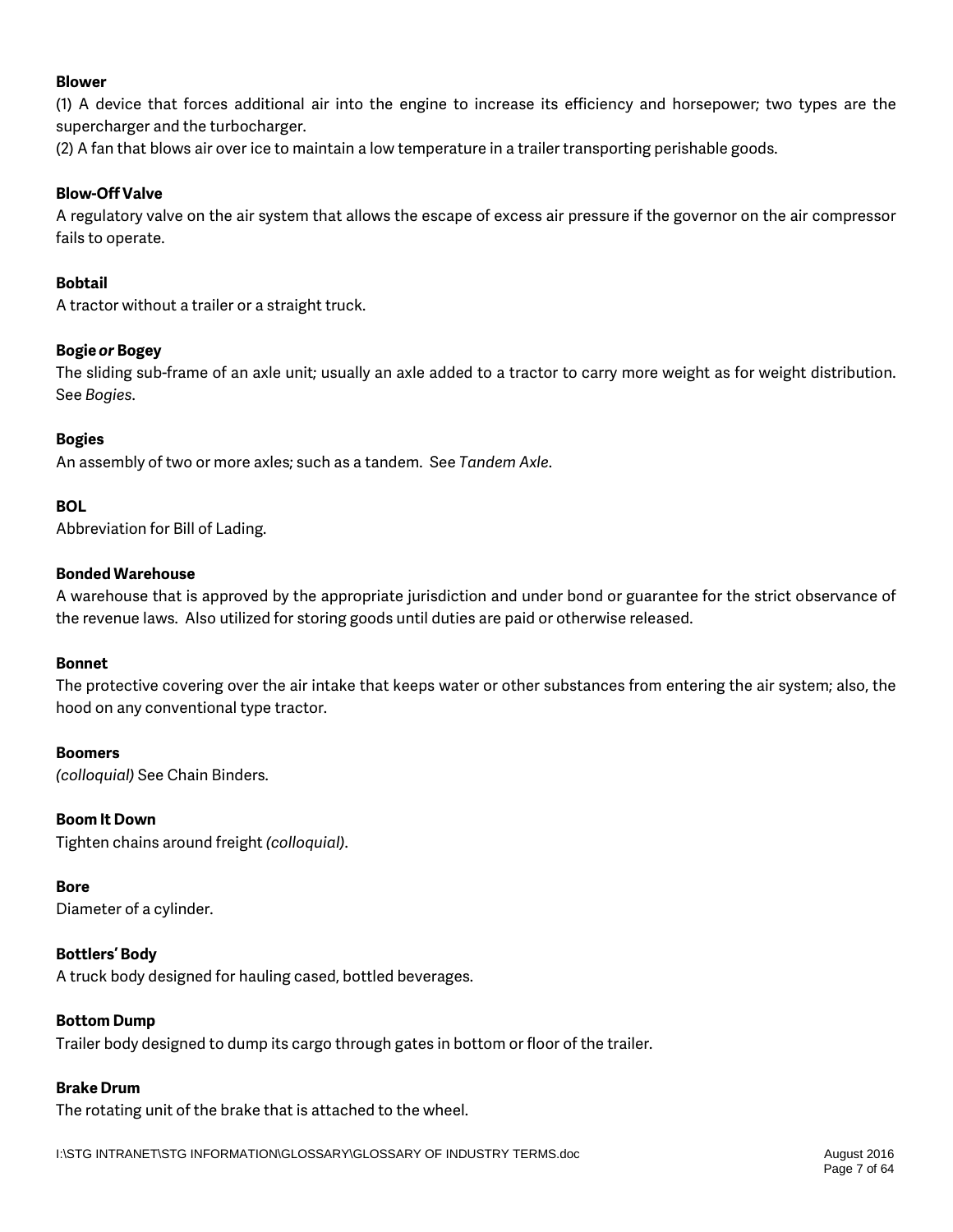### **Brake Horsepower**

The actual horsepower of an engine, measured by a brake attached to the drive shaft and recorded on a dynamometer.

### **Brake Lining**

A material designed to create friction that is attached to the brake shoe.

### **Brake Shoe**

The non-rotating unit of the brake (to which the brake shoe is attached) that contacts the rotating unit to supply braking force.

### **Braking Distance**

See *Total Stopping Distance*.

### **Branch**

Name for the Company operational centers.

### **Break Bulk**

To separate a composite load into individual shipments and route them to different destinations.

### **Break Bulk Point or Terminal**

A place where a composite load is separated into individual shipments and routed to different destinations.

### **Break the Unit**

To uncouple the tractor from the trailer *(colloquial)*.

### **Bridge**

The distance between one axle and another, or between two sets of axles; used in some jurisdictions to ascertain the permissible gross weight for the vehicle. Also called **spread**; see *Spread Tandem*.

### **Broker**

A Company that arranges and manages shipments made by shippers that are their customer. Freight charges are usually billed to the broker and not the actual shipper.

### **Brokerage Carrier**

An organization that is responsible for the pickup, line haul, and delivery of a shipment that was originally awarded to Siemens Transportation Group. The shipment is then "brokered" to the Brokerage Carrier for reasons such as capacity issues, revenue quality, or lane balance

### **B-Trains**

A combination consisting of a tractor and two semi-trailers, the second trailer being coupled to the first trailer by use of a fifth wheel, which is mounted directly behind the cargo body on the lead semi-trailer.

### **Bulk Freight**

Freight that is not in packages or containers.

### **Bulkhead**

A metal or wooden device located on the back of the tractor or on the front of the trailer to keep loads from sliding forward and going through the cab of the tractor; sometimes called a header board.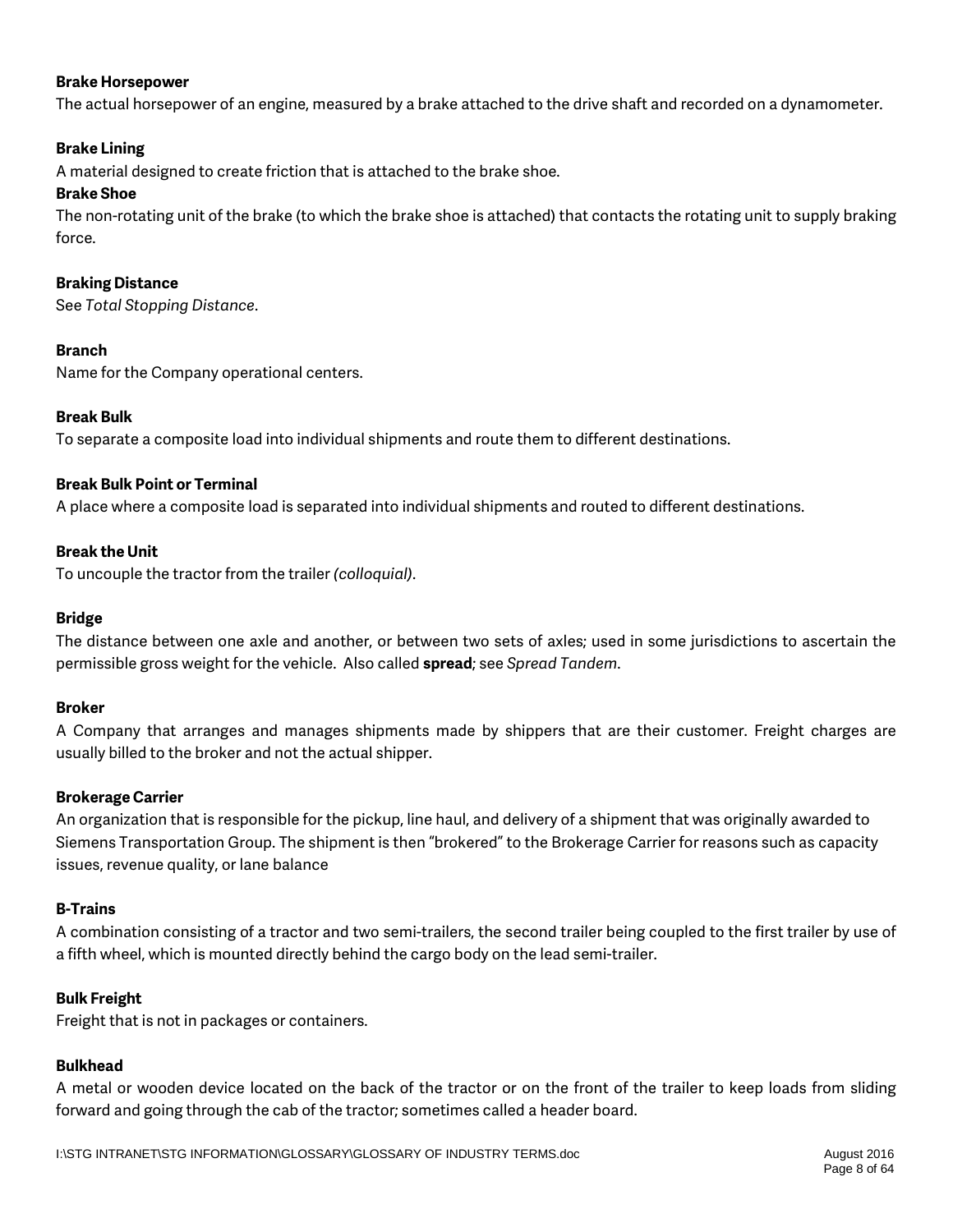### **Burdened Vehicle**

The vehicle that by law must yield right-of-way to another, unprivileged vehicle; see *Privileged Vehicle*.

### **Bushing**

A cylindrical metal sleeve inserted into a machine part for reducing the effect of friction on moving parts or for decreasing the diameter of a hole.

### **Buttress**

The area on a tire between the edge of the tread and the sidewall.

### **Cab-Alongside-Engine**

A tractor in which the cab is located alongside the engine; abbreviated as CAE. Same as Cab-Beside-Engine*.*

### **Cab-Behind-Engine**

A tractor with the cab located behind the engine; a conventional cab.

#### **Cab-Beside-Engine**

Same as Cab-Alongside-Engine; abbreviated as CBE.

### **Cab Card**

A Uniform Identification Card in which the various State operating authorities and permit stamps are affixed; called a Bingo Card by drivers.

#### **Cab, Conventional**

A tractor on which the cab is behind the engine; see *Snub-Nose*.

### **Cab-Over-Engine**

A tractor on which the cab is located over the engine; abbreviated as COE.

### **Call Station**

A person or company that agrees to transact business for a trucking company in a given location, generally a location where terminal facilities are not justified. Call stations handle calls from shippers but usually do not perform any freight handling function; see *Agency*.

### **Camber**

Outward (or inward) tilt of wheels from true vertical.

### **Camel Back Body**

Truck body with floor curving downward at the rear.

#### **Canada Customs**

Government Organization that manages and controls all rulings and clearance processes for freight and personnel crossing the border into Canada.

#### **Carbon Monoxide (CO)**

A colourless, odourless, highly poisonous gas produced by an engine's incomplete combustion of fuel; usually expelled by the exhaust system.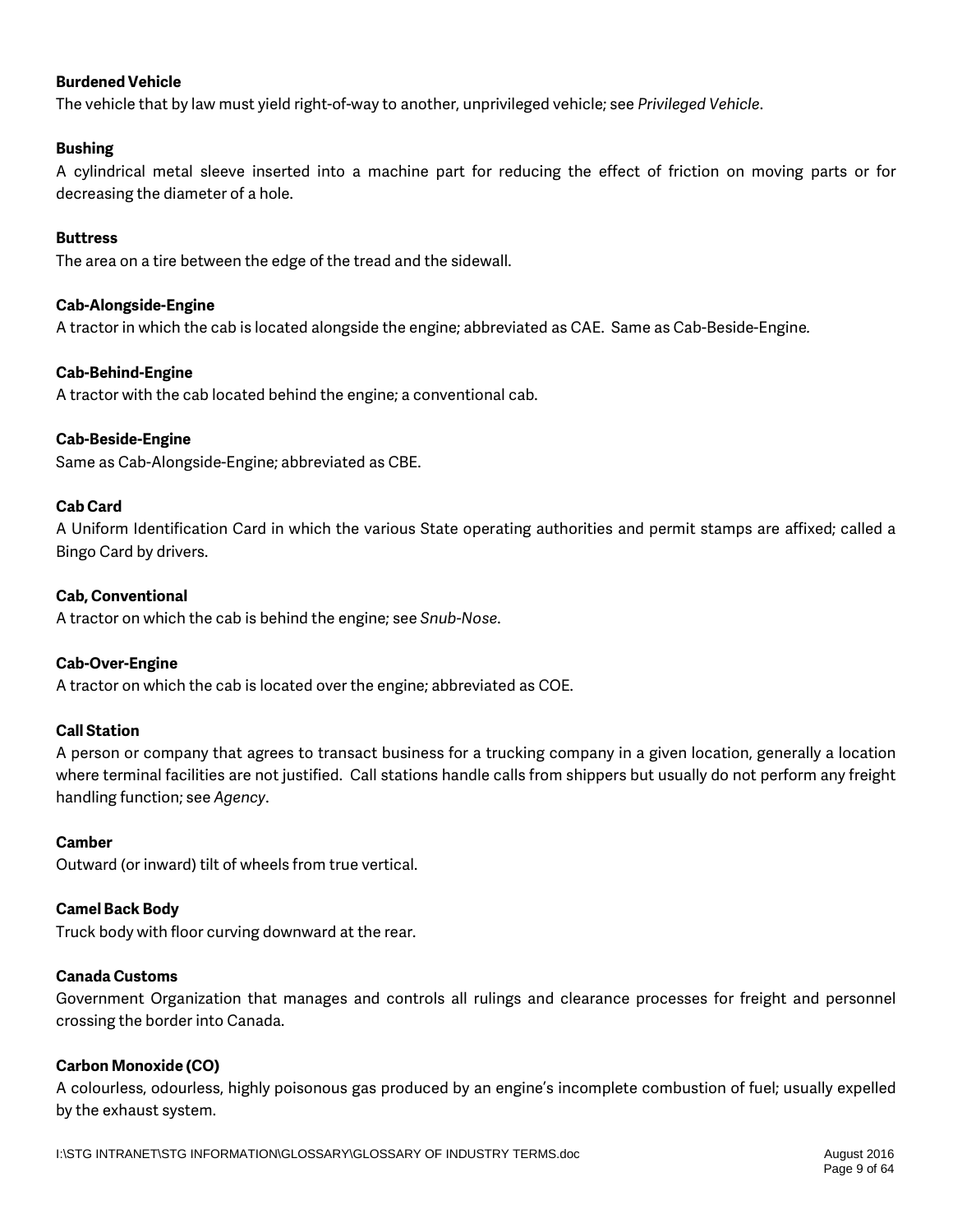### **Carburetor**

In a gas engine fuel system, a part that controls the gas-air mix proportions.

### **Cargo**

Freight carried by a vehicle.

### **Cargo Control Document**

This is a Customs transportation document to move In Bond freight shipments from one location to a designated port or city for customs inspection and clearance. Known as a CCD.

### **Cargo Manifest**

See *Manifest*.

### **Carrier**

Name for the trucking or transportation company.

### **Carrier Code**

The account code used to set up either an advanced or interline carrier.

#### **Carrier Lien**

The right of a motor carrier to retain property that it has transported as security for the collection of freight charges.

### **Cartage**

Charges for hauling freight.

### **Cartage Allowance**

See *Allowance*.

### **Cash Account**

Customers who do not have a regular account due to the following reasons:

- **Preferred to be on cash basis**
- Low shipping volumes
- **•** Poor credit history
- **Business not well established**

### **Cash Collect**

Shipper, consignee or payor of the freight charges does not have credit privileges with the Company and will have to pay at the time the freight is shipped or received. Payment can be made by cash, cheque or credit card.

### **Cash on Delivery (COD)**

Collection of the value of goods upon delivery by certified cheque or cash. Does not include freight or accessorial Charges.

### **Cash on Delivery (COD) Fee**

A fee charged by the delivering carrier for the collection of the COD.

### **Casing**

I:\STG INTRANET\STG INFORMATION\GLOSSARY\GLOSSARY OF INDUSTRY TERMS.doc August 2016 The tire structure, excepting tread and sidewall rubber.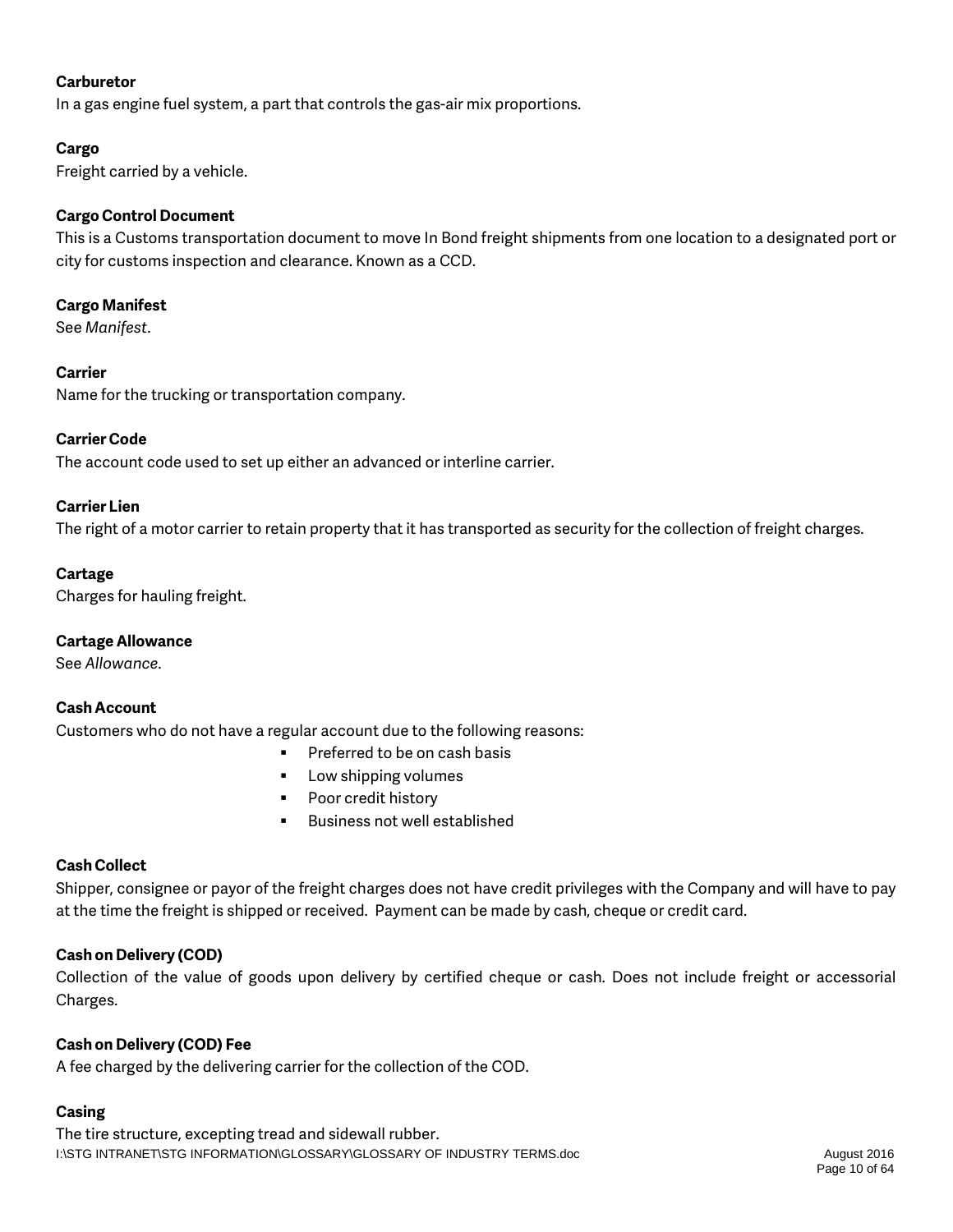### **Cast Wheel**

A casting that includes the hub and spokes at the end of which are studs, clamps and nuts that are used to support the rim.

### **Caster**

Forward (or rearward) inclination of kingpin or support arm of wheel; amount of tilt in axle beam.

### **CAVR**

Abbreviation for Canadian Agreement on Vehicle Registration.

### **CBSA**

Abbreviation for Canada Border Services Agency.

### **CCD**

Abbreviation for Cargo Control Document.

### **CCRA**

Abbreviation for Canada Customs Revenue Agency.

### **Centre of Gravity**

The point within the length and width of a vehicle around which its weight is evenly distributed or balanced.

### **Centrifugal Force**

The force tending to pull a thing outward rotating rapidly around a centre or rapidly rounding a curve.

### **Certificate of Weight**

An authoritative statement of the weight of a shipment prepared by a weighmaster.

### **Cetane Number**

A rating applied to ignition properties of diesel fuel; the higher the number, the better the ignition quality. See *Octane Number*.

### **Chain Binder**

A device used to remove slack from chains used to tie down loads.

### **Chargeable Weight**

The determined weight of the shipment that is used to apply the rate to the shipment. This weight can be any of the following (Whichever is the greatest on any particular shipment):

- Actual Weight
- **•** Dimensional Weight (Cube Factor)
- Re-scaled weight
- **EXEC** Linear Foot weight (1000 pounds per foot)
- Skid weight (2000 pounds per skid)

### **Charge It**

Allow compressed air to flow into semi-trailer lines *(Slang).*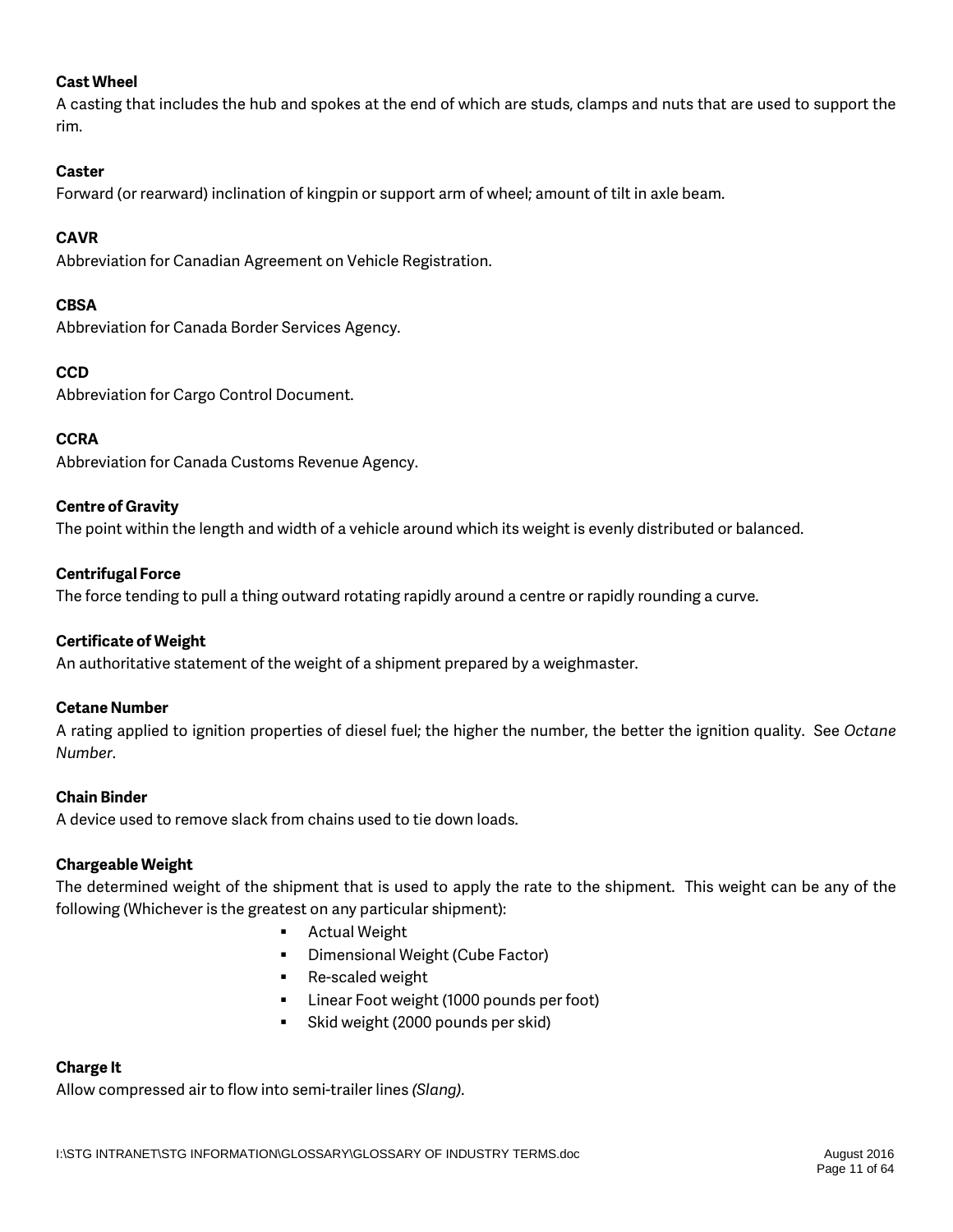### **Charges**

Payment of transportation charges unless specific arrangements have been made, carriers are usually not permitted to deliver or relinquish possession at destination of any freight transported by it until all tariff rates and charges thereon have been paid. Carriers, upon taking precaution deemed to be sufficient to assure payment of tariff charges, may relinquish possession of freight in advance of payment of tariff charges and may extend credit in the amount of such charges for a period of seven days.

### **Chasing**

Steering a tractor while backing so as to cause the tractor to follow along the path of the trailer. Combines with jacking to manoeuvre the trailer along a prescribed path. See *Jacking*.

### **Chassis**

A piece of equipment used to transport rail or ocean containers.

### **Check Valve**

A device that automatically isolates one part of air brake system from another. A one-way check valve provides free airflow in one direction only; a two-way check valve permits actuation of the brake system by either of two brake application valves.

### **CHEP Pallet**

Name for a pallet type and pallet control system.

### **Circuit Breaker**

A device that automatically interrupts the flow of an electrical current when the current becomes excessive.

### **Circuit**

A path through which electrical current can flow. A closed circuit provides a continuous, unbroken path from a current source through various current consuming devices back to the source (or a common ground); an open circuit occurs when the current path is interrupted or broken either by an open switch or relay or by a broken wire or loose connection. A short circuit occurs when a damaged or loose wire touches another wire or other conductive material and the current takes a short cut to ground, bypassing part of its normal path. See *Grounded Circuit*.

### **Circuitous Route**

An indirect route.

### **CL**

Abbreviation for Class.

### **Claim**

(1) A demand for payment to compensate for freight damage that is supposed to have occurred while the cargo was in the hands of the carrier.

(2) A demand for refund of an overcharge. See *Overcharge.*

### **Claim Agent**

An employee who adjusts or settles claims made against his company.

### **Claim Tracer**

I:\STG INTRANET\STG INFORMATION\GLOSSARY\GLOSSARY OF INDUSTRY TERMS.doc August 2016 A request for information concerning the status of a claim.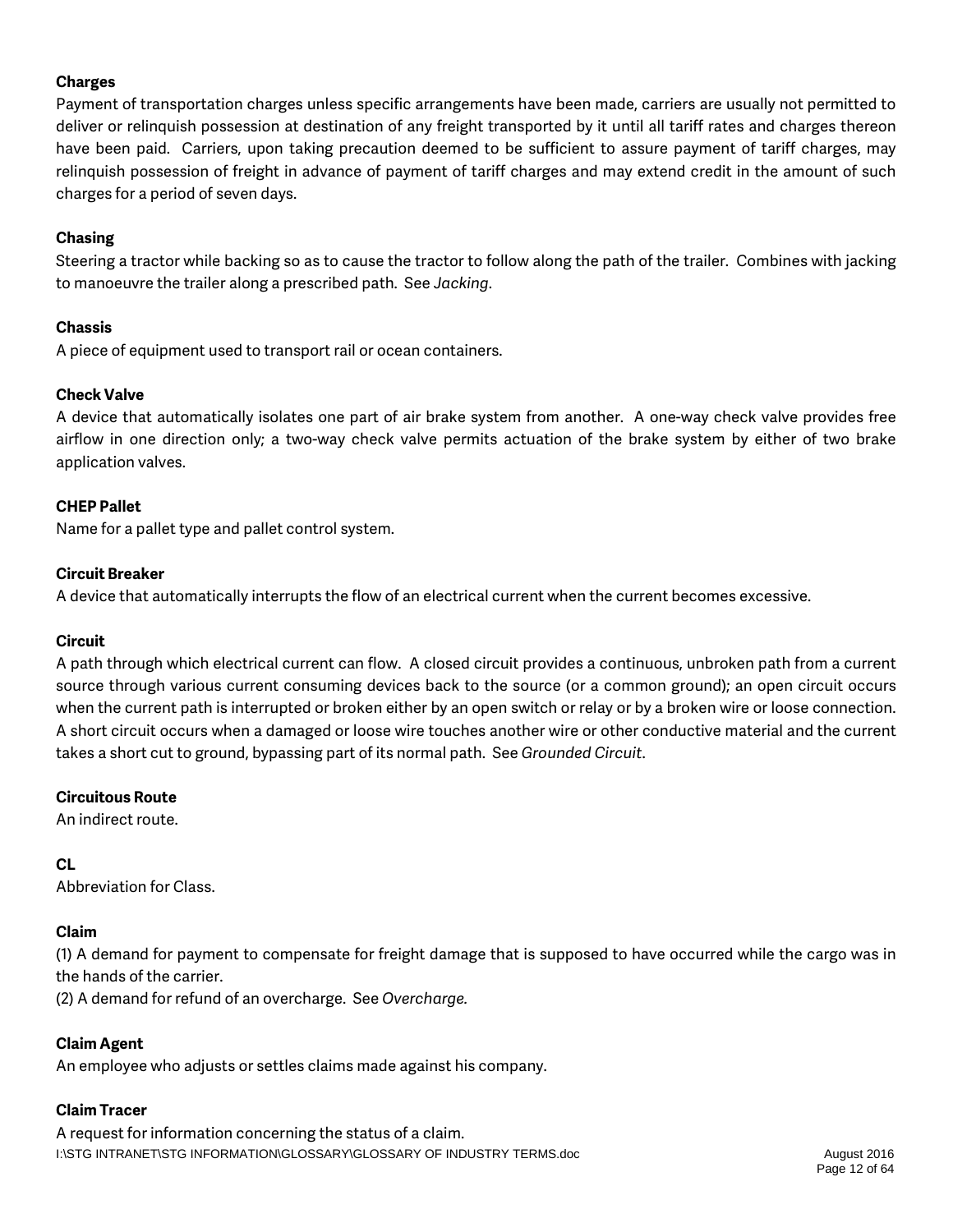### **Claimant**

A person or company filing a claim.

### **Class**

Freight is assigned a class based on density, liability, value and packaging. Freight that is denser has a lower class assigned to it (CL50) and freight that is less dense has a higher class assigned to it (CL200).

### **Classification (Freight)**

A publication containing a list of articles and the classes to which they are assigned for the purpose of applying rates together with governing rules and regulations.

### **Classification Rate**

This rate is determined by the Class of the freight as identified in the NMFC. The quality of the rate is determined by the Class of the freight.

### **Clean Bill of Lading**

A bill of lading signed by the carrier for receipt of merchandise in good condition (no damages, loss, etc., apparent), and which does not bear such notation as "shipper's load and count."

### **Clean Bore Tank**

A single tank without compartments inside.

### **Clear Record**

A record showing that a shipment was handled without loss or damage.

### **Clearance Light**

The small lights that outline a vehicle's length and breadth. The lamps at the front and sides are amber, while those visible from the rear are red; required on vehicles that are 80" or more in width. Also called marker or running lights. Also see *Identification Lights*.

### **Clearing House**

An organization set up to process and collect bills for participating trucking companies.

### **Cleat**

A strip of wood or metal used for additional strength, to prevent warping, or to hold something in position.

### **Client**

Name for Company customers - term used in rate application.

### **Clutch**

Part of the power train that allows the driver to control the transfer of power from the engine to the drive wheels.

### **C.O.D.**

Abbreviation for Cash On Delivery.

### **COLL**

Abbreviation for Collect**.**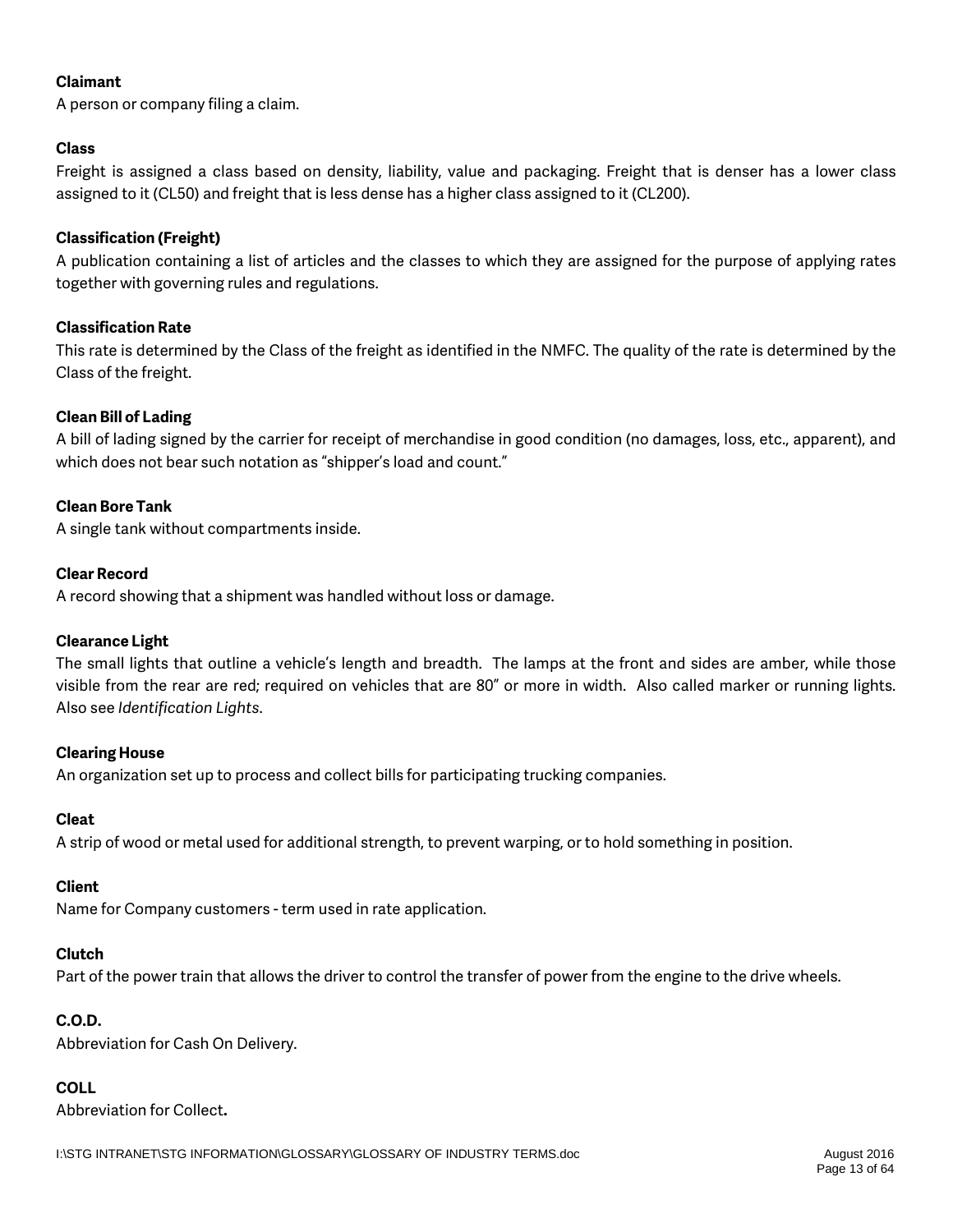### **Collect Shipment**

Consignee or destination interline carrier is responsible for paying the freight charges up to the point of delivery or interchange; commonly referred to as a C.O.D.

### **Combination Rate**

A freight rate made through rates by combining two or more rates published in different tariffs.

#### **Combination Through Rate**

A through rate made by combining two or more rates published in different tariffs.

#### **Combination Vehicle**

A truck or truck-trailer coupled to one or more trailers; also called a *Rig*.

#### **Combustible**

Also to catch fire and burn easily.

### **Combustion**

Burning.

**Com Cheque** A type of cheque used by the trucking industry to purchase permits, etc.

#### **Commodity**

Any article of commerce or goods shipped.

#### **Common Carrier**

A transportation business that offers services to the general public. Interstate common carriers must hold a franchise issued by the Interstate Commerce Commission. This franchise limits service to a specific geographical area. Rates are also regulated. Routes and schedules of regular common carriers are regulated by government agencies, but irregular route common carriers may set their own without regulatory approval. Most states also regulate common carriers.

#### **Compression Ratio**

Volume of air above the piston at bottom dead centre compared with volume of air at top dead centre.

#### **Compression Stroke**

A phase of the four-stroke cycle when the air-fuel mix is compressed.

#### **Compressor**

See *Air Compressor*.

### **Concealed Damage**

Damage to contents where the package appears to be in good condition.

#### **Concealed Loss**

Loss or damage that cannot be determined until the package is opened.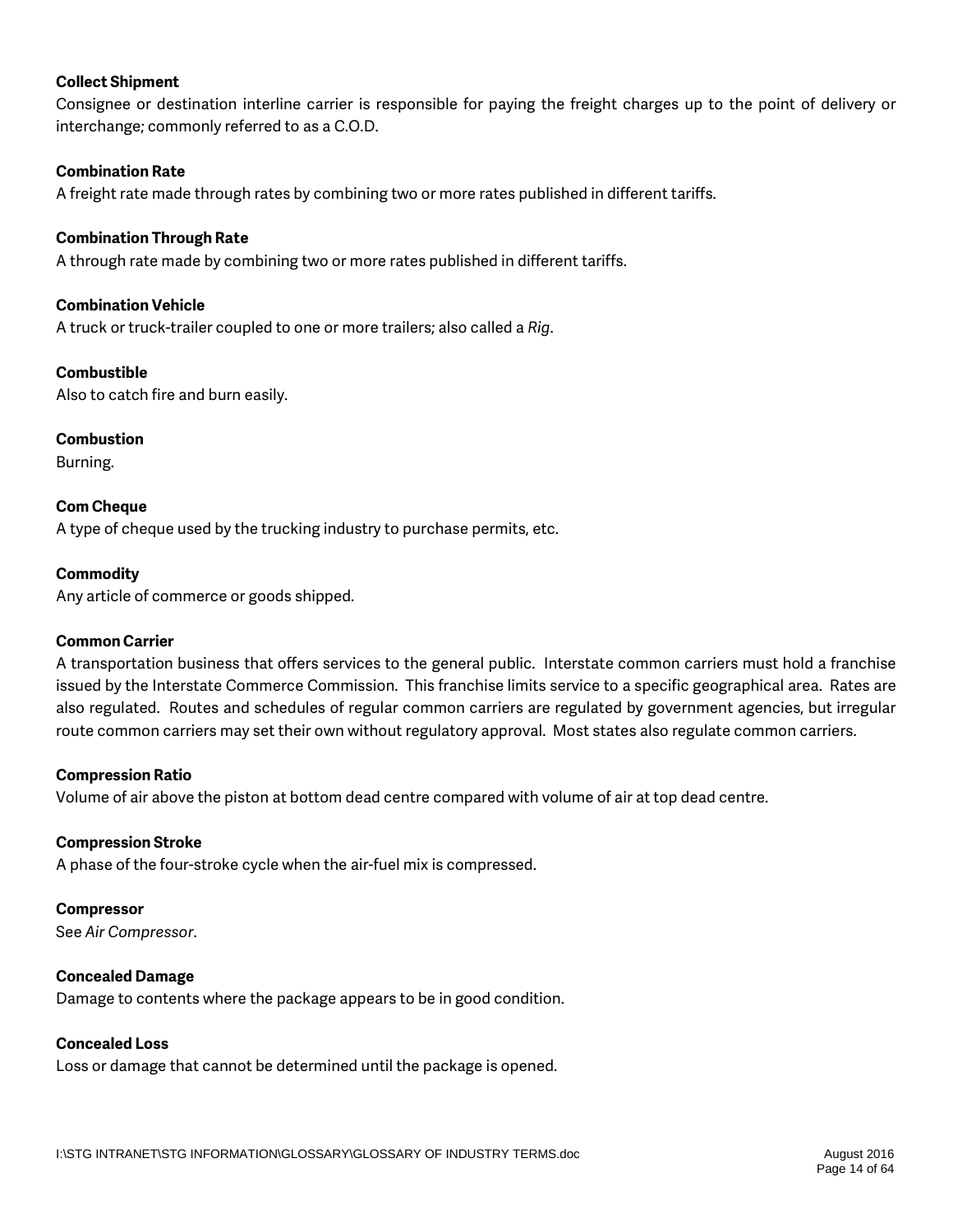### **Condenser**

An element, usually found in the distributor of gasoline engine ignition systems, that stores electricity for a short period of time.

#### **Conditions**

Parameters and agreement for chargeable items to a Customer account.

#### **Connecting Carrier**

Carriers that interchange trailers with another for completing shipment.

#### **Connecting Rod**

A rod that connects the piston to the crankshaft.

#### **Consign**

To send or address goods to another.

### **Consignee**

One to whom something is shipped.

#### **Consignor**

Another name for shipper - the party that ships the freight.

#### **Container**

A type of unit or equipment, which moves on the Rail Service. The container requires an adapting chassis in order to move on the road.

### **Containerization**

A shipping system of large cargo-carrying containers that are interchanged easily between trucks, trains and ships without re-handling the contents.

#### **Continuous Seal**

A term denoting that the seals on a truck remained intact during the movement of the truck from origin to destination; or, if broken in transit, that it was done by proper authority and without opportunity for loss to occur before new seals were applied.

### **Contraband**

Illegal or prohibited traffic or freight.

### **Contract Carrier**

A company that engages in for-hire transportation or property under individual contract or agreement with one or a limited number of shippers.

### **Control (Air Line)**

See *Air Lines*.

### **Converter Gear/Dolly**

I:\STG INTRANET\STG INFORMATION\GLOSSARY\GLOSSARY OF INDUSTRY TERMS.doc August 2016 The unit that is the connector for trailers joints, set of pups, rocky mountain double, turnpikes etc.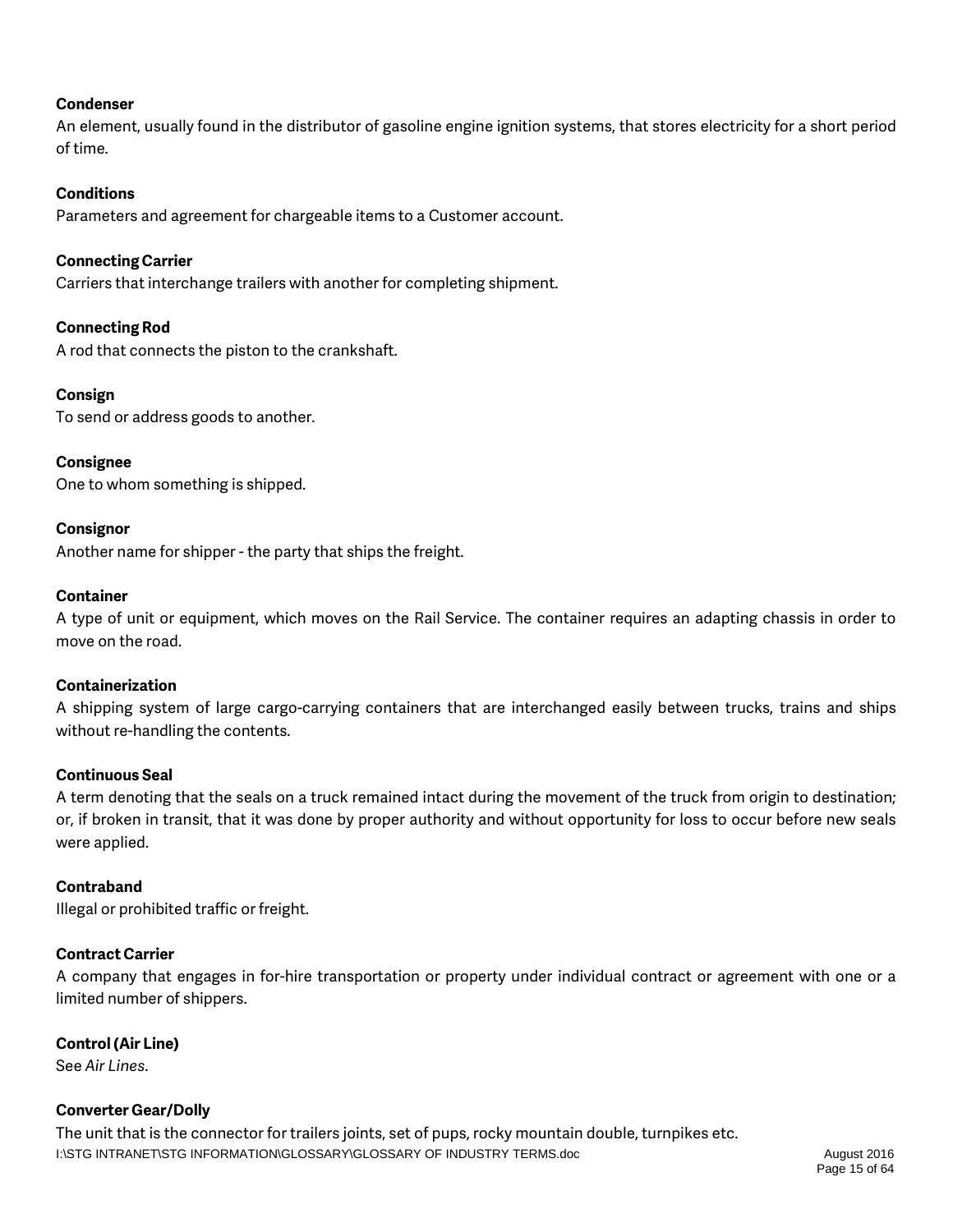### **Convertible**

A truck or trailer that can be used either as a flat-bed or open top by means of removable side panels.

### **Convex Mirror**

A type of mirror having a convex shape in order to show a larger field of view that can be obtained from a flat mirror of the same size.

### **Cords, Tire**

Strands forming the plies in a tire.

### **Core**

A tubular fin structure on a radiator that acts as a heat exchanger for engine cooling fluids.

### **Cowl**

A metal structure supporting the dash and windshield.

### **CPC Pallet**

Name for a pallet type and pallet control system.

### **Crankshaft**

A shaft within the engine having one or more cranks for transmitting motion; the connecting rods transmit motion between the pistons and the crankshaft.

#### **Credit**

Means and ability to charge items to an account.

### **Credit Account**

Customers who have a charge account with the Company. Credit is given after a proper credit application is approved.

### **Creeper Gear**

Lowest gear or combination of gears used for extra power *(colloquial)*.

### **Cross-Dock**

Freight that is unloaded or handled from one unit and taken over the dock into another unit.

### **CSA**

Abbreviation for Customs Self Assessment program.

### **C-TPAT**

Abbreviation for Customs Trade Partnership Against Terrorism. A Security program for Importers and Shippers that is regulated by U.S. Customs.

### **C-Train**

A vehicle combination connected together by a c-frame converter dolly.

### **Cube**

Freight that does not exceed 10 pounds per cubic foot is subject to chargeable weight application of the Cube dimensions multiplied by 10 pounds per cubic foot.

I:\STG INTRANET\STG INFORMATION\GLOSSARY\GLOSSARY OF INDUSTRY TERMS.doc August 2016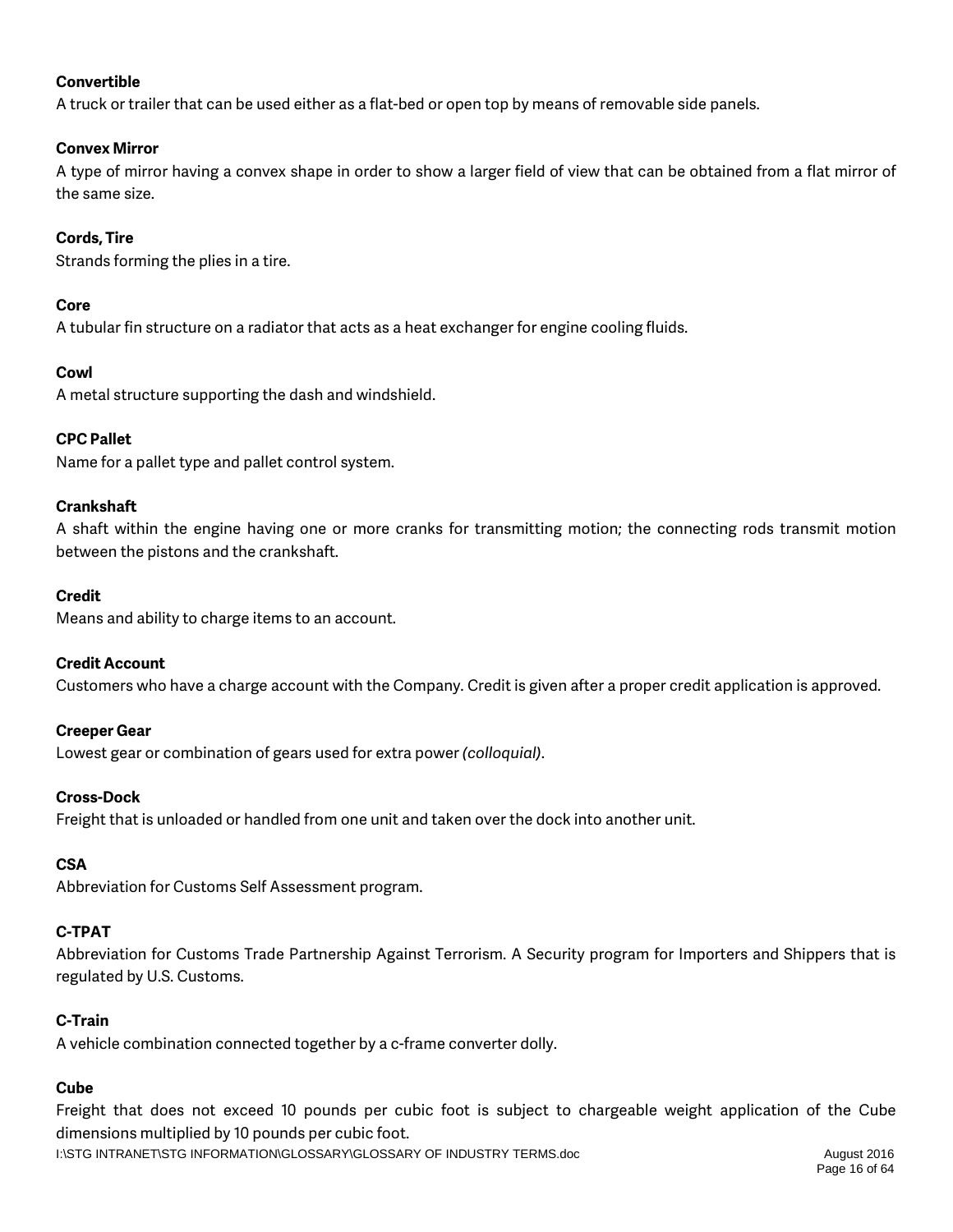### **Cube Factor**

This is the determined cubic calculation (i.e.  $4 \text{ ft} \times 4 \text{ ft} \times 4 \text{ ft}$  = Cube Factor of 64 cubic feet).

### **Cubic Capacity**

The carrying capacity of a truck, measured in cubic feet.

### **Cubic Foot**

A common measure of the capacity of a truck, 1,728 cubic inches.

### **Curb Weight**

The weight of an empty tractor-trailer minus driver and cargo but including fuel, oil, and all standard equipment.

### **Currency Exchange**

The rate that balances the dollar amount for money from different countries.

### **Current Regulator**

A device that controls the amperage output of a generator.

### **Cursor**

Flashing block on the computer screen that is waiting for operator input.

### **Customer Code or ID**

The code number assigned to customer accounts. All accounts are set up with a five digit number code.

#### **Customs**

Border Crossings where paperwork and sometimes freight is inspected and where duties, tolls and import/export taxes are paid. Also, a short name for Canada Customs Revenue Agency or Canada Border Services Agency.

### **Customs Broker**

An individual or company that processes all necessary paper work and controls the clearance process with Customs officials for a company importing or exporting goods with another country.

### **Customs Self Assessment Program**

Also known as CSA Program. This is a CBSA Custom clearance program for low risk cross border freight into Canada.

### **Cutout Relay**

A magnetic switch used to open and close the electric circuit between the battery and the generator.

### **CWT**

Abbreviation for Cost per Hundred Weight or Cents per Hundred Weight

### **CVIR**

Abbreviation for Commercial Vehicle Inspection Report.

### **Cylinder**

A chamber in the engine block that contains a piston.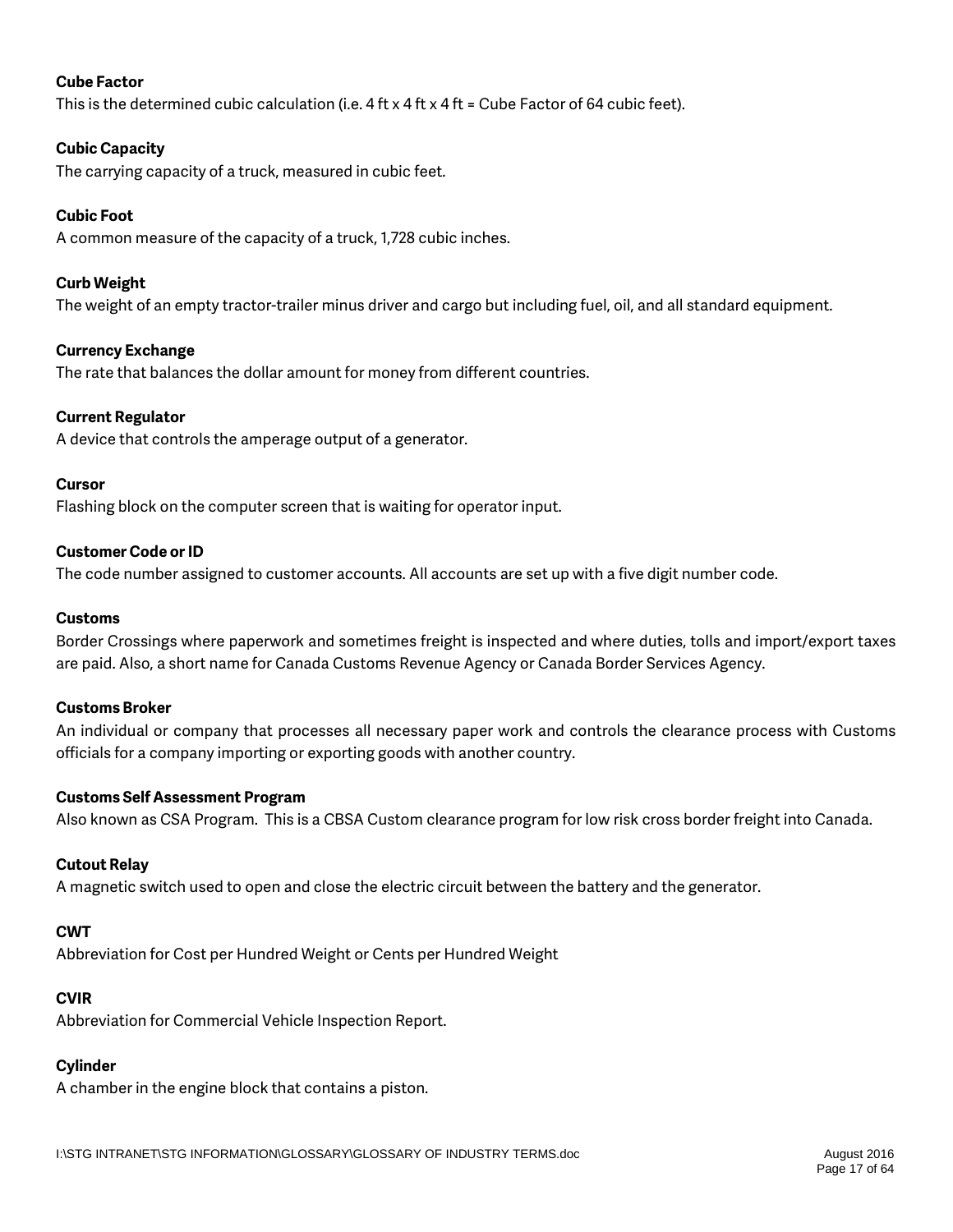### **D1/D2**

Inter/intra-vehicle unit distance.

### **Dangerous Goods**

Hazardous goods as defined and regulated by the Department of Transport (US) or Transport Canada (i.e. Explosives, poisons, flammables, and chemicals. Dangerous goods must be noted on the carrier pro bill and the shipper BOL).

### **D.B.A.**

Abbreviation for doing business as.

### **D.C. Generator**

An electrical generator that generates voltage by rotating a conductor across a stationary magnetic field. Producing alternating current like an AC Generator, the DC Generator uses a mechanical device called a commutator, to convert the alternating current to direct current. See *A.C. Generator*.

### **Dead Axle**

An unpowered axle used to increase a vehicle's legal weight capacity.

### **Dead-Heading**

Running empty, without cargo.

### **Declared Value**

The value of the goods placed on the BOL by the shipper at the time of shipping.

### **Defensive Driving**

Driving in a way that avoids conflicts that may be caused by the mistakes of others while making no mistakes yourself.

### **Delivering Carrier**

The transportation company that delivers a shipment.

### **Delivery**

The act of transferring possession of a shipment; this could be from consignor to carrier, one carrier to another or carrier to consignee.

### **Delivery Manifest**

A document displaying a list of shipments on a delivery unit.

### **Delivery Receipt**

Signed record from the consignee of the freight. This is a Company document used for proof of delivery when required.

### **Demerit Point System**

Jurisdictions assign points for traffic violations that are recorded on a driver's licence abstract; accumulation of sufficient point levels may result in sanctions or loss of licencing privileges.

#### **Demurrage**

Detention of a freight vehicle or container beyond a stipulated time; also the payment made for such delay.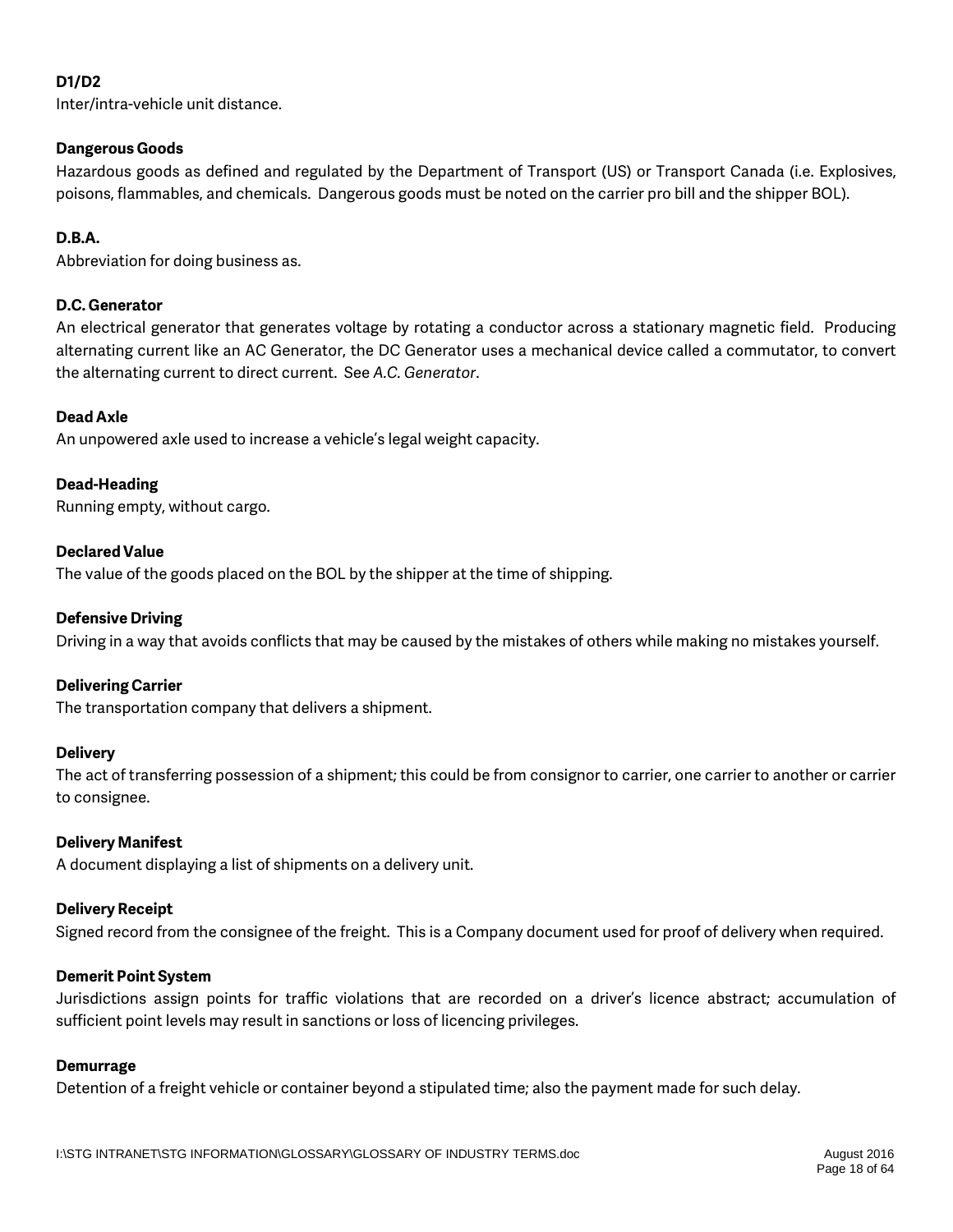### **Density**

The weight of an article per cubic foot; the ratio of mass to bulk or volume.

### **Department of Transportation (DOT)**

The federal agency in the U.S. responsible for administration of the Federal Motor Carrier Safety Regulations.

### **Depth Perception**

The ability to judge distances.

### **Destination**

The place to which a shipment is to be delivered.

### **Destination Carrier**

Carrier who handles freight at the point of delivery.

### **Detention**

See *Demurrage*.

**DG** Abbreviation for Dangerous Goods.

### **Diesel Engine**

An internal combustion engine that uses compression (instead of a spark, as in a gasoline engine) to raise air temperature to the ignition point.

### **Differential**

The part of the power train that permits one wheel to turn at a different rate of speed from the other, as occurs when going around a turn.

### **Differential Lock, Interaxle Type**

Used on twin-screw trailers, this valve can be set to lock both rear axles together so that they pull as one for off-the-road operation; never used for over-the-road operation.

### **Direct Current (DC)**

Electrical current that always flows in one direction and is the type used in automotive equipment.

### **Direct Drive**

Refers to a condition in which the transmission is in a gear having 1:1 ratio when the crankshaft is turning at the same rate as the vehicle drive shaft; see *Overdrive* and *Underdrive*.

### **Disc Brakes**

Brakes that function by causing friction pads to press on either side of a disc rotating along with the wheel.

### **Disc Wheel**

A single unit that combines a rim and a wheel.

### **Discount**

I:\STG INTRANET\STG INFORMATION\GLOSSARY\GLOSSARY OF INDUSTRY TERMS.doc August 2016 Used in establishing pricing and rates for customers. Discount from a tariff or table of rates.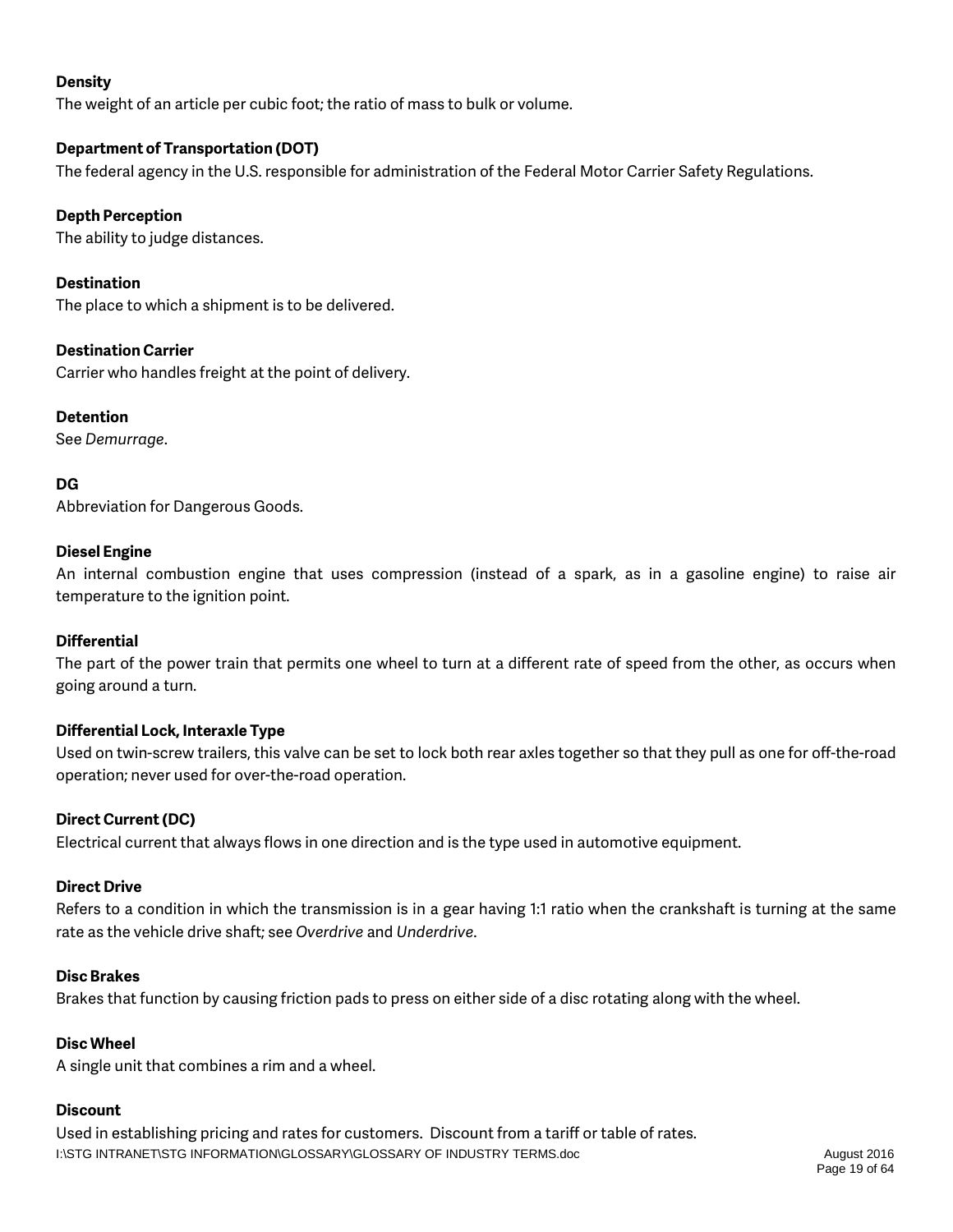### **Distribution**

Sorting and preparing shipments for delivery at a location.

### **Distributor**

A device for distributing electric current to the spark plugs of a gasoline engine so that they fire in the proper order.

### **Diversion**

A change made in the route of a shipment in transit; see *Reconsignment*.

### **Divert**

To change the route of a shipment in transit; see *Reconsignment*.

### **DL**

Abbreviation for Driver's Licence.

**DOB** 

Abbreviation for Date of Birth.

### **Dock**

A platform where trucks load and unload.

### **Dock Receipt**

A receipt given for a shipment received or delivered at a pier or dock; when delivery of a foreign shipment is completed, the dock receipt is surrendered to the transportation line and a bill of lading is issued.

### **Document**

Anything printed, written, etc., relied upon to record or prove something.

### **Documentation**

The supplying of documents.

### **Dolly**

A small platform, mounted on wheels, that is used in a warehouse to move objects. Also used in reference to: (1) the coupling device composed of one or two axles and a fifth wheel used to convert a semi-trailer to a full trailer so it can be coupled to the rear of a tractor-trailer unit, making the combination into a double-bottom rig; (2) landing gear on a trailer.

### **DOT**

Abbreviation for Department of Transport (US).

### **Double-Axle**

See *tandem axle*.

### **Double-Clutching**

Shifting the gears of an unsynchronized truck transmission without clashing them, by depressing and releasing the clutch pedal twice.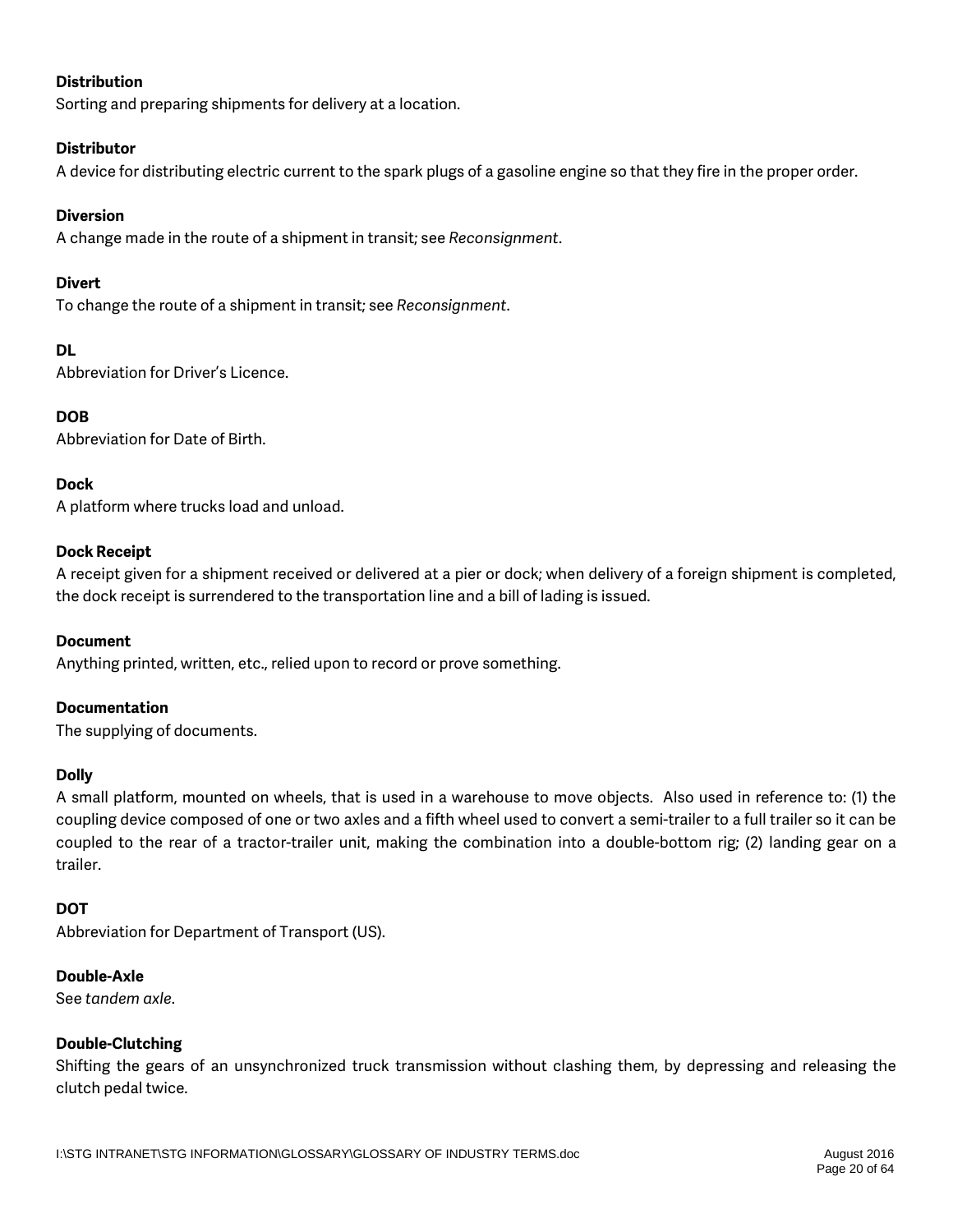### **Double Drop Frame**

A drop frame trailer with one drop behind the kingpin and one in front of the rear axles, see *Drop Frame*.

### **Double-Reduction Rear Axle**

A rear end that reduces the RPM on the drive line in relation to that of the rear wheel by means of a double reduction of gears; two reductions are made in the differential. Used where very slow speed is needed; see *Gear Ratio*.

### **Double Bottoms**

See *Doubles*.

### **Doubles**

A combination vehicle consisting of a tractor, a semi-trailer and a full trailer, couple together; also called twins, twin trailers and most often double bottoms.

### **DR**

Abbreviation for Delivery Receipt.

### **Drag Line**

A method of moving freight carts around a terminal; refers to a moving cable that operates either from a suspended position overhead or in a slot in the floor. The line supplies motive power (drag) to the attached carts.

### **Drain Lines**

In some fuel systems, unburned fuel is returned to the supply tank through the drain lines; not found on all tractors.

### **Drayage**

The work or cost associated with the movement of containers.

### **Drive Axle**

An axle that transmits power to the wheels; a powered axle that actively pulls the load.

### **Drive Shaft**

A heavy duty tube connecting the transmission to the rear end assembly of the tractor.

### **Drive Train**

A series of connected mechanical parts for transmitting motion.

### **Driver Collect**

Cash, cheque or credit card payment at time of delivery.

### **Drivers**

The drive wheels of a tractor.

### **Dromedary**

A tractor with a cargo body placed between the fifth wheel and the cab.

### **Drop Frame**

I:\STG INTRANET\STG INFORMATION\GLOSSARY\GLOSSARY OF INDUSTRY TERMS.doc August 2016 A trailer frame that drops downward to increase cargo capability without increasing the vertical clearance of the vehicle; consists of two types: single drop and double drop.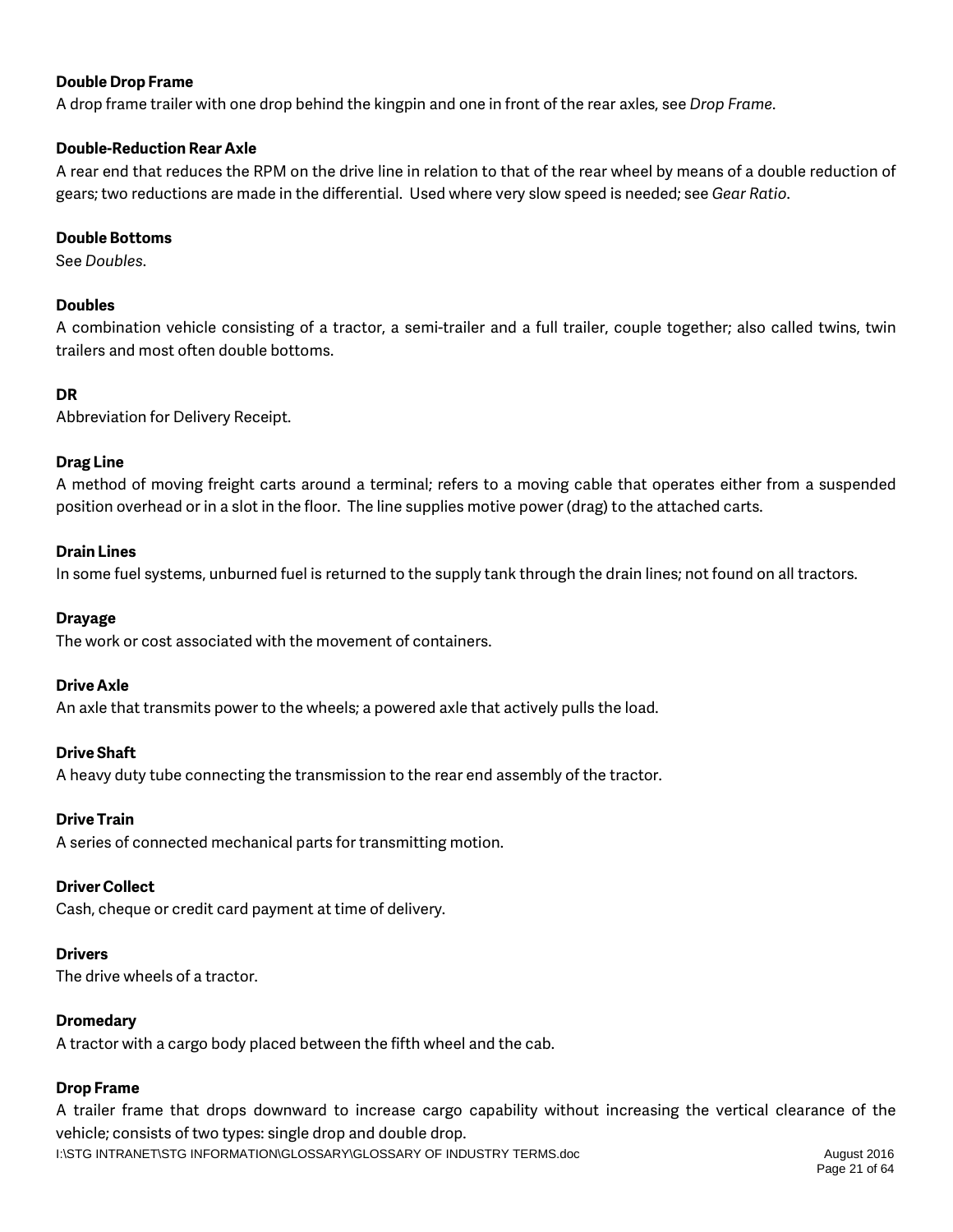### **Drop It On The Nose**

Uncoupling a tractor from a semi-trailer without lowering the landing gear to support the trailer's front engine.

### **Drop the Body**

Unhook and drive a tractor away from a parked semi-trailer *(colloquial)*.

### **Dry Freight**

Freight that does not need to be shipped at a specific temperature to prevent spoilage.

### **Dry Tank**

A reservoir in a brake system that stores air from the wet tank and supplies air for operating the brake system.

### **Dry Van**

Term for a Trailer that is not equipped for controlled temperature freight and may not be insulated.

### **Dry/Wet Tanker**

A tractor/trailer combination when the trailer is constructed to carry bulk dry or liquid loads.

#### **Duals**

A pair of wheels and tires mounted together on the same side of one axle.

#### **Duct Board Floor**

This is a ribbed floor in a trailer used for refrigerated or heated loads.

### **Dummy Coupler**

A fitting used to seal the opening in an air brake hose connection (glad hands) when the connection is not in use; sometimes called a dust cap.

### **Dunnage**

Material used to protect or support freight in trucks. Its weight is shown separately on the bill of lading, since it is material used around a cargo to prevent damage; it is often transported without charge.

#### **Dust Cap**

See *Dummy Coupler*.

### **Dust Shield**

Sheet metal shield on brake assembly used to keep debris from brakes.

#### **Duty**

Taxes levied by a government on imports and exports.

### **Dynamite**

Setting of the spring brakes due to low air pressure in the braking system.

#### **Dynamometer**

A device for measuring an engine's work output; see *Brake Horsepower*.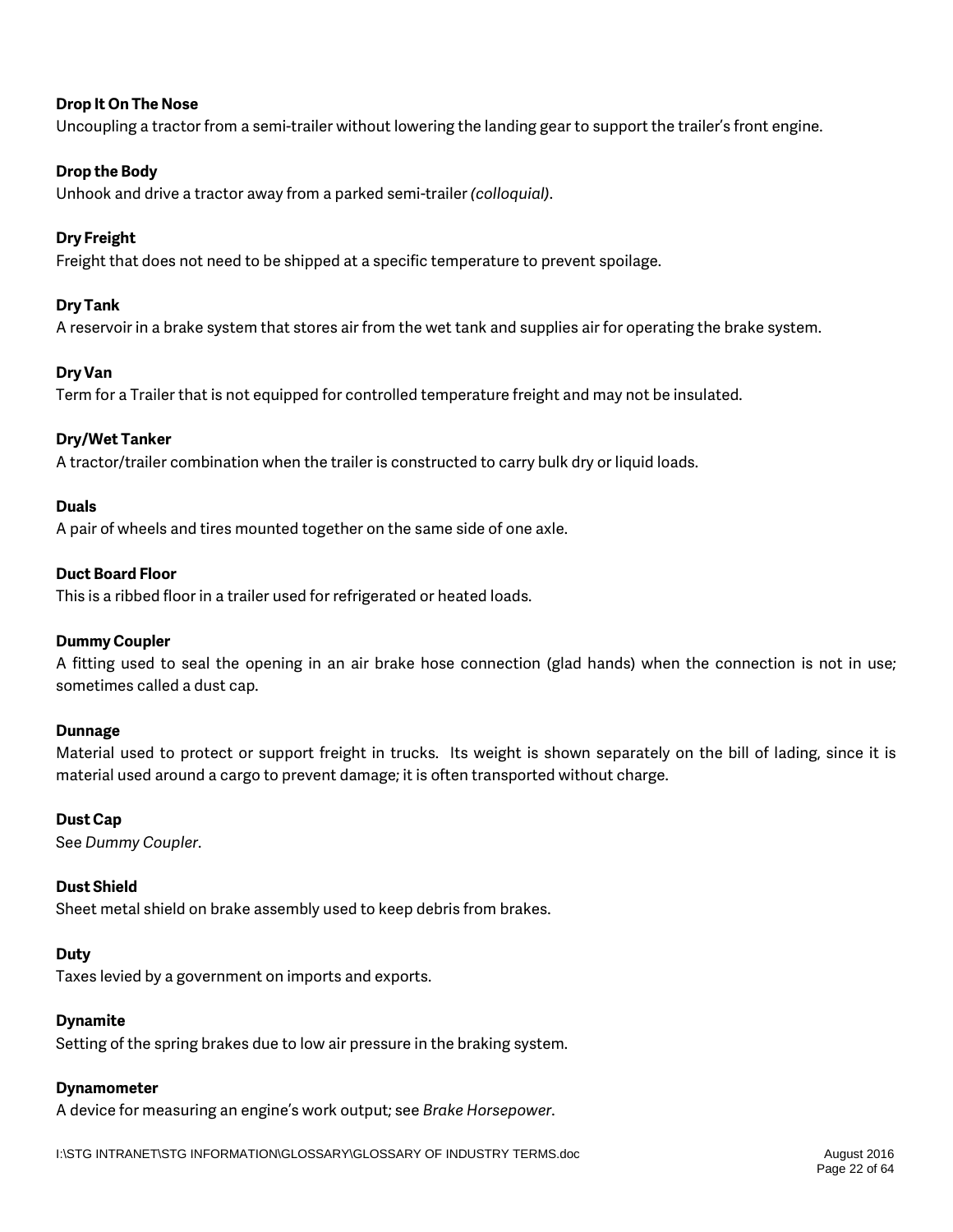### **Electrical Line Adapter**

See *Adapter*.

### **Electrolyte**

A chemical solution, usually sulfuric acid and water, that covers the positive and negative plates in the cells of an automotive storage battery; it reacts with the plate materials to produce voltage and current flow.

### **Elevator**

A hydraulic or electrically powered end gate on a truck or trailer *(slang).*

### **Embargo**

To resist or prohibit the acceptance and handling of freight; a formal notice that certain freight will not be accepted.

### **Emergency (Air Line)**

See *Air Lines*.

### **Emergency Brake Release**

A device that overrides the spring brake control in the event of a significant loss of air pressure; the release must be held while pulling out on the spring brake control. For emergency use only.

### **Emissions**

Gases and other materials vented to the atmosphere by an exhaust system.

### **Encroachment**

The act of intruding or going beyond the proper limits, such as encroachment on another lane of traffic.

### **Engine Water Jackets**

Hollow chambers that surround the cylinders and other parts exposed to high temperatures in the engine; they circulate coolant around engine parts to cool them.

### **Enroute**

On the way to a destination.

### **Enroute Inspection**

Statement of the kinds, quantities and values of goods imported, plus any duties due and declared to a customs officer or other designated officer.

### **Escape Ramp**

A ramp on a steep downgrade that can be used by a driver to stop a truck when its brakes have failed; the ramp often has a soft gravel surface and a steep upgrade to stop the truck. Also called a runaway truck ramp.

### **Ether**

A substance used as a starting aid for diesel engines in freezing or subfreezing weather.

### **Evasive**

Tending or seeking to evade; for example, evasive action in a response taken in order to escape a problem, danger or hazard.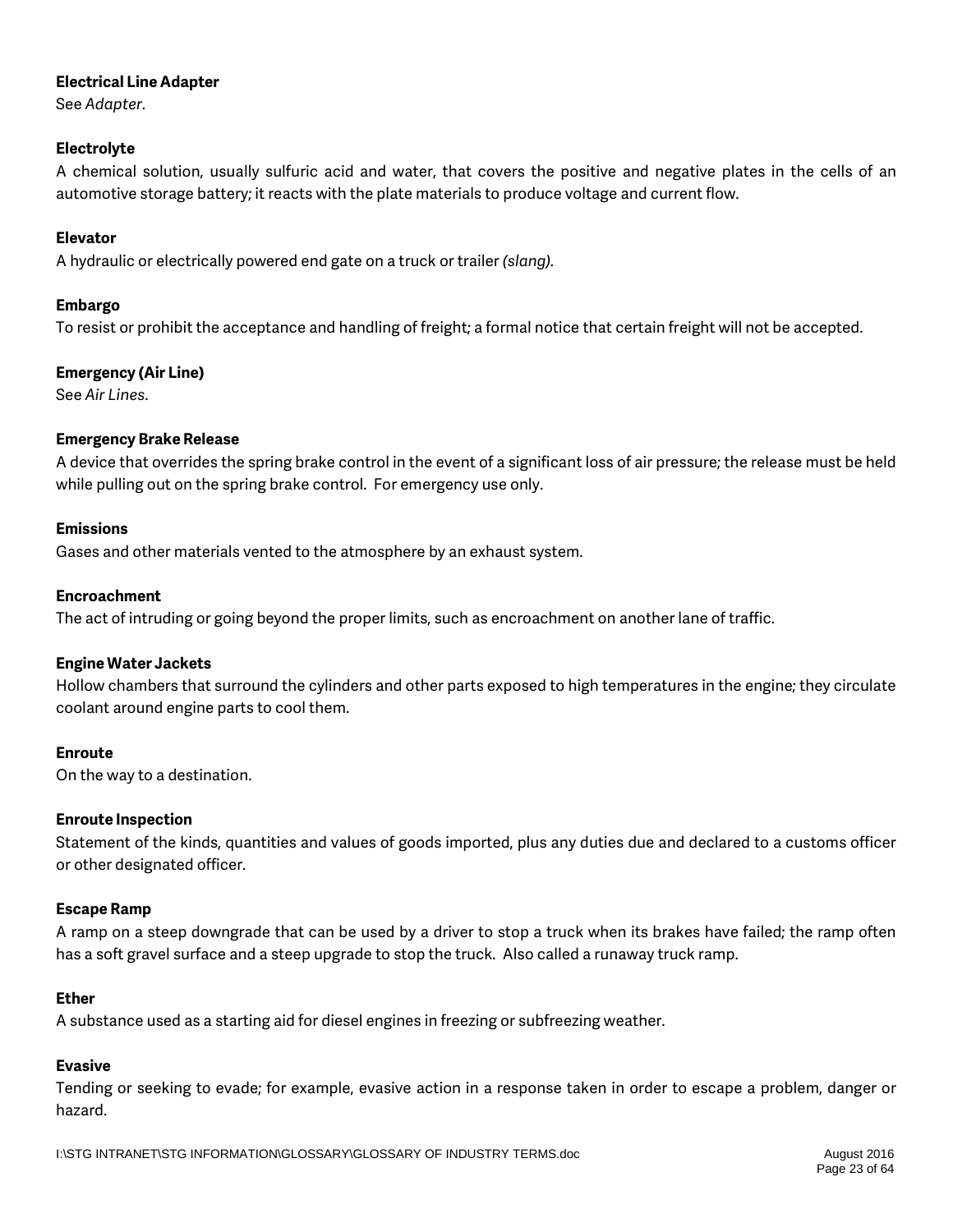### **Excess Freight**

Freight in excess of the quantity shown on freight bill.

### **Excessive Use of Truck**

A request made by a shipper on the bill of lading for the sole use of a vehicle; (i.e., no other freight is to be carried).

### **Exchange Bill of Lading**

A bill of lading issued in exchange for another bill of lading.

### **Exempt Carrier**

Trucks hauling certain commodities are exempt from Interstate Commerce Commission economic regulation. By far, most exempt carries transport agricultural commodities or seafood.

### **Exhaust Manifold**

The part of the exhaust system that carries exhaust gases from the cylinders to the exhaust pipes.

### **Exhaust Pipe**

A pipe that is connected to muffler and through which exhaust gases are released; see *Tailpipe and Stack*.

### **Exhaust Stroke**

In a four-stroke cycle, the phase when waste gases are pushed out the exhaust valve.

### **Exhaust Valves**

Valves that open to discharge burned gases from combustion chambers.

### **Expandable (Trailer)**

A flat bed trailer that can be expanded beyond its regular length to carry larger shipments.

### **Expedited**

Term for movement of freight that will exceed normal service days transit. Usually associated with long haul or long distance type shipments requiring special delivery time and date.

### **Explosives**

See *Dangerous Goods.*

### **Export**

To send goods to a foreign country.

### **External Contracting Brake**

A type of brake that actuates by the brake shoes contracting against the outside of the brake drum.

### **Eye Lead Time**

The distance that a driver looks ahead on the road; a 12-second eye lead time means that the driver is looking ahead up to the point that he or she will reach in 12 seconds.

### **FA**

Abbreviation for Facility Audit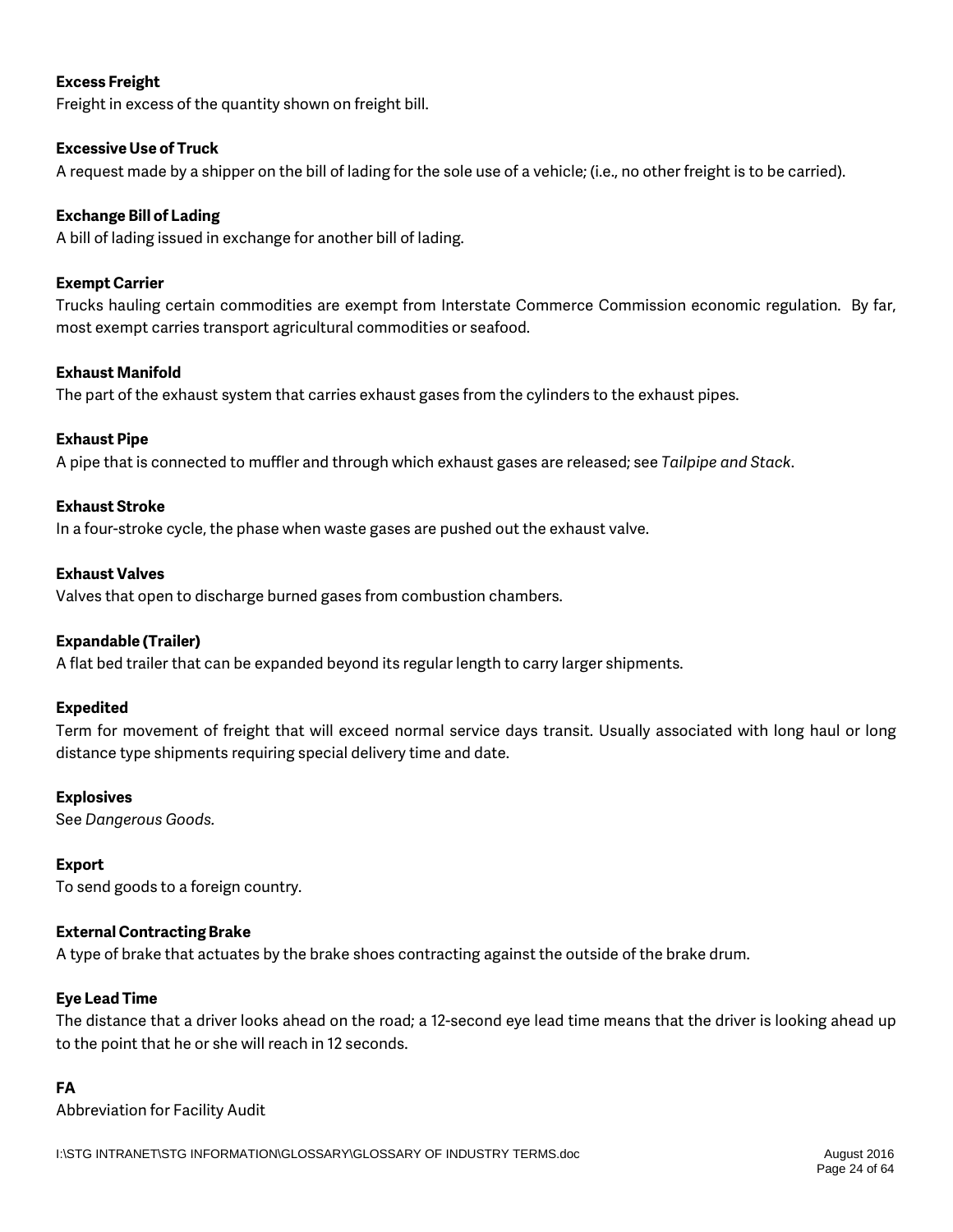## **FAK**

Abbreviation for Freight All Kinds.

### **False Billing**

Describing freight on shipping documents so as to misrepresent the actual contents or weight of shipment.

## **FAST**

Abbreviation for Free and Secure Trade.

## **FAWR**

Abbreviation for Front axle weight rating.

## **FCA Tariff**

Abbreviation for Freight Carriers Association Tariff. This is a table of general rates between all points in Canada.

## **Federal Highway Administration (FHWA)**

Part of the U.S. Department of Transportation.

## **Federal Motor Carrier Safety Regulations (FMCSR)**

A body of regulations that governs the operation of trucks and buses in the U.S. It specifies, among other things, insurance requirement, driver qualifications, driving a vehicle, hours of service for drivers, accident reporting, vehicle inspections and repair, as well as parts and accessories needed for safe operation.

### **FHWA**

Abbreviation for Federal Highway Administration.

## **Fifth Wheel**

A coupling device located on the tractor's rear frame and used to join the front end of the trailer to the tractor; it is a flat, rounded plate with a V-shaped notch in the rear.

## **Firm Code**

The code number assigned to customer accounts. All accounts are set up with a five digit number code.

### **First Aid**

The immediate and temporary care given to the victim of an accident or sudden illness until the services of medical personnel can be obtained.

### **Fishy-Back**

The transport of truck trailers or highway freight containers on ships or barges.

## **Fixed Charges**

An accounting classification describing carrier costs that do not vary with an increase or decrease in traffic.

## **Flap, Tire**

Used in tube type tires, a piece of rubber that separates the tube from the bead seat.

## **Flat Bed**

I:\STG INTRANET\STG INFORMATION\GLOSSARY\GLOSSARY OF INDUSTRY TERMS.doc August 2016 See *Low Bed*.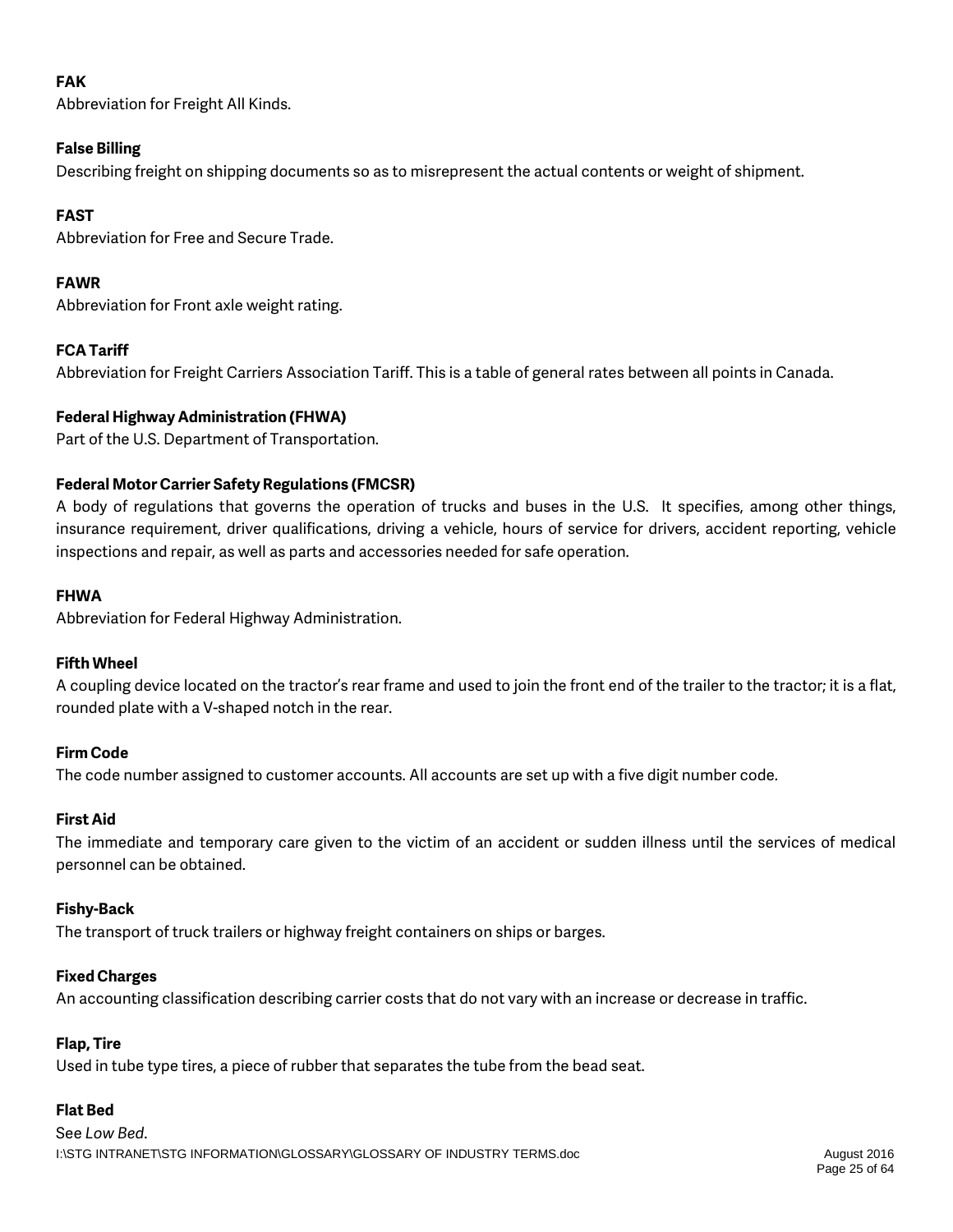### **Flat Deck**

Term for a trailer used for larger types of freight that cannot be transported in a Van trailer.

### **Float**

A flat bed semi-trailer.

### **FMCSR**

Abbreviation for Federal Motor Carrier Safety Regulations.

### **FOB**

Abbreviation for Free On Board.

### **Fog Lamps**

Auxiliary headlights used in conditions of fog and mist.

### **Foot Brake Valve**

A valve, depressed by the driver's foot, that controls air pressure delivered to or released from the brake chambers; also called a treadle valve.

### **Fork Lift**

Also known as a Tow Motor. This is a piece of equipment used in the warehouse to lift and move skids and other types of heavy freight.

### **Forklift Truck**

A self-propelled vehicle for lifting; stacking or moving heavy objects, often loaded on pallets or skids; typically, it consists of projecting prongs that can slide under a load and be raised or lowered.

### **Frame**

A metal support for the body, power unit, and running gear; the backbone structure around which the vehicle is assembled; contains the engine mounts, fuel tank supports, etc.

### **Free On Board (FOB)**

Used by shippers to identify that a shipment is without charge for delivery to and placing on board a carrier at a specific point to a specific destination.

### **Free Time**

The period of time that freight is held before storage charges are applied.

### **Free-Astray**

A shipment that is miscarried or unloaded at the wrong terminal is billed and forwarded to the correct terminal free of charge because it is "astray"; see *Astray Freight*.

### **Freight**

Any material good being transported.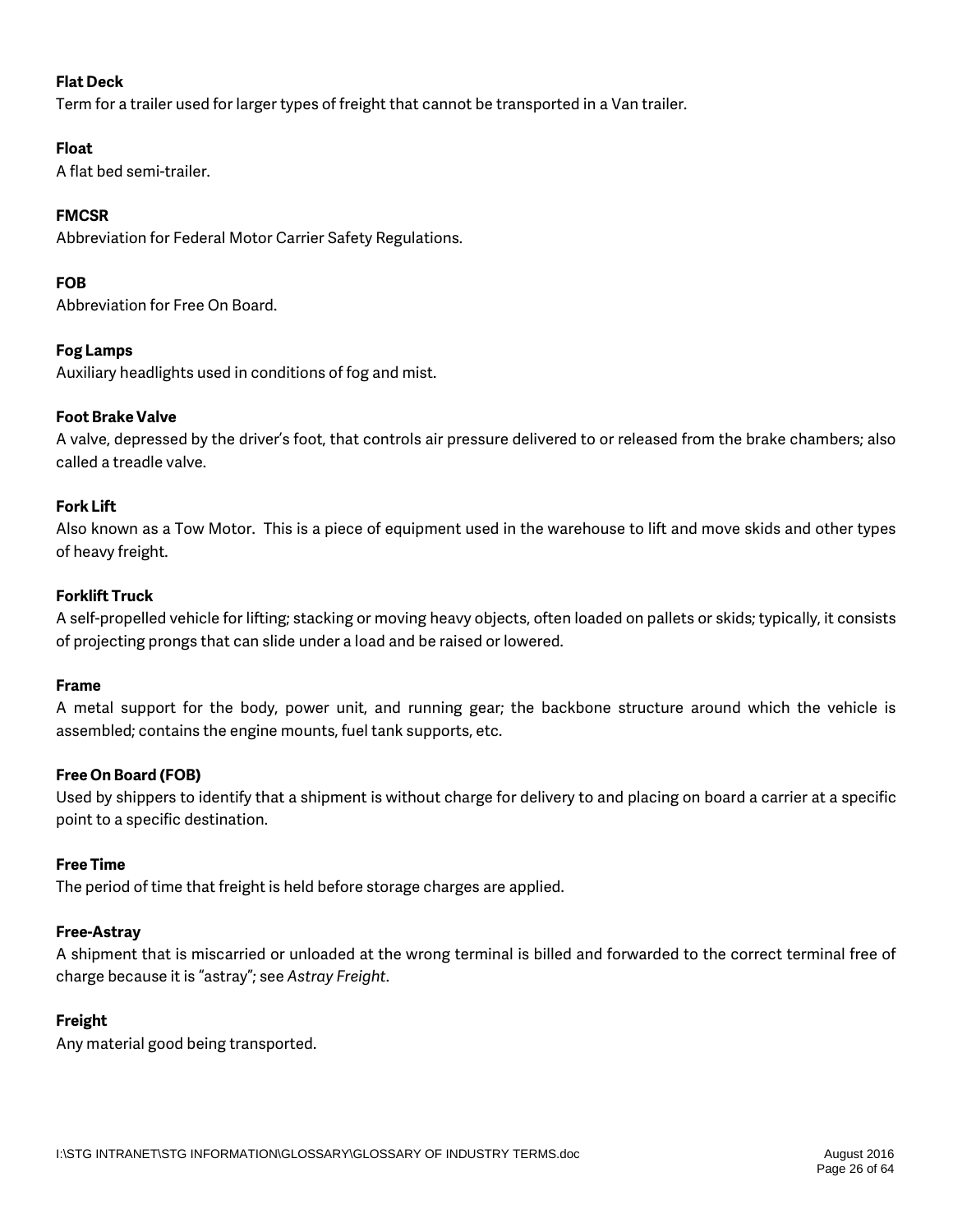### **Freight Bill**

A document for a common carrier shipment that gives a description of the freight, its weight, charges, rate for charges, taxes and whether it is collect or prepaid. If the charges are paid in advance or are to be collected at the origin, it is called a prepaid freight bill. If charges are to be collected at destination, it is called a destination or collect freight bill.

### **Freight Charge**

Payment due for freight transportation.

### **Freight Claim**

A demand upon a carrier for payment of overcharge, or sustained loss or damage.

### **Freight Forwarder**

A company that assembles small shipments from various shippers into larger shipments, usually full truck or car load. Forwarders send these consolidated shipments to a station where they are disassembled and routed to the proper destinations. The stations are called break bulk stations. Forwarders try to make up a full truck or car load shipment to take advantage of the better rate for a full load.

### **Frequency Code**

This code is set up in the firm address maintenance for customer accounts and identifies the type of invoice cycle, (i.e. Daily, Weekly, Canadian, U.S.).

### **Front Brake Limiting Valve**

Found only on tractors having brakes on the front axle; usually controlled by a dashboard mounted two-way switch. Limits the braking force applied to front axle brakes under conditions where lock up might adversely affect the driver's ability to safely steer the vehicle. When in the dry road position, the valve is not in operation. In the slippery road position, the valve is operating fully (found only on pre-1975 model tractors).

### **Front Haul**

(1) The front portion of a trip, from start to destination. (2) Freight carried on the front portion of the trip. See *Back Haul*.

**FSC** Abbreviation for Fuel Surcharge.

**FTL**

Abbreviation for Full Truck Load.

**Fuel Filter**

Device for cleaning engine fuel.

### **Fuel Gauge**

Registers amount of fuel in fuel tank, one for each tank.

### **Fuel Pump**

A pump that moves a fuel from the fuel tank to the engine.

### **Full Capping**

I:\STG INTRANET\STG INFORMATION\GLOSSARY\GLOSSARY OF INDUSTRY TERMS.doc August 2016 Application of new rubber to the tread area and some distance down the buttress of a used tire.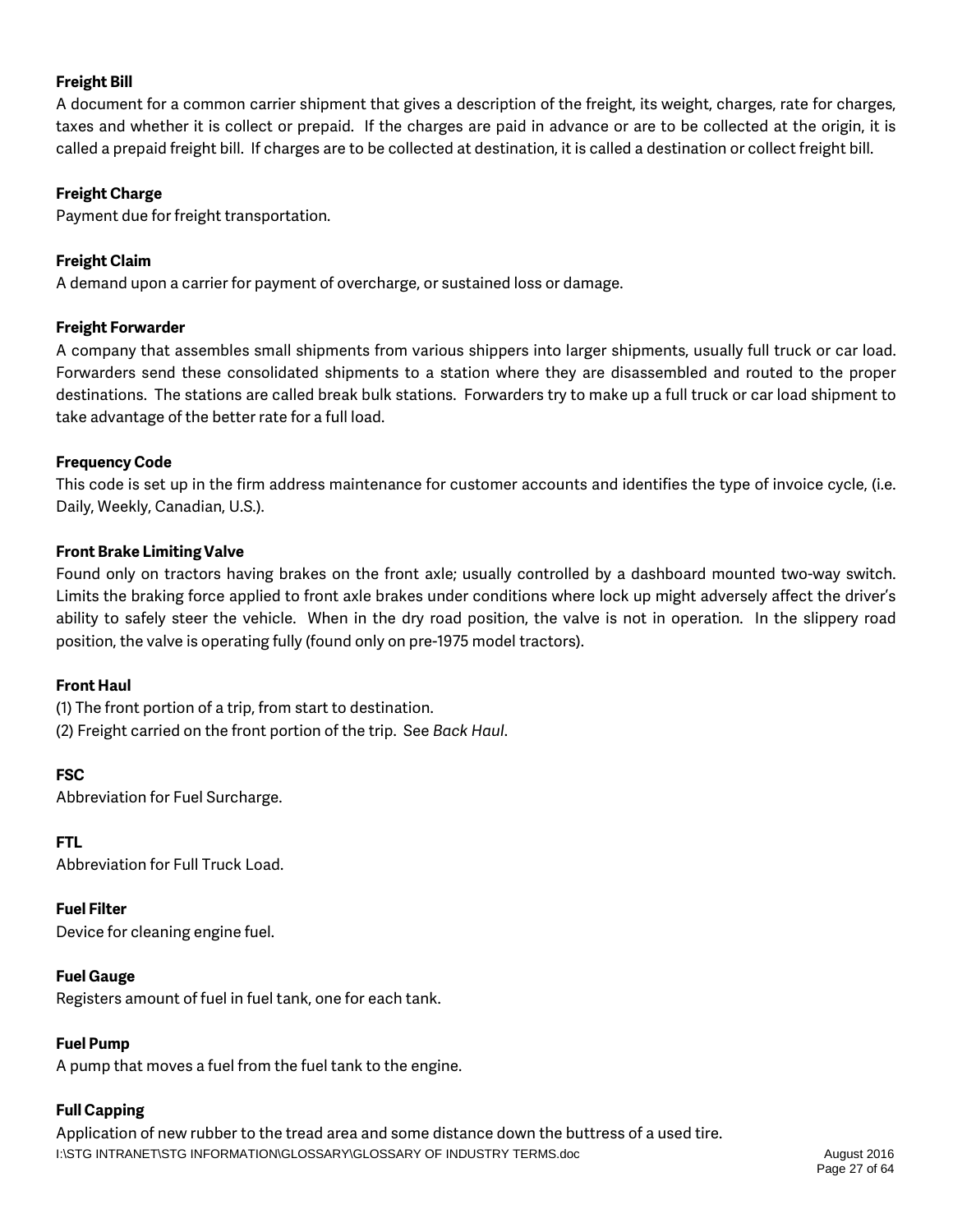### **Full Trailer**

A trailer with both front and rear axles; used as the second trailer in a double-bottom rig or hooked behind a straight truck to form a truck-trailer combination. A semi-trailer can be converted into a full trailer by the use of converter dollies. See *Semi-Trailer*.

### **Furniture Van Body**

Truck body designed for the transportation of household goods; usually a van of drop-frame construction.

### **Fuse**

A wire or strip of easily melted metal, usually set in a plug, placed in a circuit as a safeguard; if the current becomes too strong, the metal melts, thus breaking the circuit.

### **Fusee**

A coloured burning flare used as a signal to warn other road users.

### **GBL**

Abbreviation for Government Bill of Lading.

### **Gasket**

A thin piece of material installed in a joint to prevent leakage.

### **Gateway**

A point at which freight moving from one territory to another is interchanged between transportation lines.

### **Gear Box Temperature Gauge**

Indicates temperature of lubricant in transmission.

### **Gear Pump**

Located at the rear of the fuel pump and driven by its main shaft; consists of a single set of gears that distribute fuel throughout the fuel system. Fuel flows from the gear pump to the pressure regulator through a filter screen.

### **Gear Ratio**

The relationship of the number of teeth on or revolutions of one gear to the number of teeth on or revolutions of the gear with which is it engaged.

### **Generator**

An electrical generator that generates voltage and current by rotating a magnetic field across stationary conductors. Also called alternator, it produces alternating current and uses diodes to change the alternating current to direct current. Automotive generators use the mechanical force of engine rotation to produce voltage and electrical current. See A.*C. Generator* and *D.C. Generator*.

### **Gen Set**

Term for a certain type of chassis used to move controlled temperature shipments. This is an electric reefer system designed to transport Ocean Containers.

### **Gen Tariff**

General or Standard Tariff containing a table of rates which is the base of rates used for quoting and pricing.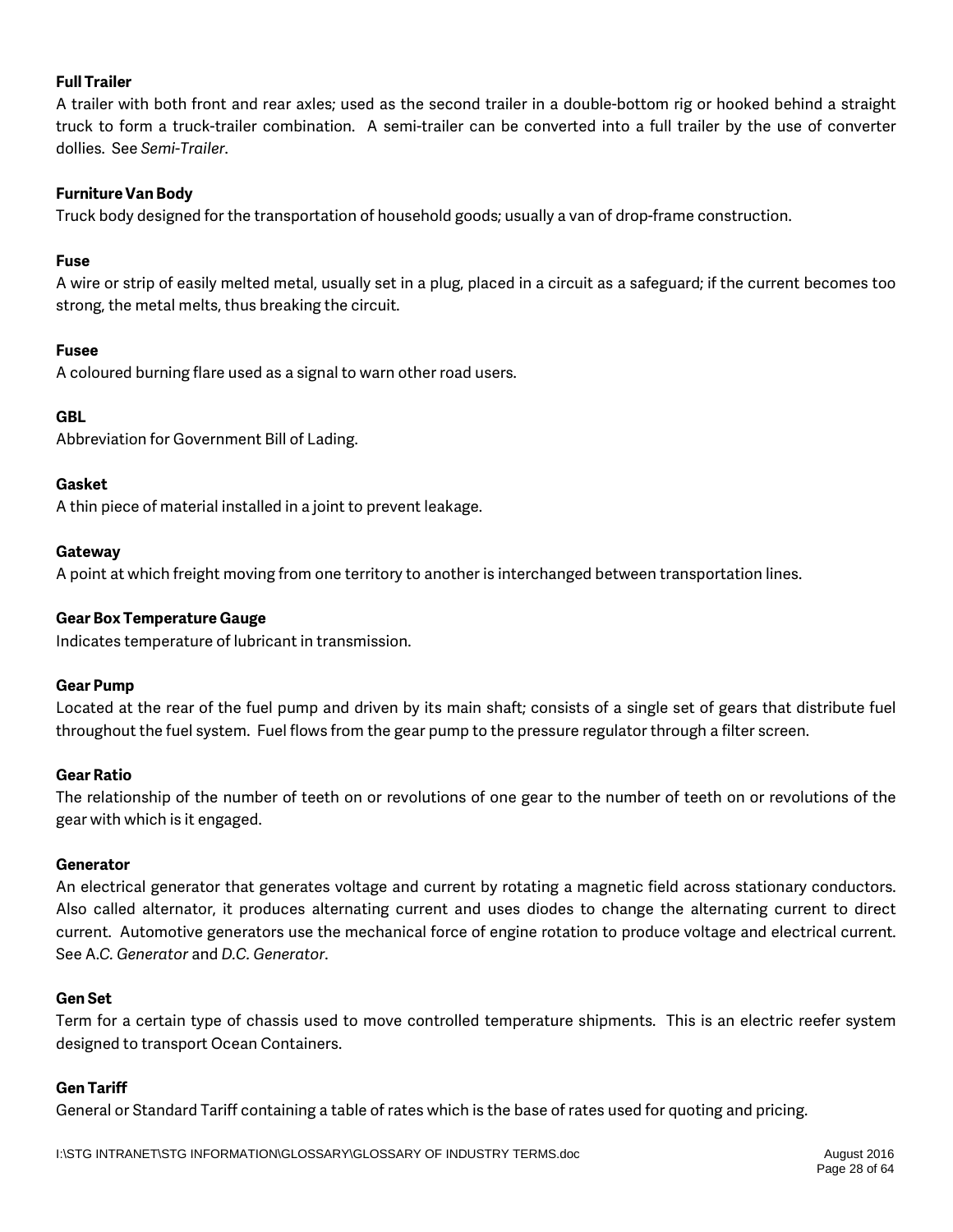### **General Ledger**

List or chart of account codes to manage freight revenue, and payable and receivable data.

### **GL**

Abbreviation for General Ledger.

### **Glad hands**

Connectors mounted on the front of a trailer for connecting air lines from the tractor.

### **Goods**

Merchandise.

### **Gooseneck**

The curved section of a trailer frame that includes the kingpin and the fifth wheel apron.

### **Governor**

*(air)* A device to automatically control the air pressure being maintained in the air reservoirs; keeps air pressure between 90 and 120 psi and prevents excessive air pressure from building up.

*(fuel)* A system of springs and weights with two functions: maintains sufficient fuel for idling with the throttle control in idling position, and cuts off fuel above maximum rated RPM.

### **Grain Body**

A low side, open-top truck body for transporting dry, flowable commodities.

### **Groove**

The space between adjacent tread ribs on a tire.

### **Grounded Circuit**

A circuit in which a damaged wire or other current carrying device accidentally touches the vehicle frame or some metal object connected to the vehicle ground. See *Circuit.*

### **Gross Combination Weight (GCW)**

The weight of the tractor, trailer and cargo.

### **Gross Ton**

2,240 pounds; commonly called a **long ton**.

### **Gross Vehicle Weight (GVW)**

The weight of an empty tractor or trailer.

### **Gross Weight**

(1) The weight of an article together with the weight of its container and the material used in packing. (2) As applied to a truck, the weight of a truck together with weight of its entire contents; see *Gross Vehicle Weight* and *Gross Combination Weight*.

### **GST**

Abbreviation for Goods and Services Tax.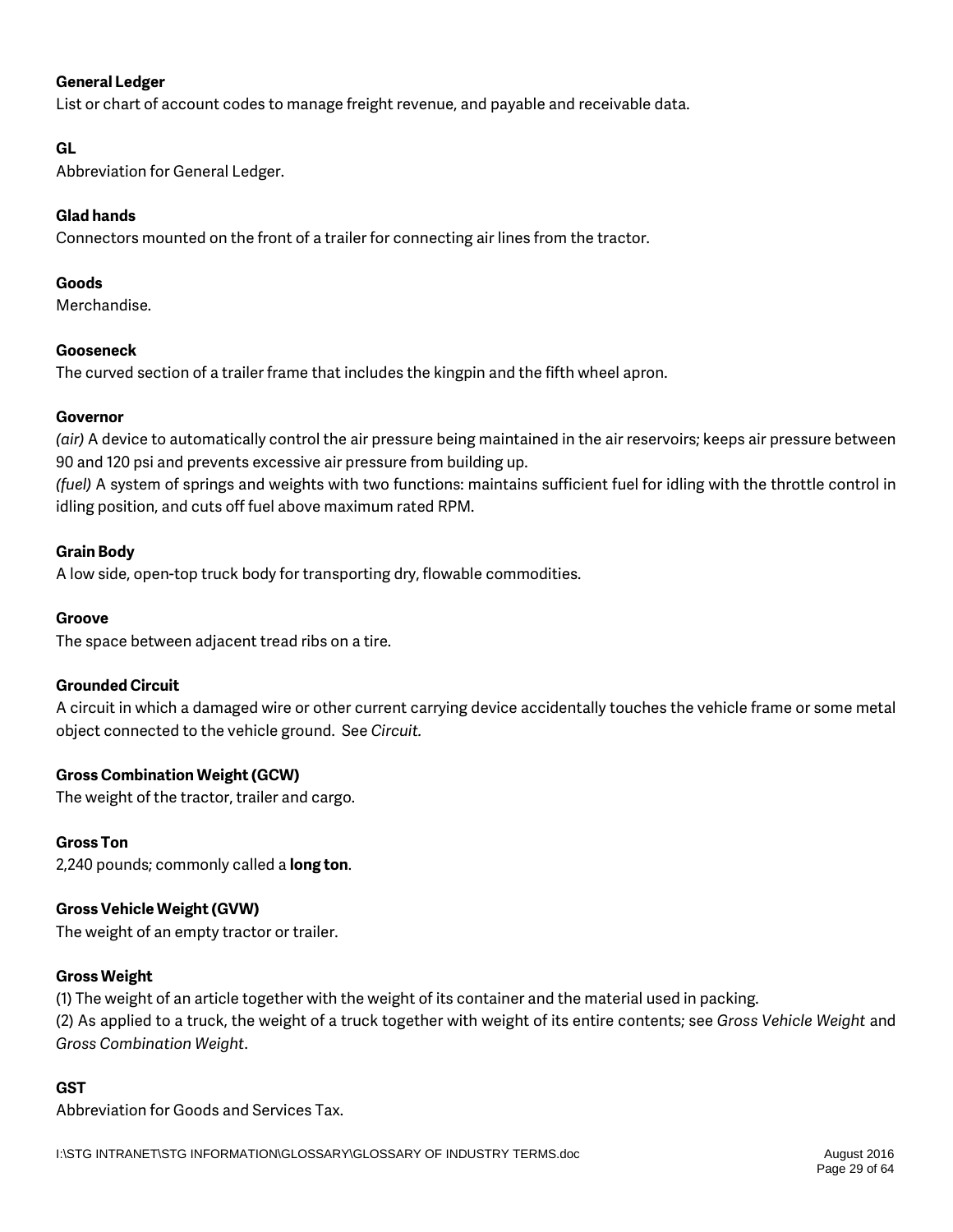### **GVWR**

Abbreviation for Gross Vehicle Weight Rating.

### **GW**

Abbreviation for Gross weight.

### **Half-Cab**

A tractor having only a half of a cab along the left side of the engine.

### **Half Capping**

Application of new rubber only to the tread area of a used tire. See *Hill Capping*.

### **Hand Throttle**

A manually set throttle in a tractor that is used to maintain a certain engine speed. See *throttle.*

### **Hand Valve**

The valve that controls only the trailer brakes. See *trailer brake*. Hazard A source of danger.

### **Hazardous**

Involving risk or danger to persons or property*.*

### **Hazardous Materials**

The American term for Dangerous Goods, abbreviated as *hazmat.*

### **Hazmat**

American abbreviation for Hazardous Materials.

### **Headache Rack**

A heavy bulkhead mounted behind the cab to protect it from a shifting load *(colloquial)*.

### **Header Bar**

A hinged, rear cross piece on open-top trailer, that can be swung out of the way to load high objects.

### **Header Board**

See *Bulkhead* and *Headache Rack (colloquial)*.

### **Heated Service**

A service requested by shippers to protect their freight from freezing or cold damage.

### **High-Cube**

A truck body or semi-trailer with above average cubic content. Usually constructed with low floors and thin walls.

### **Hired Cartage**

An organization that operates their own P&D equipment and is hired by STG to do local pickups/deliveries when company resources are not sufficient to meet demand.

### **Hopper Body**

I:\STG INTRANET\STG INFORMATION\GLOSSARY\GLOSSARY OF INDUSTRY TERMS.doc August 2016 Truck or trailer body capable of discharging its load through a bottom opening without tilting.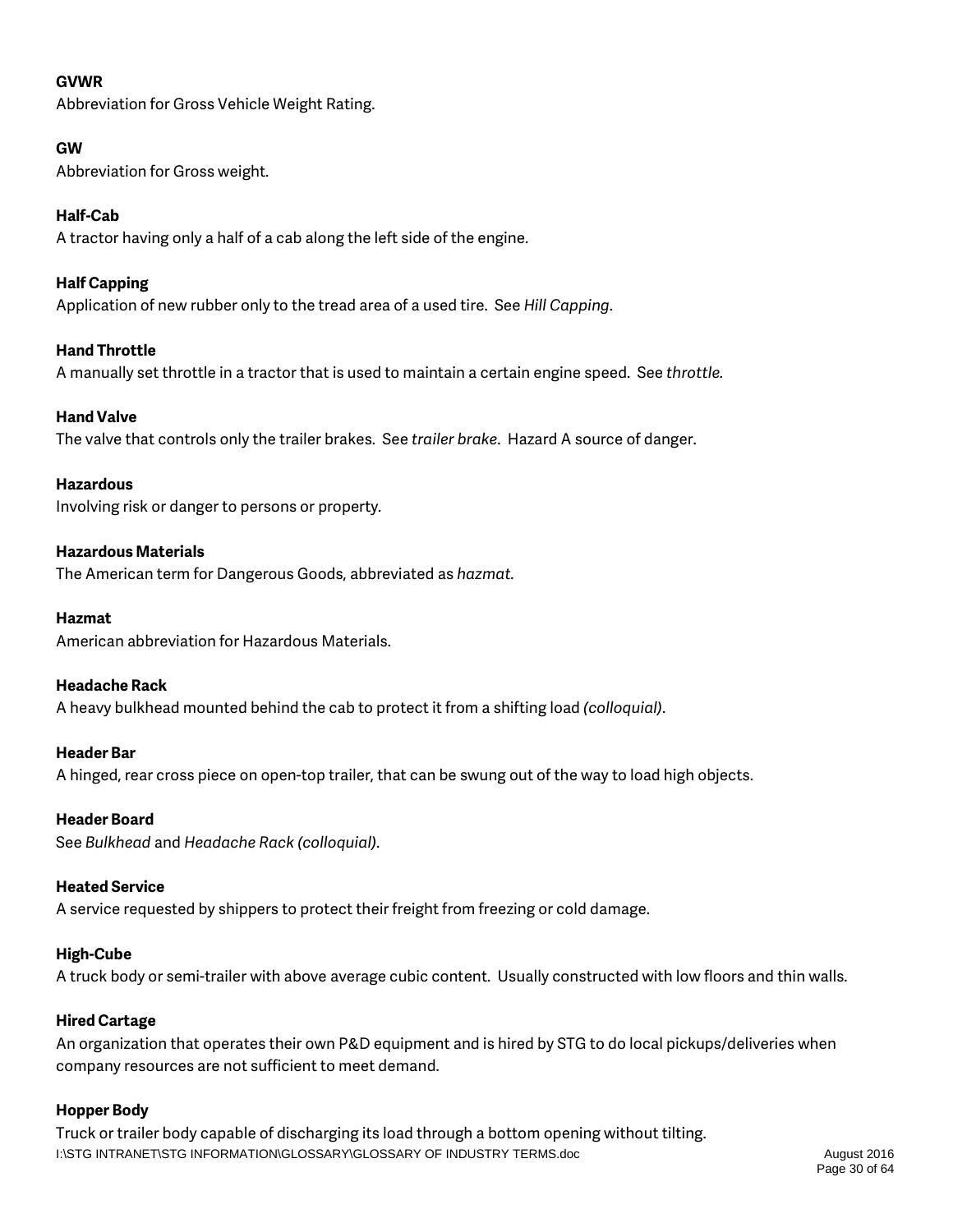### **HOS**

Abbreviation for Hours of Service.

### **Hose Tenders**

Devices that keep wires and electrical lines between the tractor and trailer suspended and out of the way; also known as pogo sticks.

### **Hot Load**

Rush shipment of cargo *(slang).*

### **HSL**

Abbreviation for Highway Safety Legislation.

### **HST**

*.*

Abbreviation for Harmonized Sales Tax.

### **Hydraulic Brakes**

Brakes that depend on the transmission of hydraulic pressure from a master cylinder to the wheel cylinders.

### **Hydrometer**

An instrument used to determine the state of charge of a battery.

### **Hydroplaning**

Action produced by water on the roadway, in which tires lose traction and skim along the water's surface, thus causing dangerous loss or directional control.

### **Identification Lights**

Three lights mounted in a row on vertical centerline of the vehicle front and rear; front lights are amber, rear lights are red. See *Clearance Lights*.

### **IFTA**

Abbreviation for International Fuel Tax Agreement.

### **Ignition Coil**

A part of the electrical system that converts low voltage electricity to high voltage electricity.

## **IJH**

Abbreviation for Interjurisdictional Carrier.

## **Import**

To receive goods from a foreign country.

## **In Bond**

Merchandise on which a duty or import tax is still due (unpaid); bonding guarantees that the duty will be paid to the government.

### **Inbound Charges**

I:\STG INTRANET\STG INFORMATION\GLOSSARY\GLOSSARY OF INDUSTRY TERMS.doc August 2016 Charges for the portion of the freight movement from the point of origin to the origin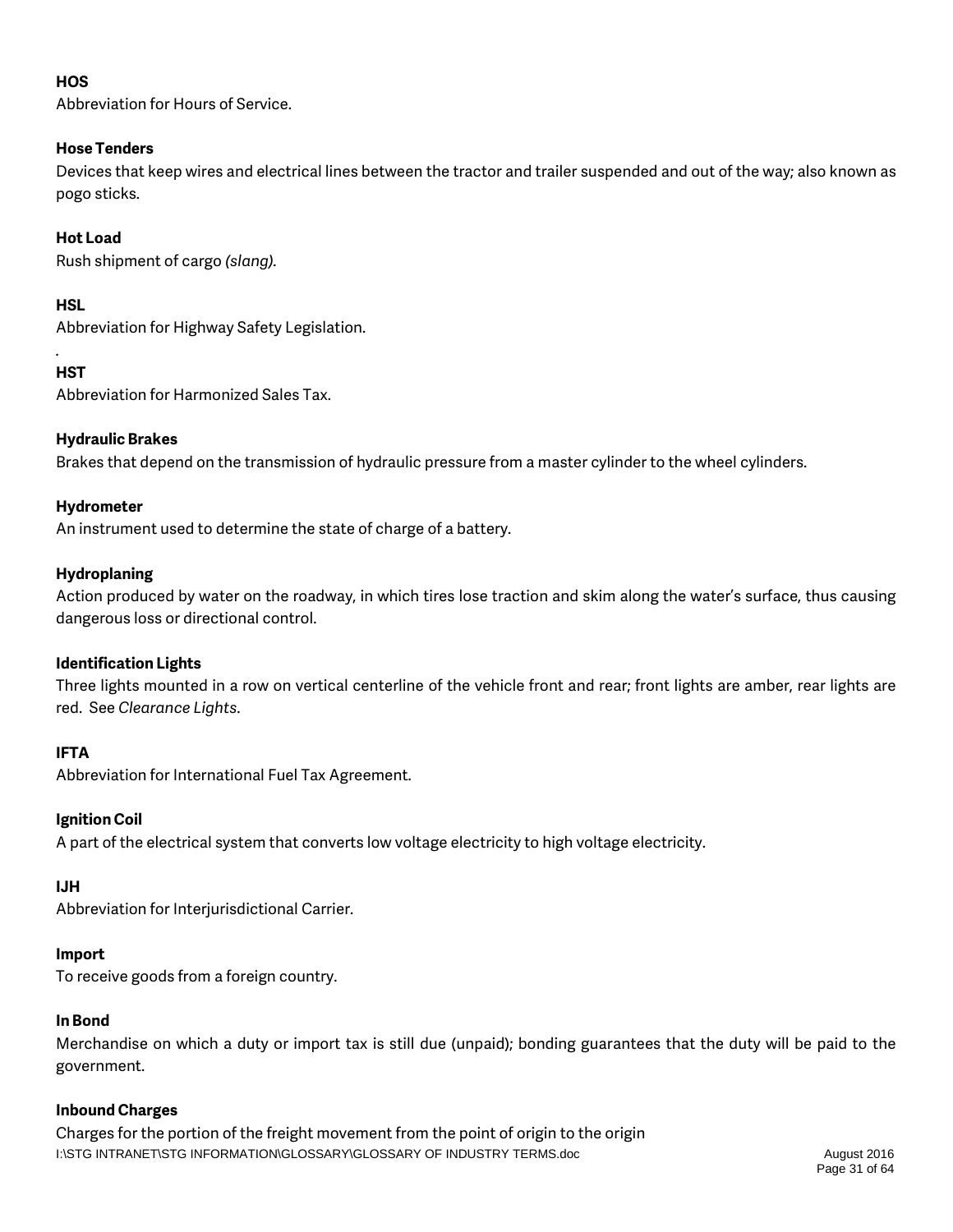### **Inbound Interline**

Name for an Origin Carrier.

### **Initial Carrier**

The transportation firm that picks up a shipment from the shipper; the first carrier.

### **Initial Point**

The point at which a shipment originates.

### **Injector**

A device found in a diesel engine that changes liquid fuel oil into a mist or spray and meters it to each cylinder.

### **Injector Pump**

A pump used to deliver fuel to the injectors under very high pressure.

### **Inspection**

Checking a vehicle's parts and systems for problems and malfunctions; and to verify that everything is in order. A *Pre-Trip Inspection* is a thorough inspection done before the trip; *Enroute Inspections* are made periodically during the trip; *Post-Trip Inspections* are done after the trip so that problems and malfunctions can be reported to maintenance personnel.

### **Insulated Trailer**

A type of trailer used for refrigerated and heated shipments.

### **Intake Manifold**

Part of the fuel system that carries air or air/fuel mixture to the cylinders.

### **Intake Ports**

Provide the connecting passages from the outside of the cylinder heads to the inside head openings (the valves).

### **Intake Stroke**

Phase of the four-stroke cycle when fuel and air enter the cylinder.

### **Intake Valves**

Valves used in an engine to admit air into the combustion chambers of the cylinders.

### **Interaxle Differential Lock**

See *Differential Lock*.

### **Interchange**

The action of turning freight over and receiving freight from another carrier.

### **Interchange Agreement**

A written contract between carriers that explains how revenue will be divided and outline all exceptions to normal charges and rates.

### **Interchange Point**

I:\STG INTRANET\STG INFORMATION\GLOSSARY\GLOSSARY OF INDUSTRY TERMS.doc August 2016 A station at which freight in the course of transportation is delivered by one transportation line to another.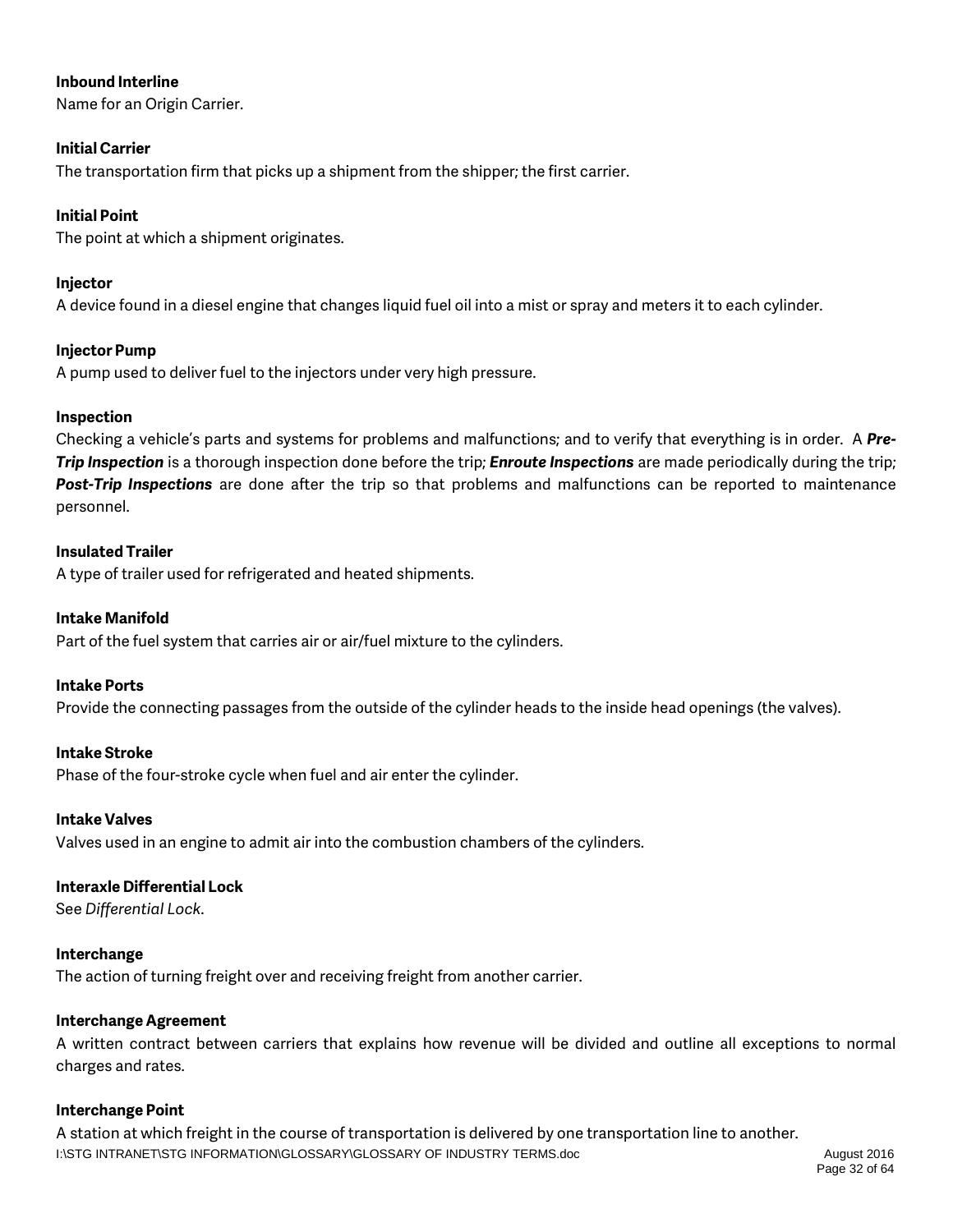### **Interjurisdictional**

Between jurisdictions; see *Intrajurisdictional*.

### **Interline**

Term to reflect the action of interchanging freight with another carrier or another name for a carrier.

### **Interline Accounts Payable**

The payment of monies to other carriers participating in the movement of freight.

### **Interline Accounts Receivable**

The payment of monies from other carriers participating in the movement of freight.

### **Interline Carrier**

An air, road, or marine carrier used to pick up or deliver shipments at locations not serviced by Siemens Transportation Group (STG). IL are often referred to as service partners, and their service area is considered an extension of our service area. An IL operates independently, and does not represent the Siemens Transportation Group in any way.

### **Interline Freight**

Freight moving from point of origin to destination over the lines of two or more transportation companies.

### **Interline Waybill**

A waybill covering the movement of freight over two or more transportation lines.

### **Internal Combustion Engine**

An engine that burns fuel within itself as a source of power.

### **Internal Expanding Brake**

A type of brake designed with the brake shoes on the inside of the braking drum to expand against the inner surface of the drum.

### **Inter-Terminal Manifest**

List of shipments on a trailer to move from origin to destination or next stop.

### **Intrajurisdictional**

Within the borders of a single jurisdiction; see *Interjurisdictional.*

### **Invoice**

A bill issued to customers showing the charges for services.

### **Invoicing Queue**

The posting of all revenue takes place in this part of the Accord Software. All rating control methods are managed in this program.

### **Jacking**

Turning a tractor while backing so as to cause the trailer to assume a jackknife position; combines with *Chasing* to allow the trailer to be steered along a prescribed path.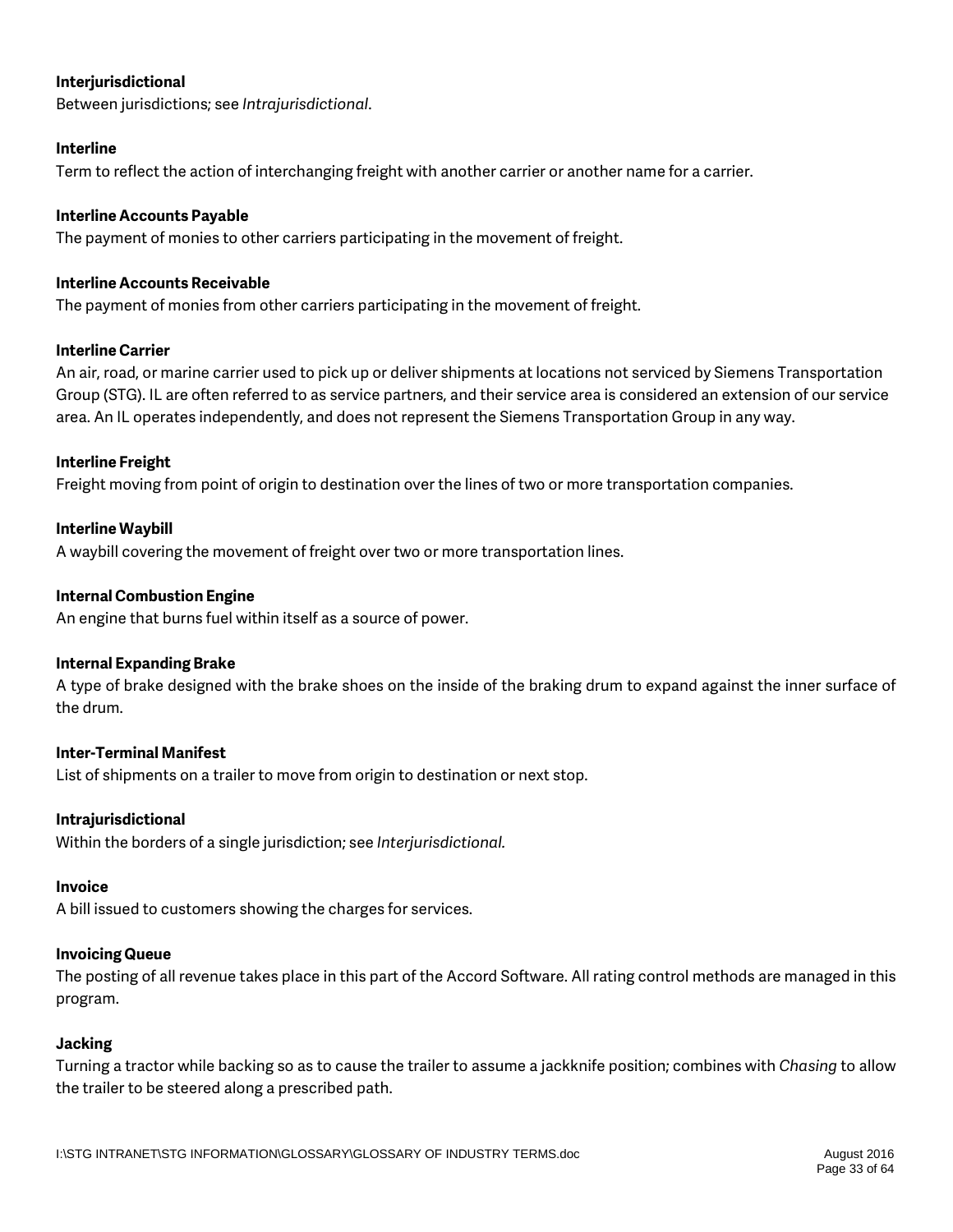### **Jacking It Around**

Jacking a semi-trailer around a very sharp curve.

### **Jackknife**

(1) To place the trailer at a sharp angle to the tractor; (2) A type of skid in which either the tractor or the trailer loses traction and slides sideways.

### **Jake Brake**

A system that builds up back pressure in the engine by preventing the exhaust from escaping so that the engine slows *(slang).*

### **Jeep Dolly**

Converter dolly.

### **Jeep Wheel**

See *Joe Dog (colloquial).*

### **Joe Dog**

A device with a dead axle that converts a single-axle tractor to a tandem-axle tractor; a converter dolly. It hooks over the tractor's fifth wheel, replacing it with another for the semi to be hooked onto *(colloquial).*

### **Johnson Bar**

A type of prybar used to manoeuvre heavy cargo.

### **Joints**

Term commonly used to describe a set of trailers that move with a converter system.

### **Jumped the Pin**

Missing the fifth wheel pin of the trailer when coupling tractor or trailer.

### **KD**

Abbreviation for knocked down.

### **Kingpin**

The bolt-like device on the underside of the front of a semi-trailer that fits into the tractor's fifth wheel to couple the tractor and the trailer together.

### **Kingpin Weight**

Weight of the trailer at the kingpin or the trailer weight applied to the fifth wheel.

### **Knocked Down (KD)**

Description term for type of freight that is not set up for transportation.

### **Known Damage**

Damage discovered before or at the time of delivery of a shipment.

### **Known Loss**

I:\STG INTRANET\STG INFORMATION\GLOSSARY\GLOSSARY OF INDUSTRY TERMS.doc August 2016 Loss discovered before or at the time of delivery of a shipment.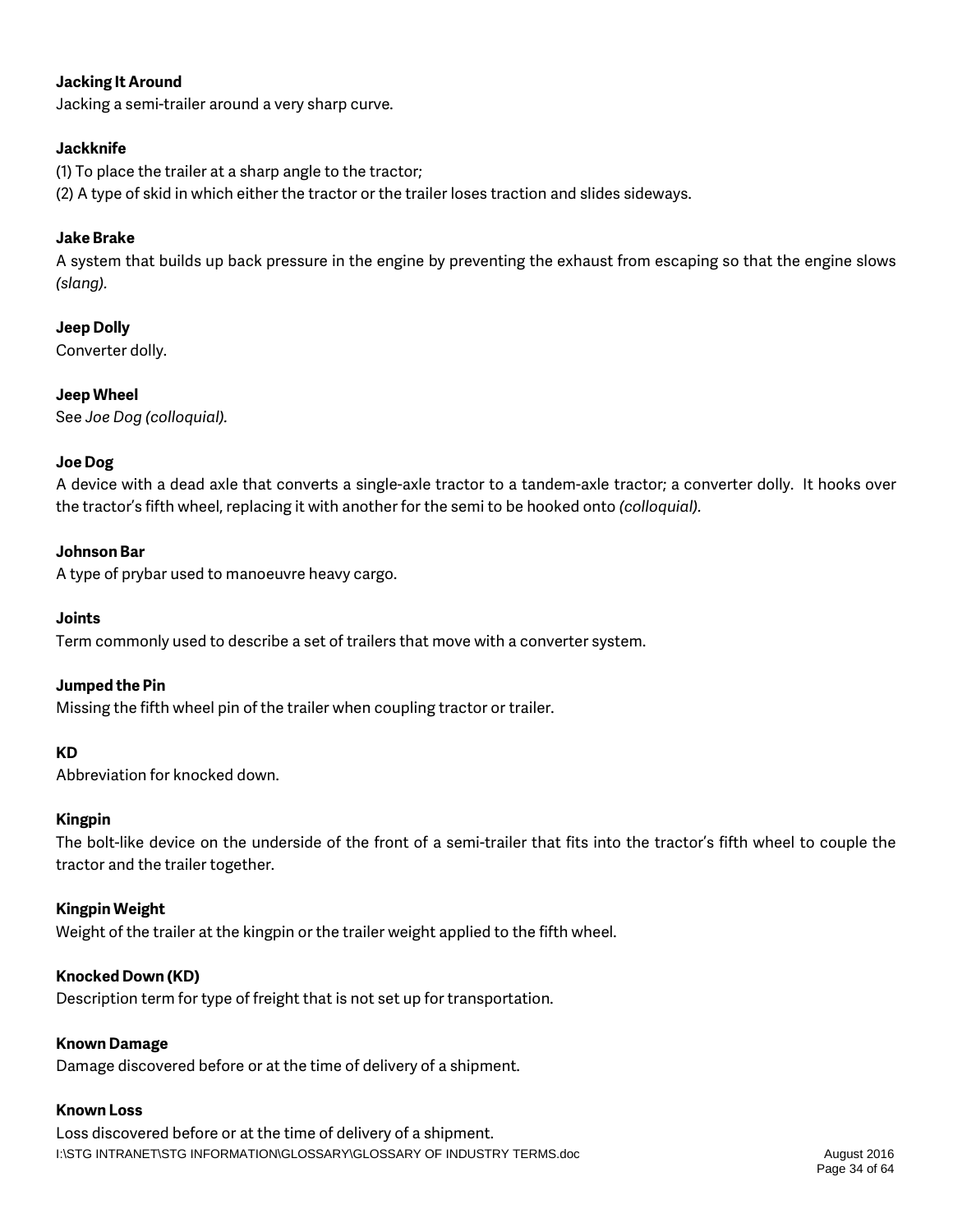### **Laden Weight**

The weight of a vehicle and its cargo. See *gross weight.*

### **Lading**

That which constitutes a load; the freight in a vehicle.

### **LAN**

Abbreviation for Local Area Network.

### **Landing Gear**

A colloquial term for the support legs that hold up the front end of a semi-trailer when it is disconnected from a tractor. See *Dolly*.

### **Layover**

To take a rest period of eight or more hours before continuing trip, or any extended off-duty period away from the home terminal.

### **Layover Time**

Non-working time that a road driver spends away from the home terminal before being dispatched to some other destination.

### **Lead-Acid Battery**

A commonly used automotive battery in which the active materials are lead, lead peroxide, and a solution of sulfuric acid; see *Storage Battery*.

### **Leased Operator**

A driver who owns his own tractor power unit and the Company leases his truck and services.

### **Less-Than-Truckload (LTL)**

Refers to cargo shipments of less than truckload size and weight; usually handled at proportionately higher rates and freight charges.

### **Liable**

Legally bound or obligated to make good any loss or damage that occurs.

### **Liability**

Anything for which a person is liable.

### **Lien**

A legal claim upon goods for the satisfaction of some debt or duty.

### **Lift Truck**

Another name for Power Tailgate, which is a hydraulic piece of equipment located at the back of a van or trailer used to lift up or drop down freight. It's usually required at locations that do not have a Shipping/Receiving Dock.

### **Linear Feet**

Description for amount of space used in a trailer or container (i.e. 29 linear feet of trailer used).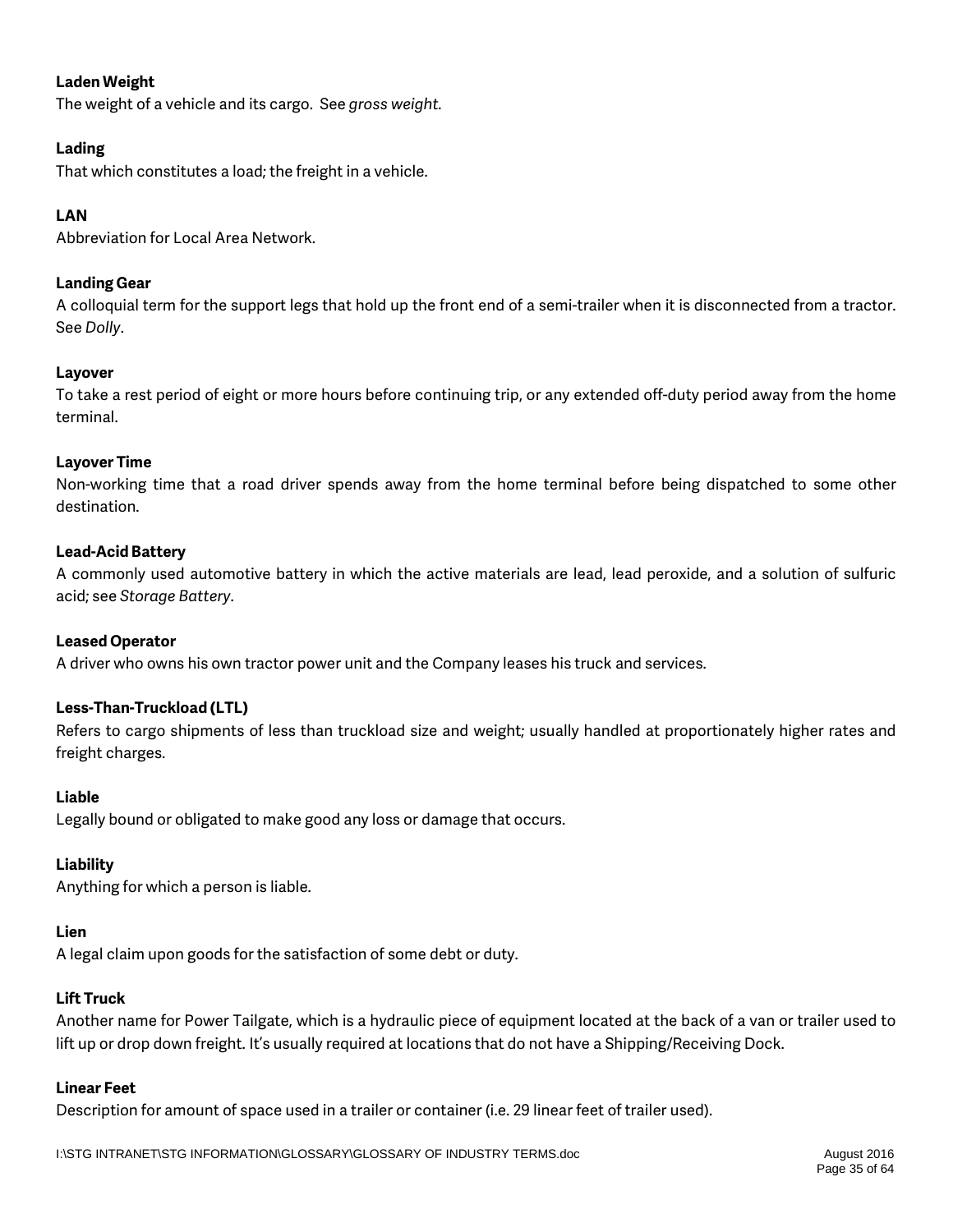### **Linear Foot Rate**

Rate that is charged per linear foot of trailer space occupied (i.e. \$50.00 per foot on 10 feet of trailer would be \$500.00 for freight charge).

### **Linehaul**

Terms used to describe the movement or cost of the trailer on the road or container on the rail. Usually expressed in cents per mile or flat charge between points.

### **Live Axle**

Same as drive axle or powered axle.

### **Load Bars**

Used to support and secure freight inside the trailer.

### **Load Sheet**

Used by dispatchers to book pickups, which contains all information required to move the load (i.e. Pickup information, delivery information, weight, and special information).

### **Local**

Union local.

### **Lock Ring**

In three-piece wheel rims, a ring securing the side ring onto the rim base.

### **Log**

See *Log Book*.

### **Log Body**

A truck or trailer body for transporting long items; see *Pole Trailer*.

### **Log, Driver's Daily**

A legal record kept by commercial truck and bus drivers in which they enter their hours of service, vehicles driven, etc. The maintenance of such records is required by law.

### **Logistics**

The handling of details for services such as procurement, maintenance, calculation and transportation.

### **Logistics Bars**

Bars used in a logistics type trailer, which are placed in order to create a second floor that gives the ability to fully load the trailer increasing the load factor.

### **Logistics Trailer**

This type of trailer gives the ability to create a second floor inside the trailer.

### **Long Box**

Description for trailers (not pups) 48 or 53 feet in length.

### **Long Ton**

I:\STG INTRANET\STG INFORMATION\GLOSSARY\GLOSSARY OF INDUSTRY TERMS.doc August 2016 2,240 pounds; also called a gross ton.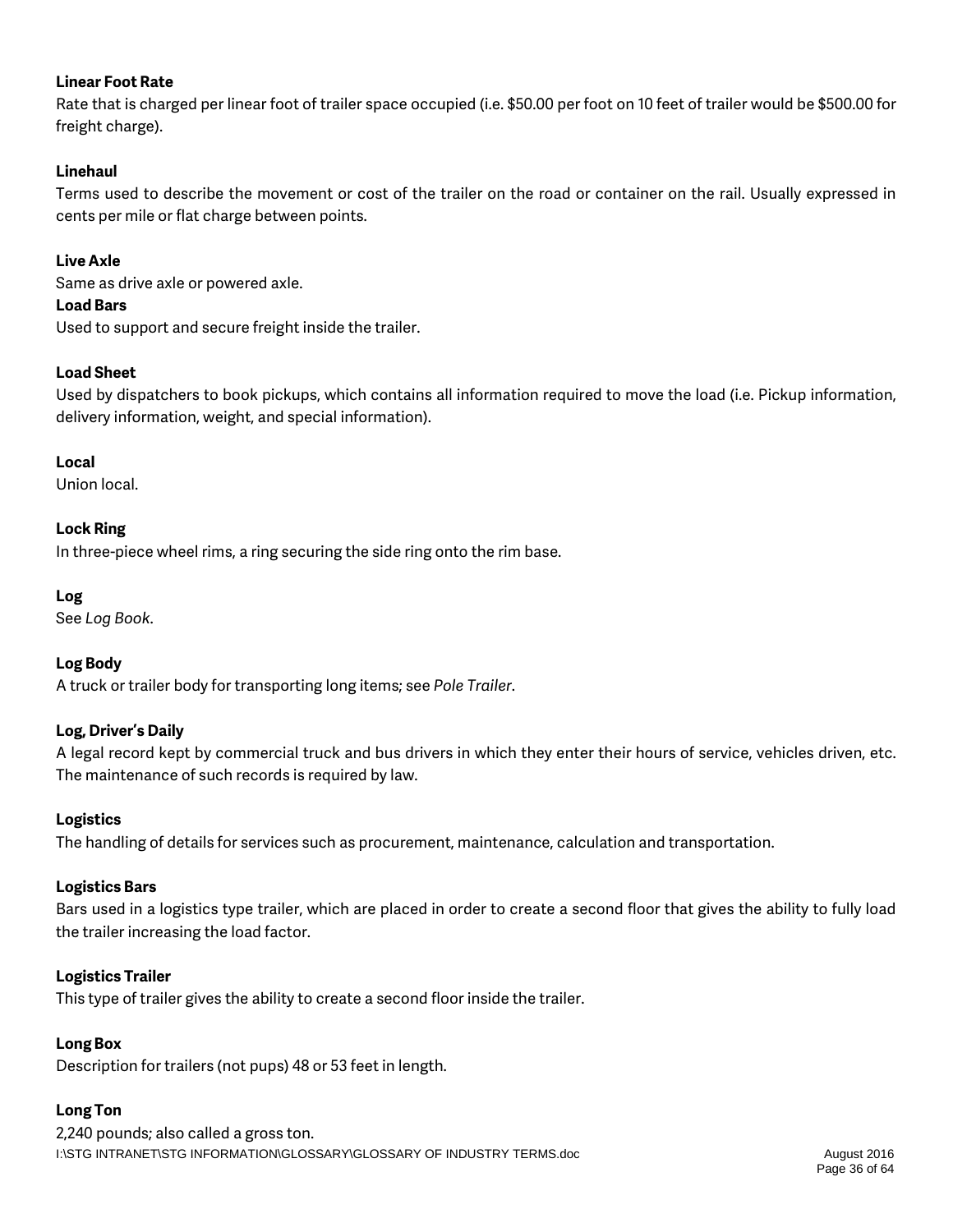### **Louvre**

An opening in a cab, hood, radiator, sheet, or compartment for ventilation purposes.

### **Low-Air-Warning Device**

A mechanical means of warning a driver that the vehicle is not maintaining sufficient air pressure to operate the brakes, etc.; it may be a buzzer, a flashing red light on the instrument panel, or a small red metal flag that drops into the driver's line of vision.

### **Low Bed**

An open trailer with drop frame construction used primarily to haul heavy equipment. Also see *Flat Bed* and *Low Boy*.

### **Low Boy**

A trailer that sits close to ground level; see *Low Bed (colloquial).*

### **Low Cab Forward**

A tractor with the cab mounted forward of the engine to allow cab entry height to be reduced for ease of entry and exit.

### **LTL**

Abbreviation for Less than Truckload - multiple shipments in one unit.

### **Lumber Body**

A platform truck or trailer with rollers designed for transporting lumber.

### **Manifest**

List of shipments on a particular trailer or container.

### **Market Lights**

See *Clearance Lights*; also called running lights.

### **Marks**

Letters, numbers or characters on a package for identification purposes.

### **Memorandum Bill of Lading**

A duplicate copy of a bill of lading.

### **MGVWR**

Abbreviation for Manufacturer's gross vehicle weight rating.

### **Mile**

1.6 kilometres, or 5,280 feet.

### **Mileage**

Distance in kilometres.

### **Minimum Rate**

The lowest lawful rate that may be charged for transporting a shipment.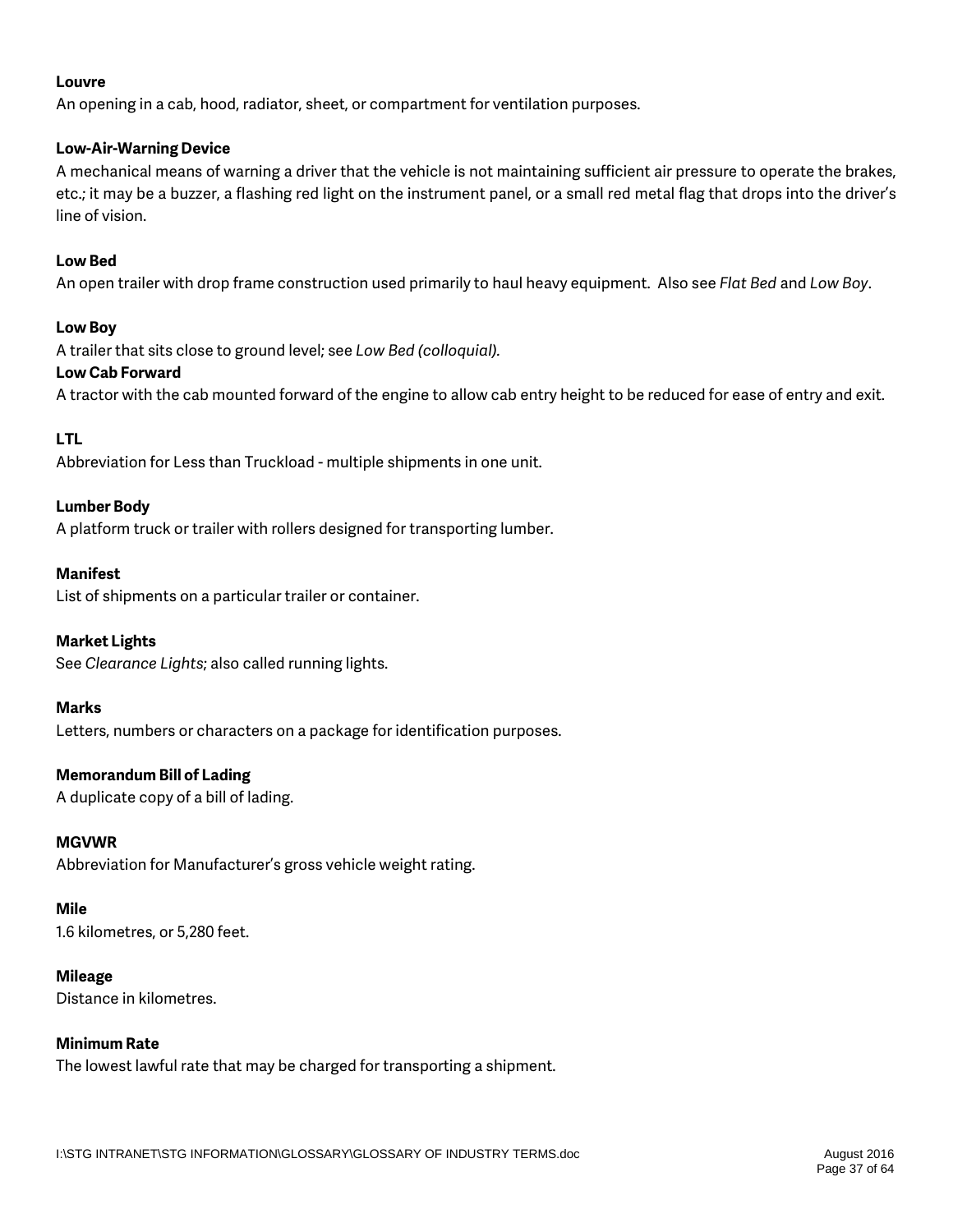### **Miscellaneous Accounts**

Accounts set up when there are no regular accounts. Temporary cash accounts in which money must be collected for freight charges before freight is released to the consignee. May be used as a pointer account, which bills to a regular charge account.

### **Mixed Truckload**

A truckload of different freight articles combined into a single shipment.

### **Mode**

Frequently used to refer to the basic divisions of the transportation industry; principal modes are: truck, rail, air and water.

### **Moisture Release Valve**

A valve in the air line that emits some air each time the brakes of the tractor are applied; prevents water and moisture from collecting in the air system.

### **Motor Carrier**

An individual, partnership or corporation engaged in the transportation of property or persons.

### **MSDS**

Abbreviation for Material Safety Data Sheet.

### **Mouse**

Computer device attachment to use during data entry - used as a pointer device on the monitor for selecting purposes.

### **MT**

Abbreviation for Empty Trailer.

### **Muffler**

A noise-absorbing chamber used to quiet the engine's noise.

### **Multi-Stop Body**

Fully enclosed truck body with driver's compartment designed for quick, easy entrance and exit.

## **NC**

Abbreviation for No Charge.

## **Net Ton**

2,000 pounds. Also called a short ton.

## **Net Weight**

(1) The weight of an article clear of packing and container; (2) As applied to a truckload, the weight of the entire contents of the truck.

## **Net 30 Days**

Payment of invoice due 30 days from the invoice date.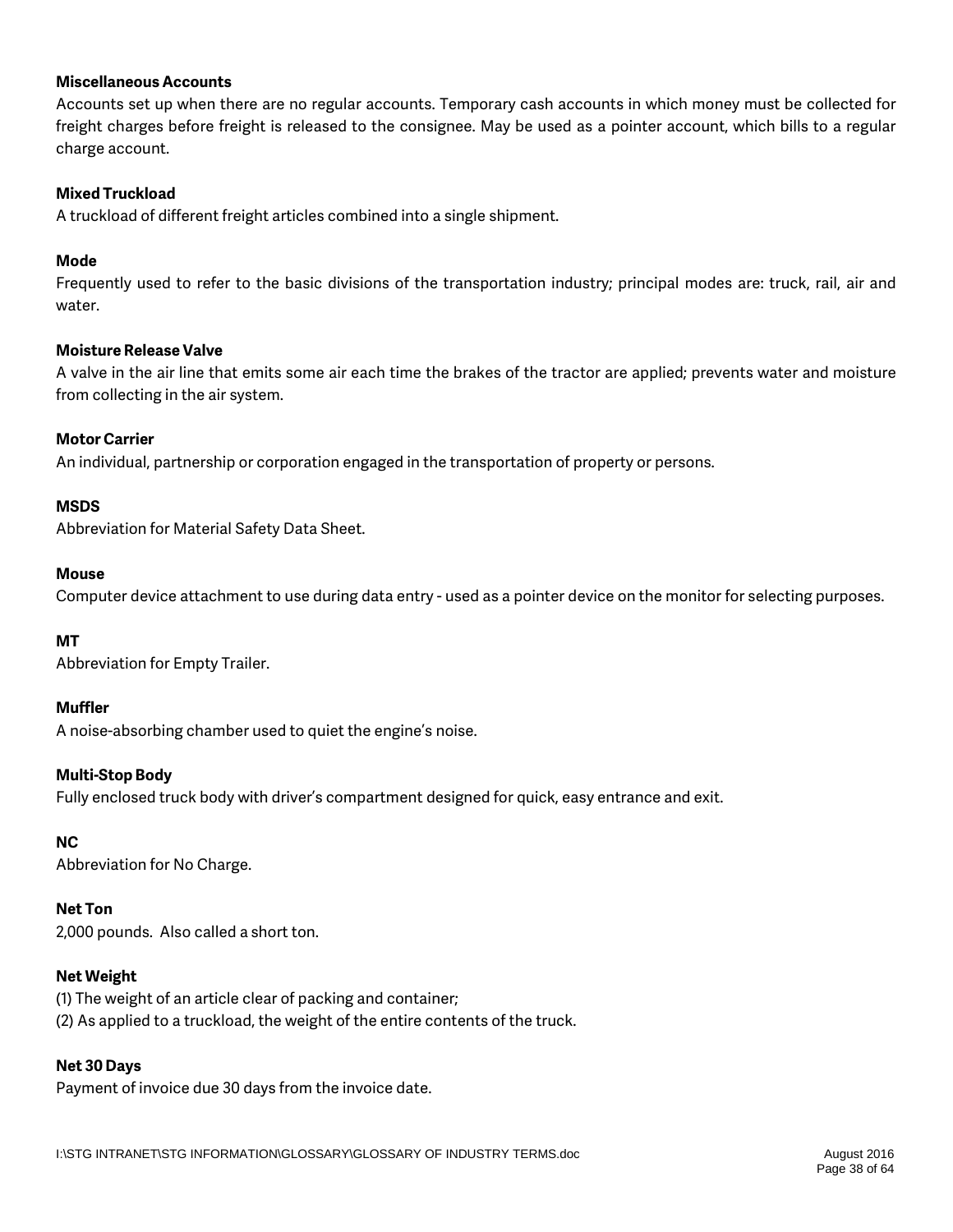### **NMFC**

Abbreviation for National Motor Freight Classification.

#### **Node**

See *Injector*.

### **OBL**

Abbreviation for Original Bill of Lading.

#### **Ocean Container**

This is a piece of equipment that moves over the road on a chassis. This is a specific type of trailer used for export/import on ocean going vessels

#### **OCS**

Abbreviation for On Company Service - no charge.

#### **Octane Number**

A rating applied to gasoline that indicates its antiknock properties; a higher number implies greater antiknock properties. See *Cetane Number*.

#### **Odometer**

An instrument that measures the total distance travelled by a vehicle.

### **Offline**

Usually refers to an origin or destination city or town that is in a rural area.

### **Offload Manifest**

Name of the program in the Accord software that controls the pro bill entry and confirmation of shipping information.

### **Off-Tracking**

The path taken by the rear end of a vehicle when turning, which is shorter than the path of the front. As off-track is much shorter on a tractor-trailer, drivers much compensate for it in turns and on curves.

#### **Ohm**

A unit of measurement of electrical resistance that allows an electromotive force of one volt to produce a current flow of one ampere.

#### **Ohmeter**

An instrument that measures the amount of resistance (in ohms) in a circuit or in an electrical component outside the circuit.

### **OHSA**

Abbreviation for Occupational Health and Safety Act.

### **Oil Filter**

A device for cleaning and purifying the engine lubricating oil.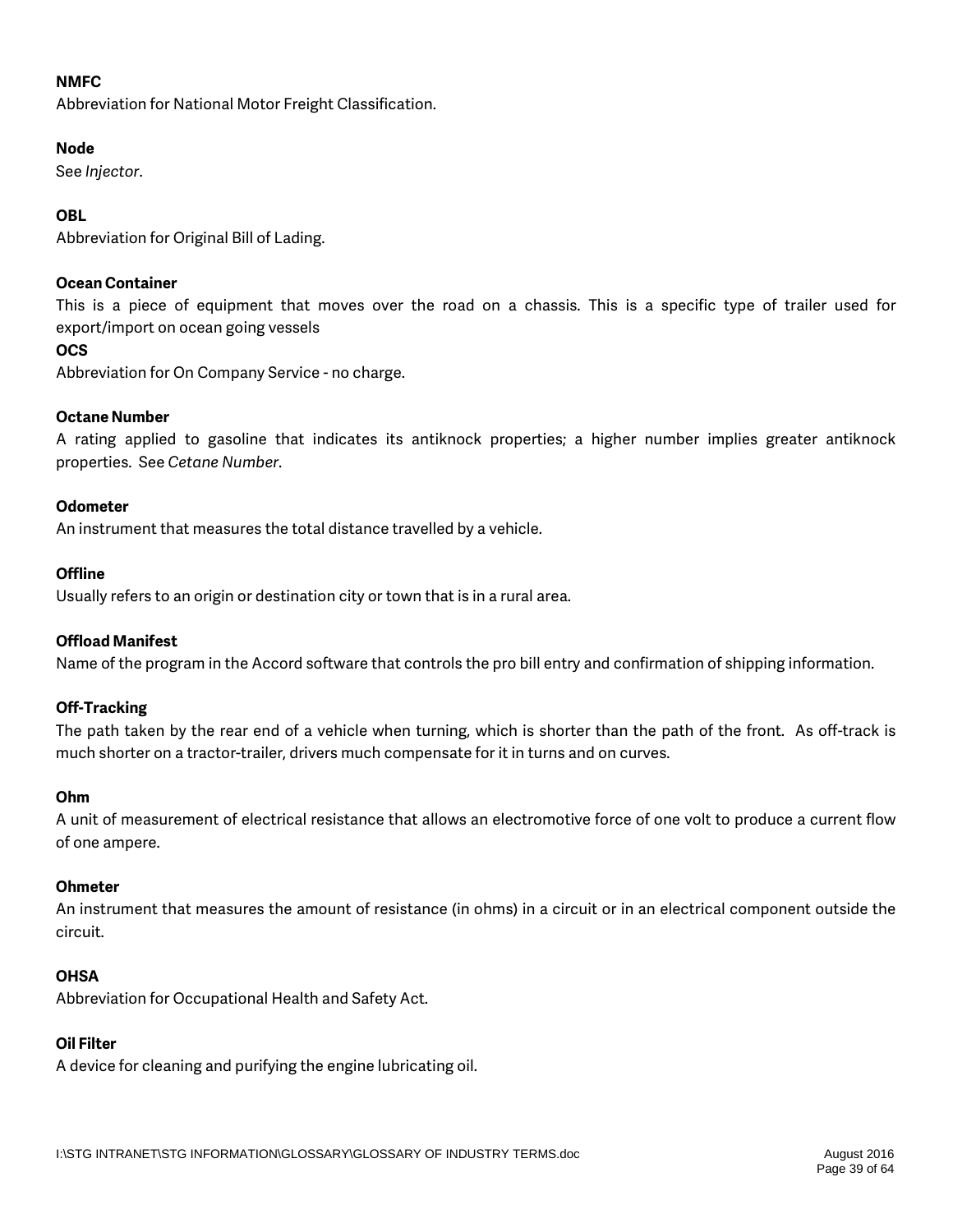### **Oil Pressure Gauge**

Measures of engine oil pressure, which varies with engine speed and oil viscosity; a sudden drop in pressure indicates a problem.

### **Oil Seal**

A device used to retain lubricant in the bearing area of the wheel; the sealing component, usually made of a resilient material, such as synthetic rubber or leather, is assembled into a wheel or the hub bore.

### **OOS**

Abbreviation for Out-of-Service.

### **Open Top (trailer)**

Truck or trailer body with sides but without any permanent top, often used for heavy equipment that must be lowered into place by crane; also called a ragtop.

### **ORD**

Abbreviation for Owner's Risk of Damage.

### **Order Bill of Lading**

See *Bill of Lading*.

### **Original BOL**

Legal document giving details of the name and address of the shipper and consignee, commodity, method of shipment (prepaid, collect or third party billing), services required. Reviewed and signed by the driver and shipper.

### **Origin Carrier**

The carrier who interchanges freight with the Company at the point of origin. Usually, these shipments originate from an offline non-service point.

### **Outbound Interline**

Another term for destination carrier.

### **Outbound Charges**

Charges for the portion of the freight movement from the destination point of interchange to consignee destination.

### **Out-of-Service Driver**

A driver declared out-of-service by a government representative because of hours of service violations. The out-ofservice form indicates when suck a driver may commence driving again.

### **Out-of-Service Vehicle**

A vehicle that cannot pass the government safety inspection and is declared out-of-service; cannot be driven until any problems are corrected.

### **Outriggers**

Devices used for increasing width of low boy trailer.

### **Over Freight**

I:\STG INTRANET\STG INFORMATION\GLOSSARY\GLOSSARY OF INDUSTRY TERMS.doc August 2016 Freight separated from its waybill and bearing no identifying marks. See *Astray Freight*.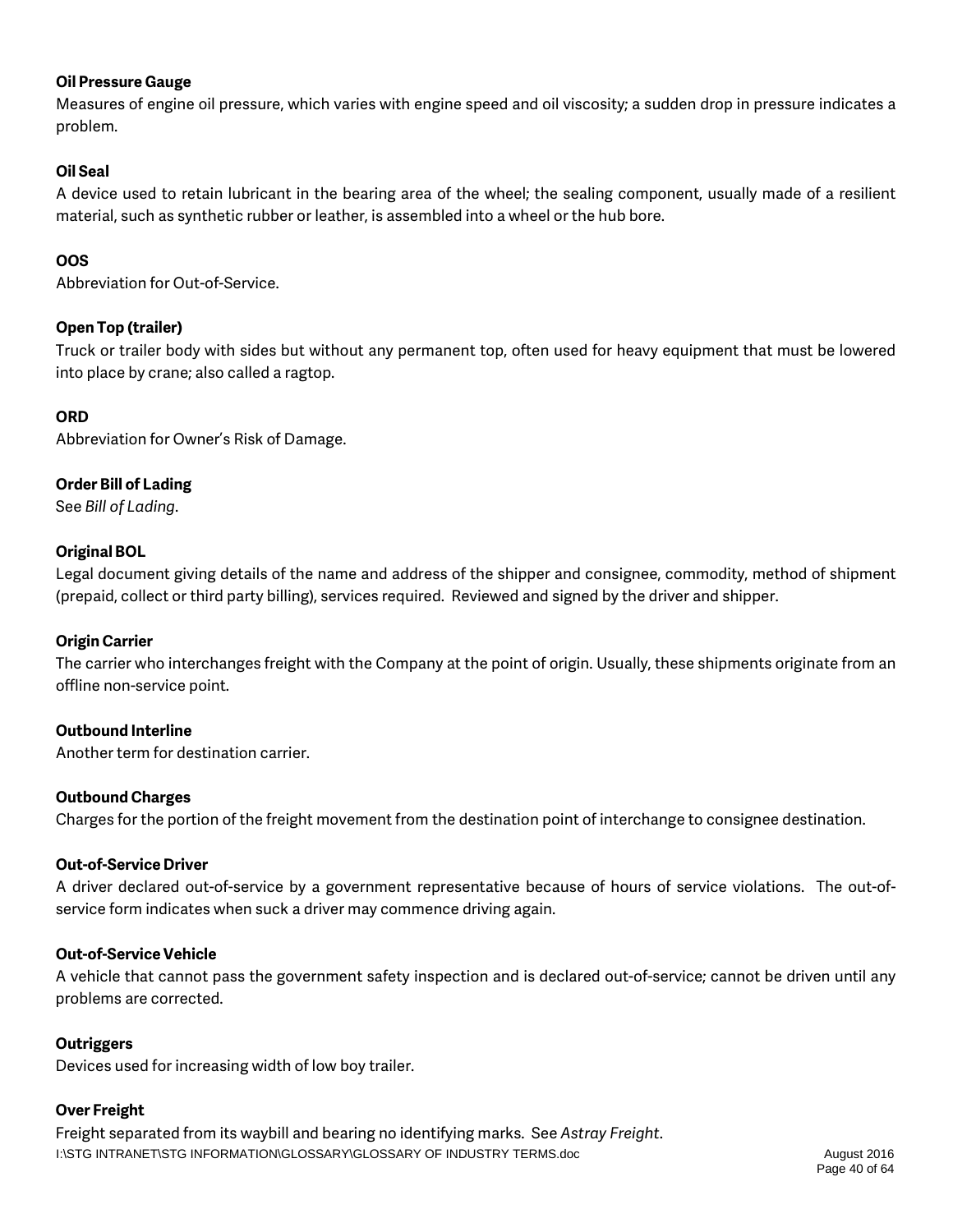### **Over On Bill**

Freight in excess of that specified by the freight bill or the bill of lading.

### **Over, Short & Damaged (OS & D)**

Refers to discrepancies between freight on hand and freight shown on bill. Freight not covered by billing is over; if some is missing, it is short; in bad condition, it is damaged. Freight agents file an OS & D report showing these discrepancies.

### **Over Without Bill**

When a terminal has freight without its bill of lading or freight bill.

### **Overage**

Freight in excess of the quantity or amount shown on the bill of lading or other shipping document.

### **Overcharge**

To charge more than the amount provided in the proper tariff.

### **Overdrive**

A condition in which the vehicle's transmission is in a gear that has a ratio greater than 1:1, where the engine crankshaft turns at a slower rate than the vehicle drive shaft; opposite of *Underdrive*. Also see *Direct Drive.*

### **Overdriving Headlights**

Driving at a speed that will not permit driver to ship the vehicle within the distance he or she can see ahead.

### **Overhang**

(Front) Distance from centreline of front axle to front of vehicle. (Rear) Distance from centreline of rear axle to rear of vehicle.

### **Overriding the Governor**

Also overspeeding; when the weight of the vehicle drives the engine beyond governed speed. This happens on hills when vehicle is not in a low enough gear and is not supplemented as necessary by light, steady brake application. The governor does not control the engine speed when the vehicle is driving the engine.

### **Oversized Vehicle**

Any vehicle whose weight and/or dimensions exceeds jurisdictional maximums.

### **Over-the-Road (OTR)**

See *Line Haul Operation*.

### **Owner-Operator**

A trucker who both owns and drives his tractor.

### **Owner's Risk of Damage**

Carrier is not liable for goods damaged in normal transportation and handling. This term may be noted on an original BOL for shipments that are not packaged or protected properly.

### **P & D**

I:\STG INTRANET\STG INFORMATION\GLOSSARY\GLOSSARY OF INDUSTRY TERMS.doc August 2016 Abbreviation for Pickup and Delivery.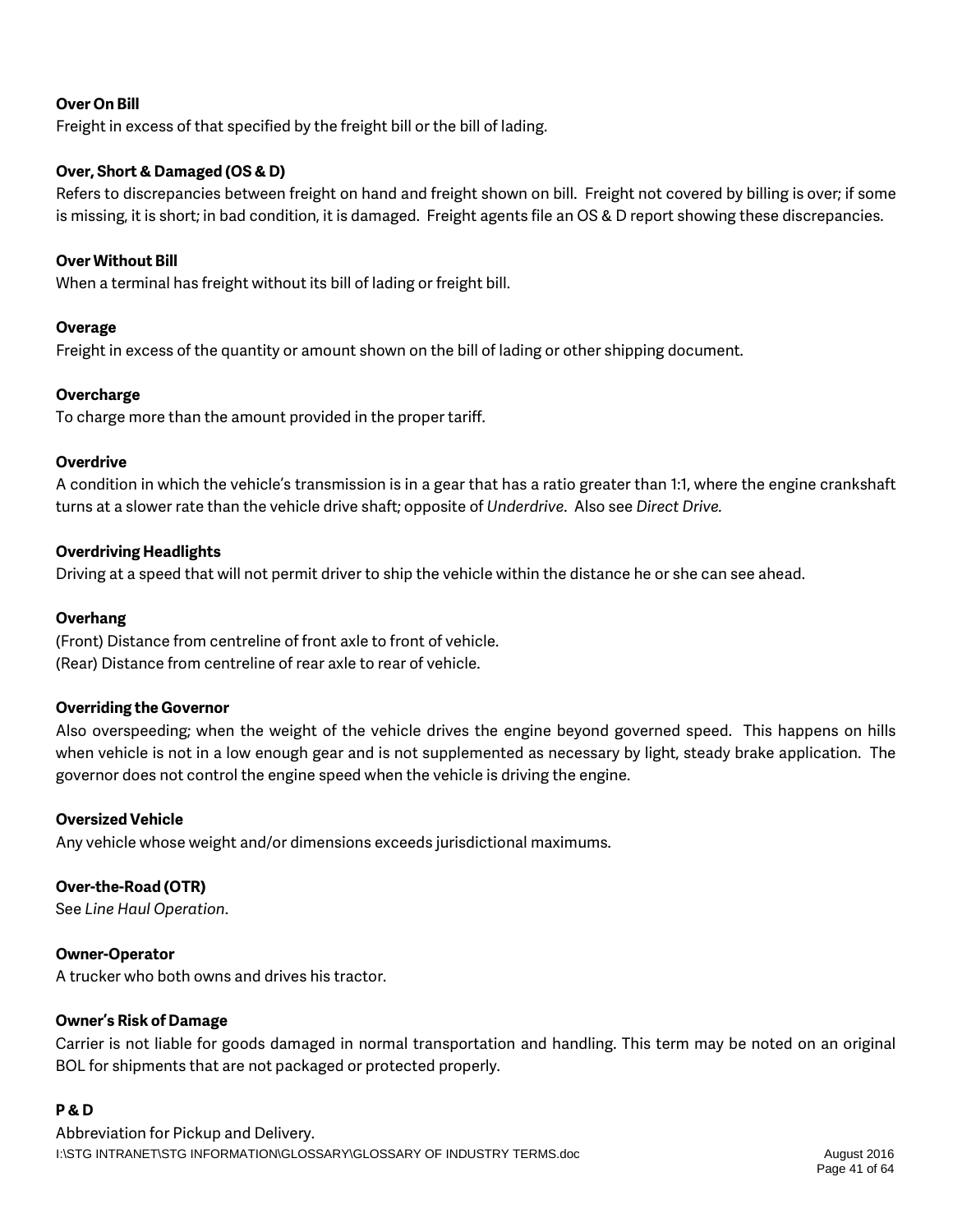### **Packing, Improper**

Any packing that does not comply with the classification rules and regulations for proper packing.

### **Packing List**

A detailed specification of packed goods.

### **Pallet**

A portable platform for holding material for storage or transportation.

### **Palletized**

Stacked on pallets.

### **Panel Body**

Small, fully enclosed truck body often used for small package delivery.

### **Parallel Circuit**

A circuit in which all control and current consuming devices are arranged in several independent branches; each branch provides a separate current path through the circuit. See *Series Circuit*.

### **PARS**

Abbreviation for Pre-Arrival Release System.

### **Payload**

The cargo or freight that a vehicle hauls.

### **Payment Difference**

A term for short or over paid items on the Accounts Receivable customer accounts.

### **Payor Code**

Another name for customer code.

### **PC**

Abbreviation for Pallet Control.

### **PC Miler**

Name for mileage lookup software utilized at the Company.

### **Peddle Run**

A truck route with frequent delivery stops.

### **Peg Leg**

*A* liftable axle with only one wheel at each end *(colloquial)*.

### **Per Hundred Weight**

Represents one of the factors for determining the freight charges for a shipment. This is normally a dollar amount (i.e. Chargeable weight times the rate per hundred weight equals the freight charge).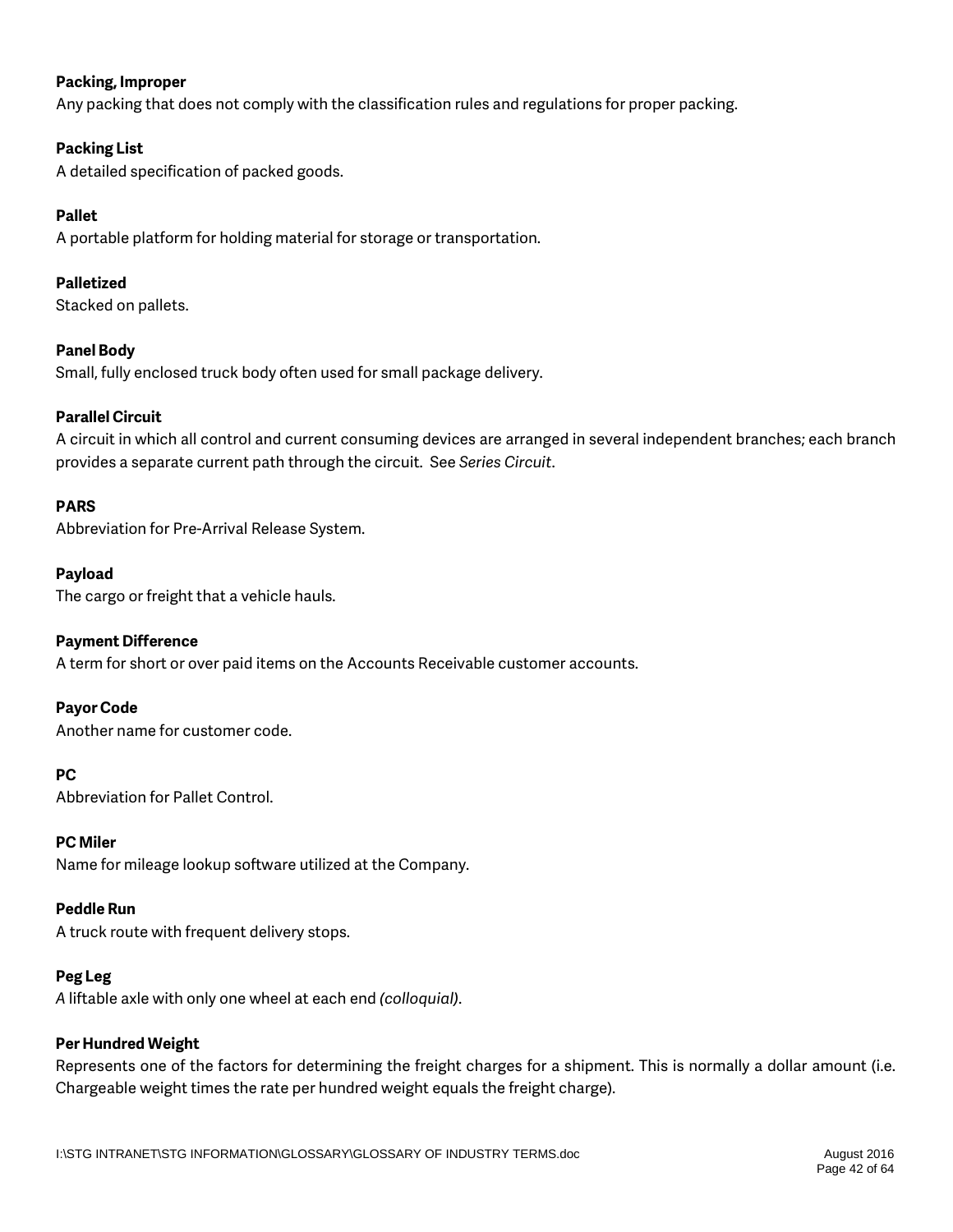### **Perishable Freight**

Freight subject to decay or deterioration.

### **Permit**

A document granting permission.

## **Pig**

Trailer transported on flat rail car.

### **Piggyback**

Transportation of a highway trailer on a railway flat car.

### **Pigtail (Slang)**

Electrical cable used to transmit power from the tractor to trailer.

### **PIN**

Abbreviation for Product Identification Number. Dangerous Goods application.

### **Pintle Hook**

A coupling device at rear of truck for the purpose of towing trailers.

### **PIP**

Abbreviation for Partners In Protection.

### **Piston**

A device that moves up and down in the engine cylinder and provides power to the crankshaft.

### **Platform Body**

Truck or trailer body with a floor, but no sides or roof.

### **Ply**

A layer of rubber coated parallel cords on a tire.

### **PMVI**

Abbreviation for Periodic Mandatory Vehicle Inspection.

### **PO**

Abbreviation for Purchase Order.

### **POD**

Abbreviation for Proof of Delivery.

### **Point of Interchange**

Usually refers to the place where interchange of freight shipments with other carriers occurs.

### **Point of Origin**

The terminal where a shipment is received by a transportation line from the shipper.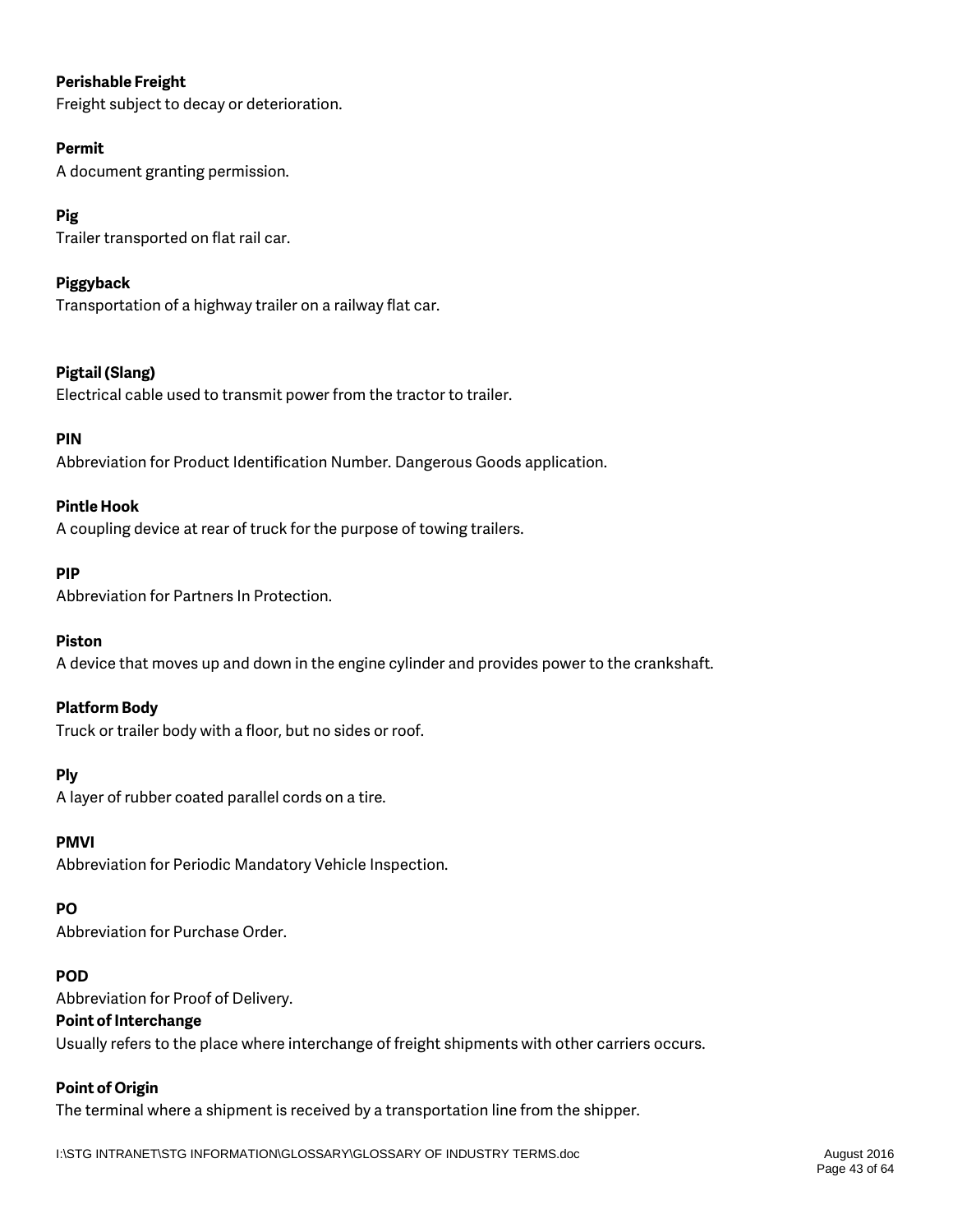### **Pole Trailer**

A trailer composed of a single telescopic pole, a tandem rear-wheel unit, and a coupling device used to join the trailer to a tractor. Used to transport logs or similar items, they are chained together to become a rigid unit that serves as its own trailer body. Pole trailers are adjustable in length.

### **Policy Adjustment**

This type of adjustment reflects situations where a decision is made by an authorized staff member to remove or reduce freight charges. Situations that may require a policy adjustment are Service Failure, Rate Adjustment, Weight Adjustment and Freight Claim issue.

### **Ports**

Apertures in an engine block for the passage of gas or liquid.

### **Post-Trip Inspection**

See *Inspection.* 

### **Pot Torches**

Highway safety equipment used to warn traffic of obstructions or hazards.

### **Power-Lift Tail Gate**

A power-operated tail gate capable of lifting load from street level to the level of the truck or trailer floor.

### **Powerstroke**

A phase of the four-stroke cycle when fuel ignites and combustion occurs.

### **Power Tail Gate**

Another name for Lift Truck or Lift Gate. It is a hydraulic piece of equipment located at the back of a van or trailer used to lift up or drop down freight. It's usually required at locations that do not have a shipping and receiving dock.

### **Power Train**

The series of parts that transfer the power of the engine to the wheels; same as Drive Train.

#### **Power Unit**

Another name for Tractor or Straight Truck. This is the unit pulling the trailer.

### **Powered Axle**

See *Drive Axle*; commonly called a live axle.

### **PPD**

Abbreviation for Prepaid.

### **Prepaid**

Freight charges are paid by the shipper, originating carrier or third party.

### **Prepay**

To pay before or in advance.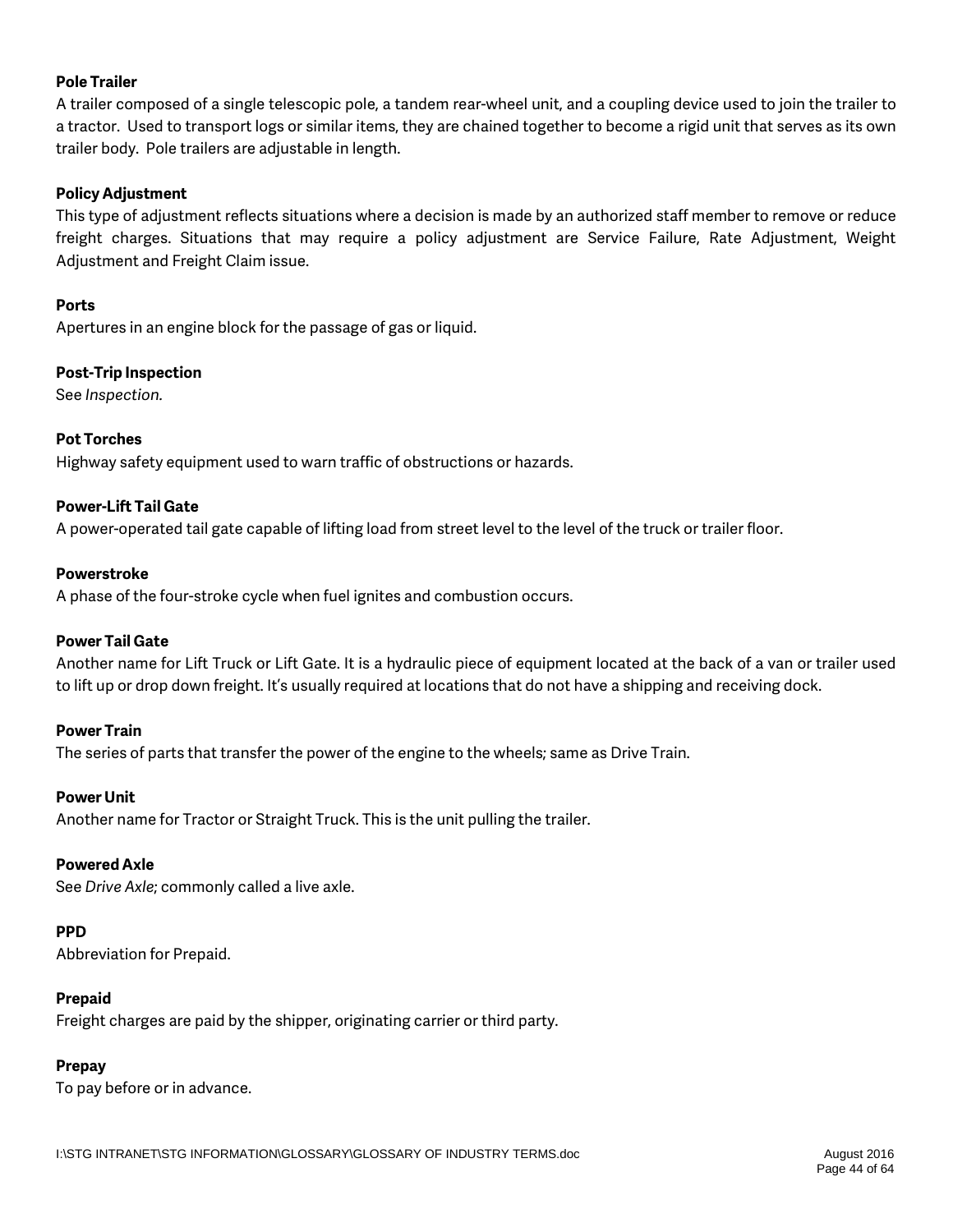### **Pre Arrival Release System**

This is a CCRA system for Customs Clearance of freight shipments entering Canada.

### **Pressure Regulator**

(fuel) A bypass valve to regulate the pressure of the fuel supplied to the injectors; bypassed fuel flows back to the suction side of the gear pump.

#### **Pretrip Inspection**

See *Inspection*.

#### **Preventive Maintenance**

Systematic equipment checks and care that minimize the need for repairs.

### **Private Carrier**

A company that is not primarily engaged in transportation business and that hauls its own property in its own vehicles.

### **Progressive Shifting**

A process of shifting high torque rise engines that involves shifting lower RPMs at slower speeds, and at progressively higher RPMs as the speed of the vehicle increases.

#### **Prohibited Articles**

Articles of freight that will not be handled.

#### **Pro Bill**

Abbreviation for Progressive Bill. The carrier's documentation for the information transposed from the original BOL. Contains history for accounting, operations, tracing, invoicing, adjustments and changes.

#### **Pro Number**

Abbreviation of the word progressive, usually prefixed to an agent's record number on freight bills, etc.

### **Pro Sticker**

This is a Bar Code label with an assigned number that is placed onto the original BOL at time of shipping.

#### **Proof of Delivery**

Signature copy proving delivery of the freight or delivery receipt.

#### **Propane Heater**

Type of heater that is installed or is portable inside a trailer.

#### **Proposal**

Usual reference refers to a rate quote made to a potential customer.

#### **Protective Service**

Additional service provided to protect the freight (i.e. temperature control or heated service).

## **PSI**

Abbreviation for pounds per square inch.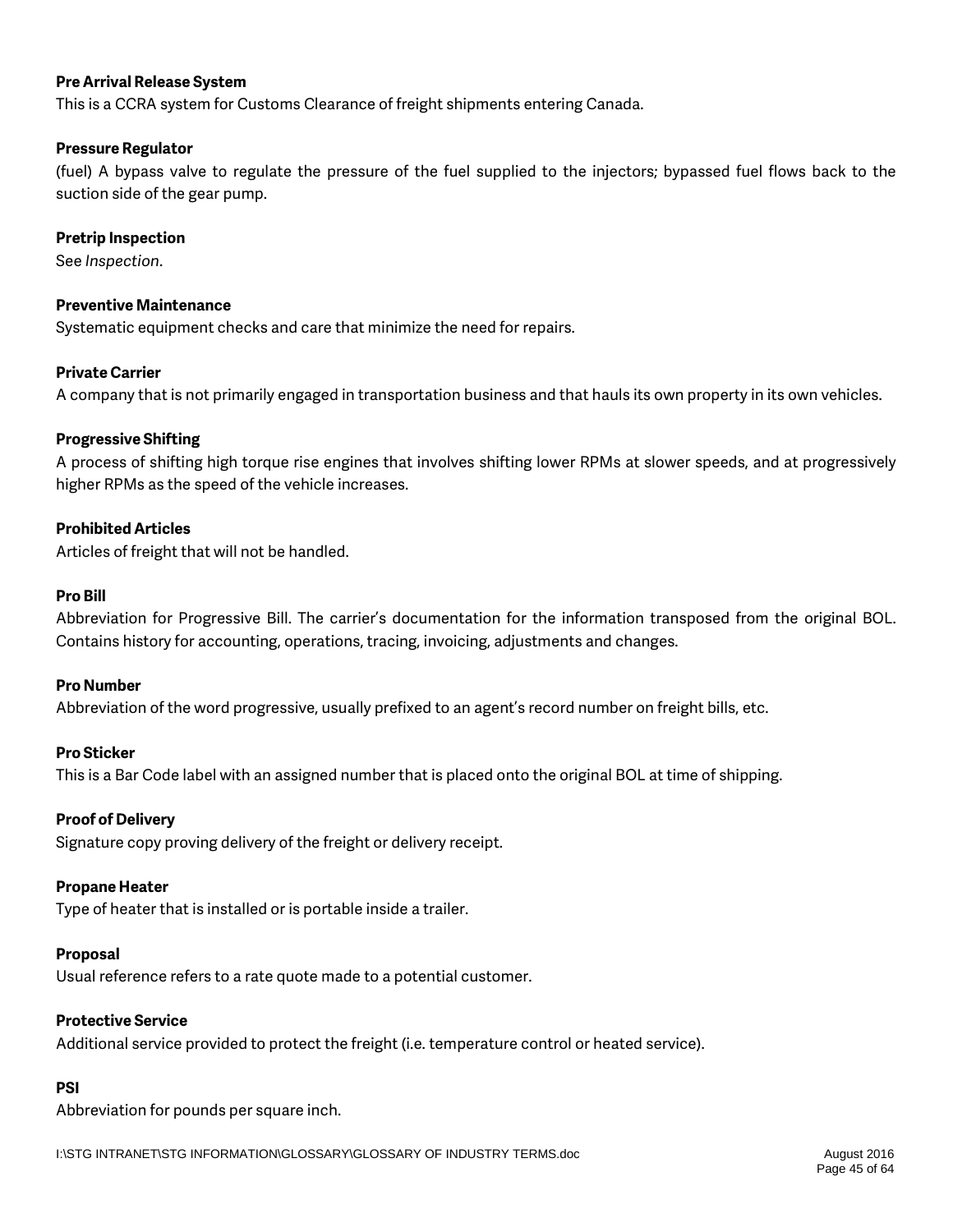### **PTG**

Abbreviation for Power Tail Gate.

### **Pull the Pin**

Release the fifth wheel lock.

### **PUP**

Name for type of trailer. This trailer is shorter than normal - usually 27 to 30 feet in length.

### **Purchase Order**

A pre-approval system for purchasing services or products by the Company. This number is provided to the vendor prior to purchase and should appear on the related invoice. Purchase Order numbers are used by shippers and consignees and appears on bill's of lading. The Company is required to display this number on our invoices as well.

### **Put on the Air**

Apply the brakes *(colloquial)*.

### **Put on the Iron**

Put on the tire chains *(colloquial)*.

### **Pyrometer**

An instrument that registers the temperature of the exhaust gases.

#### **Radiator**

A device of tubes and fins through which circulating water passes to give off excess heat and thus cool the engine.

### **Radius Rods**

Rods attached to frame and axles to prevent misalignment.

### **Rag Top**

An open-top trailer with a tarpaulin *(colloquial)*. See *Open Top*.

### **Rain Cap**

Protective device on exhaust stacks to prevent rain entry when the engine is stopped. Opens automatically as exhaust gas pressure passes out of the stack, and closes automatically when exhaust stops (with engine shut off).

### **Rate**

This is the dollar value that is used to apply the freight charges. This rate may be expressed in CWT, flat per shipment, unit rate, or rate per trailer.

### **Rate Audit**

Process for verification of Pro Bill data entry and freight charges.

## **Reaction Time**

The time that elapses between the point that a driver recognizes the need for action and the time that he takes the action.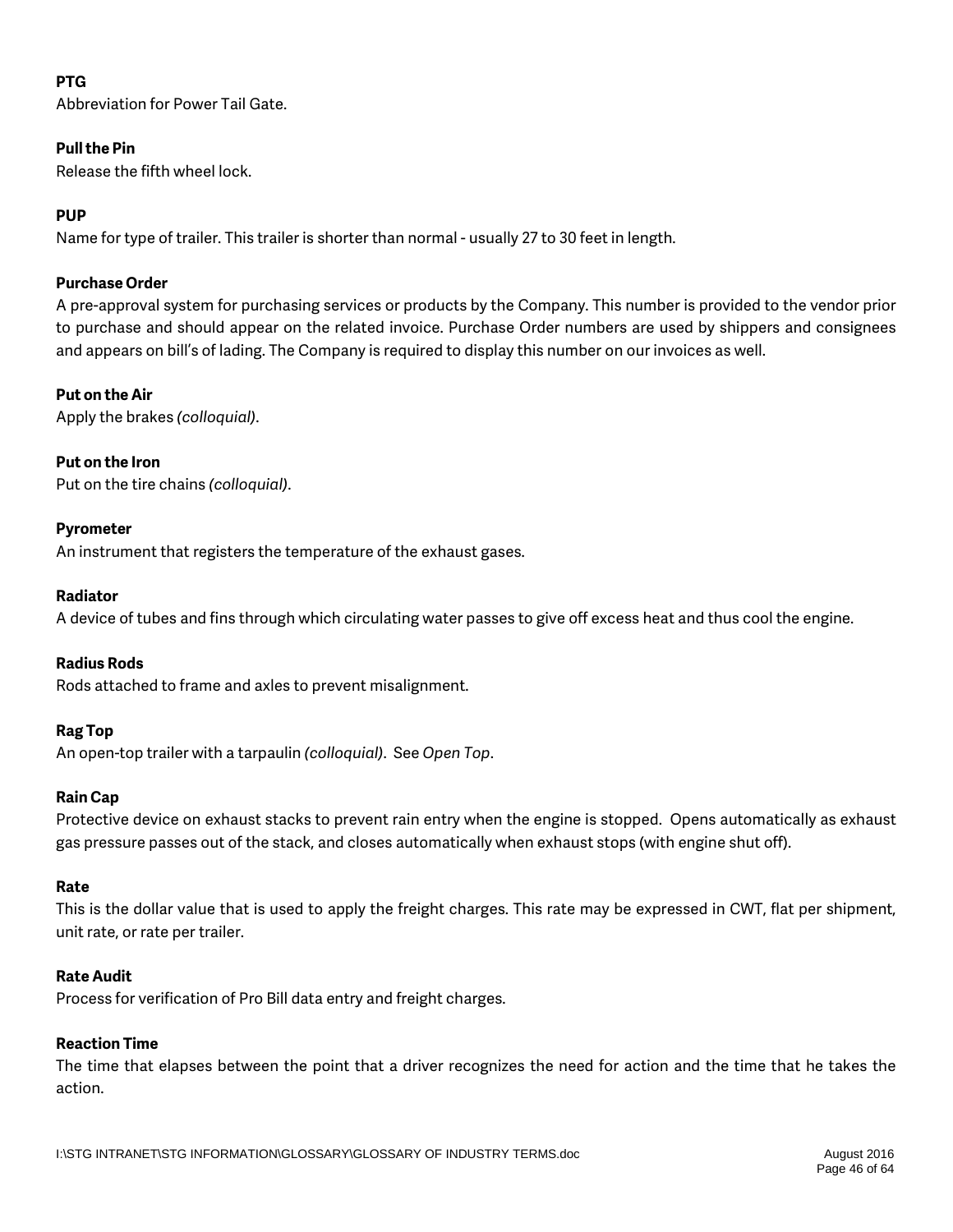### **Rear Bogies**

Rear trailer axles *(colloquial)*.

### **Recap**

(Driver's daily log) A summary of the hours that a driver has worked. Used to figure out how many hours a driver can work under hours of service regulations. Short for recapitulation.

(Tires) (1) To recap a tire by bonding new tread rubber to the used tire;

(2) A tire that has been recapped.

See *Full Capping* and *Half Capping*.

### **Receiving Record**

This is an extension of the original BOL. Freight shipments may originate on this type of document, but normally, it will be used on interchange of freight where the Company accepts a shipment from an origin carrier.

### **Recharge a Battery**

Feeding a direct current into the cells of a storage battery.

### **Reciprocity**

(1) Mutual action; (2) Exchange of privileges

### **Reconsignment**

A change (made in transit) in the route, destination, or consignee as indicated in the original bill of lading.

### **Reefer**

*See Refrigerated* Trailer *(colloquial)*.

### **Refrigerated Trailer**

An insulated van-type truck or trailer body equipped with a refrigeration unit; used for carrying perishable goods. Also called a Reefer.

### **Regroove**

To cut new grooves into a tire; can be done only on tires specifically made to be regrooved and marked as such.

### **Regulator**

See *Voltage Regulator*.

### **Relay Emergency Valve**

A combination valve in an air brake system, which controls brake application and which also provides for automatic trailer brake application should the trailer become disconnected from the towing vehicle.

### **Relay Valve**

Valve used to speed up an application and release of the rear wheel brakes.

### **Released Value**

A dollar amount that is declared on the original BOL indicating the value of the shipment.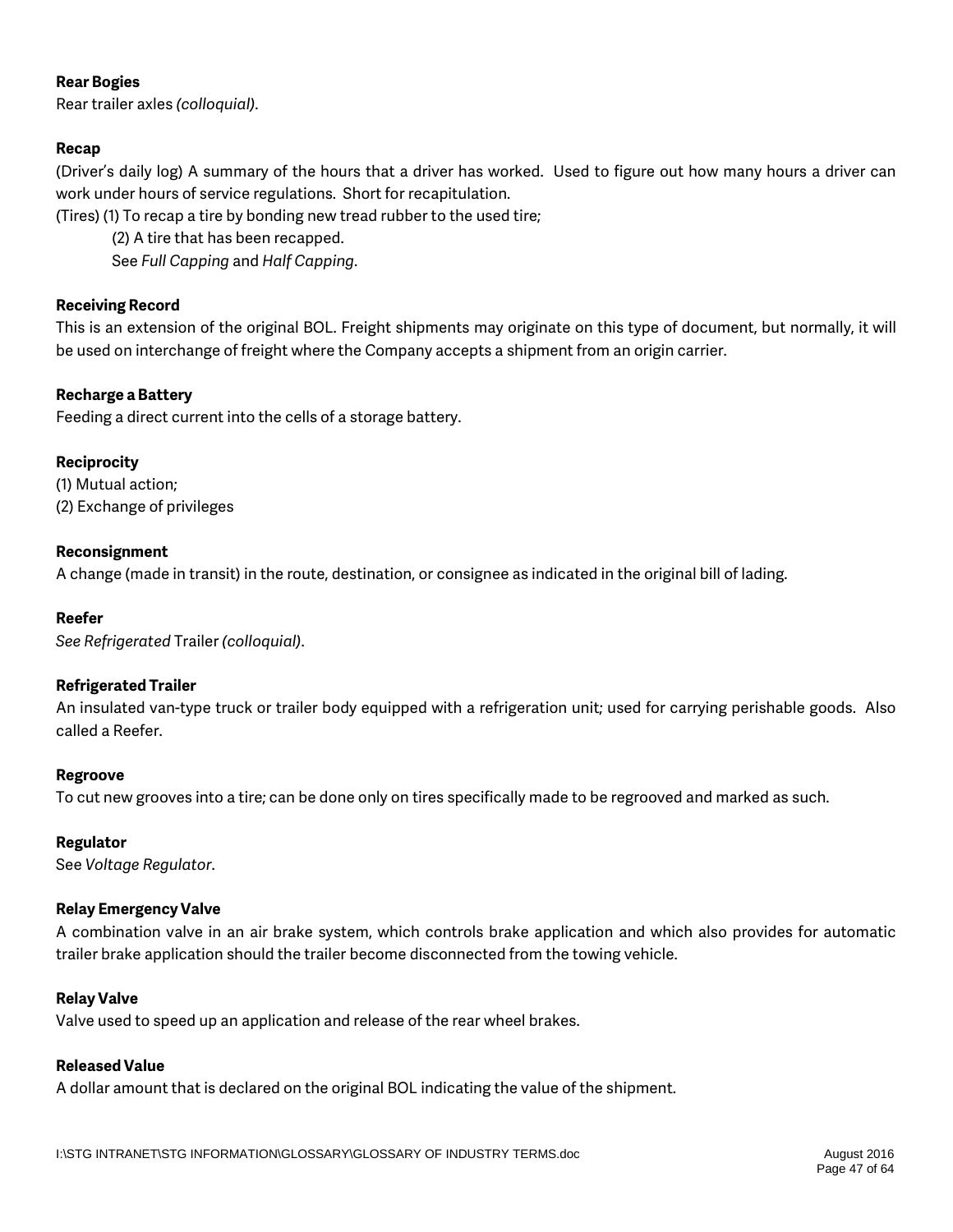### **Reparation**

Compensation for damage.

#### **Reservoir Pressure Air Gauge**

See *Air Pressure Gauge*.

### **Reshipment**

Goods sent to another destination under conditions that do not make the act subject to reconsignment rules and charges. See *Reconsignment*.

### **Resistance**

Opposition to the free flow of electrical current in a circuit.

### **Resistor**

Any device that uses up voltage by opposing or resisting the flow of electrical current; resistors may be current consuming devices suck as lamps or motors, or devices which are designed for the purpose of using a specific amount of voltage.

#### **Restricted Articles**

Types of freight that cannot be handled at all or may only be handled under certain specific conditions.

### **Revenue Waybill**

A waybill showing the amount of charges due on shipment.

### **Revolutions Per Minute**

The number of turns or rotations the engine makes in a minute; engine RPM is expressed in hundreds on the tachometer.

#### **RGVW**

Abbreviation for Registered gross vehicle weight.

### **Rig**

A truck, tractor-semi-trailer, truck and full trailer, or other combination vehicle *(colloquial)*.

### **Road, Primary**

A main road or highway.

#### **Road, Secondary**

Not a main road or highway; usually narrower, less direct, and often more winding than a primary road.

#### **Rock It**

To free a stuck vehicle by alternately driving forward and reverse.

### **Rocky Mountain Double**

This is a combination of a 53 or 48-foot trailer and a Pup trailer. This type of trailer movement is for the Western Canada Prairie Provinces only.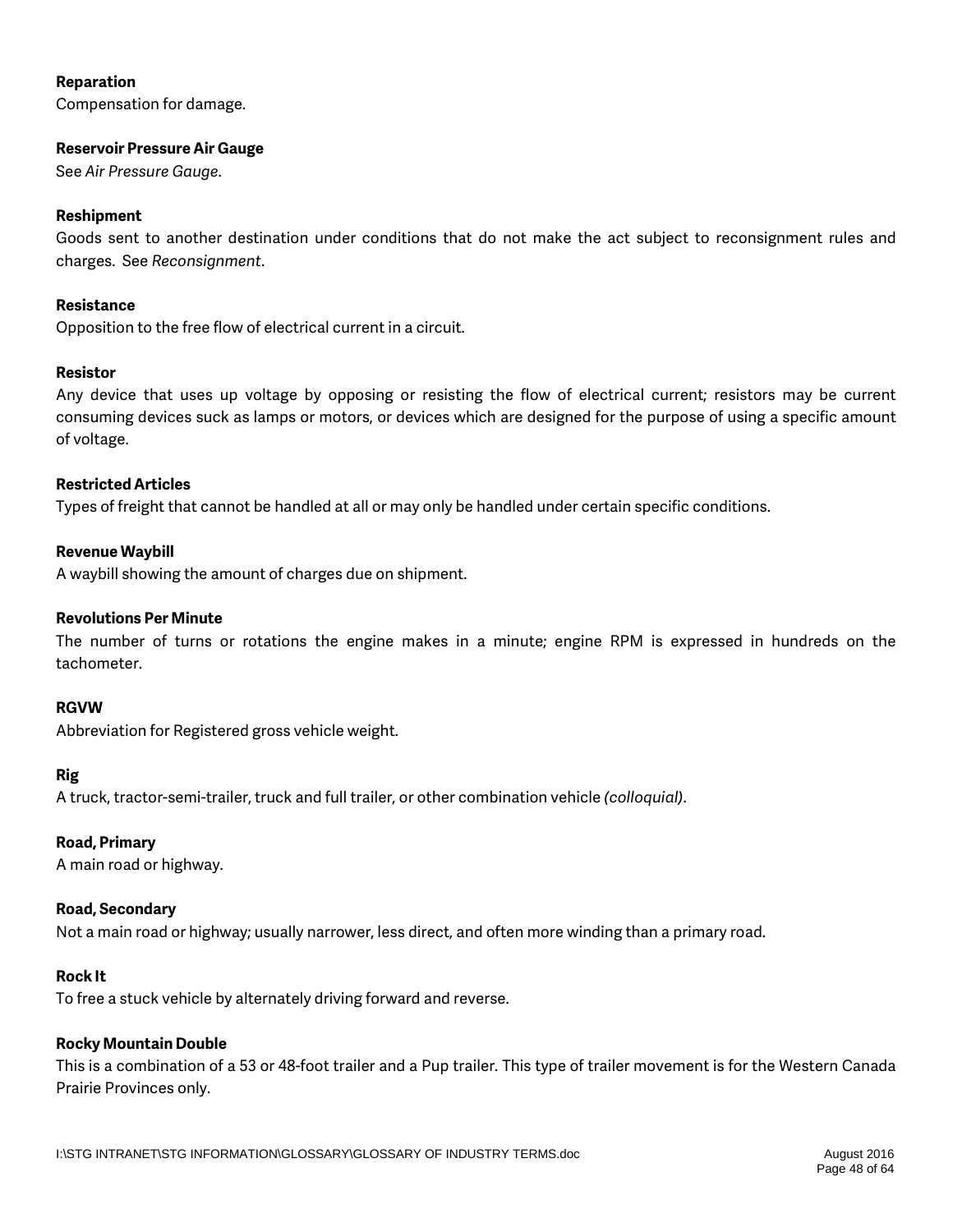### **Rolling Radius**

Distance from centre of the tire to ground.

### **Rolltop**

A truck or trailer body with a sliding roof for loading freight by overhead crane.

### **Route**

A designated delivery or pickup run.

### **Roller Bars**

Used for loading or unloading loose freight from trailers to a dock. Freight pieces such as cartons slide down the length of the unit.

### **RR**

Abbreviation for Receiving Record.

### **Runaway Truck Ramp**

See *Escape Ramp*.

**Running Lights** Same as clearance or marker lights. See *Clearance Lights*.

### **Said To Contain**

Term usually associated with wrapped palletized freight (i.e. one skid said to contain 50 cartons).

### **S/B, W/B, N/B, E/B**

Abbreviation for southbound, westbound, northbound, eastbound.

### **SCAC Code**

Abbreviation for Standard Carrier Alpha Code. This is an identification code to differentiate the type of carrier in the United States (i.e. Inter-State or International).

### **Sales Code**

This code is a specified number for each Sales Representative that is employed by the Company.

### **Screens**

Term used for computer programs within the software.

### **Seal**

A seal put on the door of a trailer that cannot be opened and re-closed until it reaches point of delivery.

### **Sealed Load**

It is to ensure that freight is not tampered with, transferred or disrupted in any way during transit.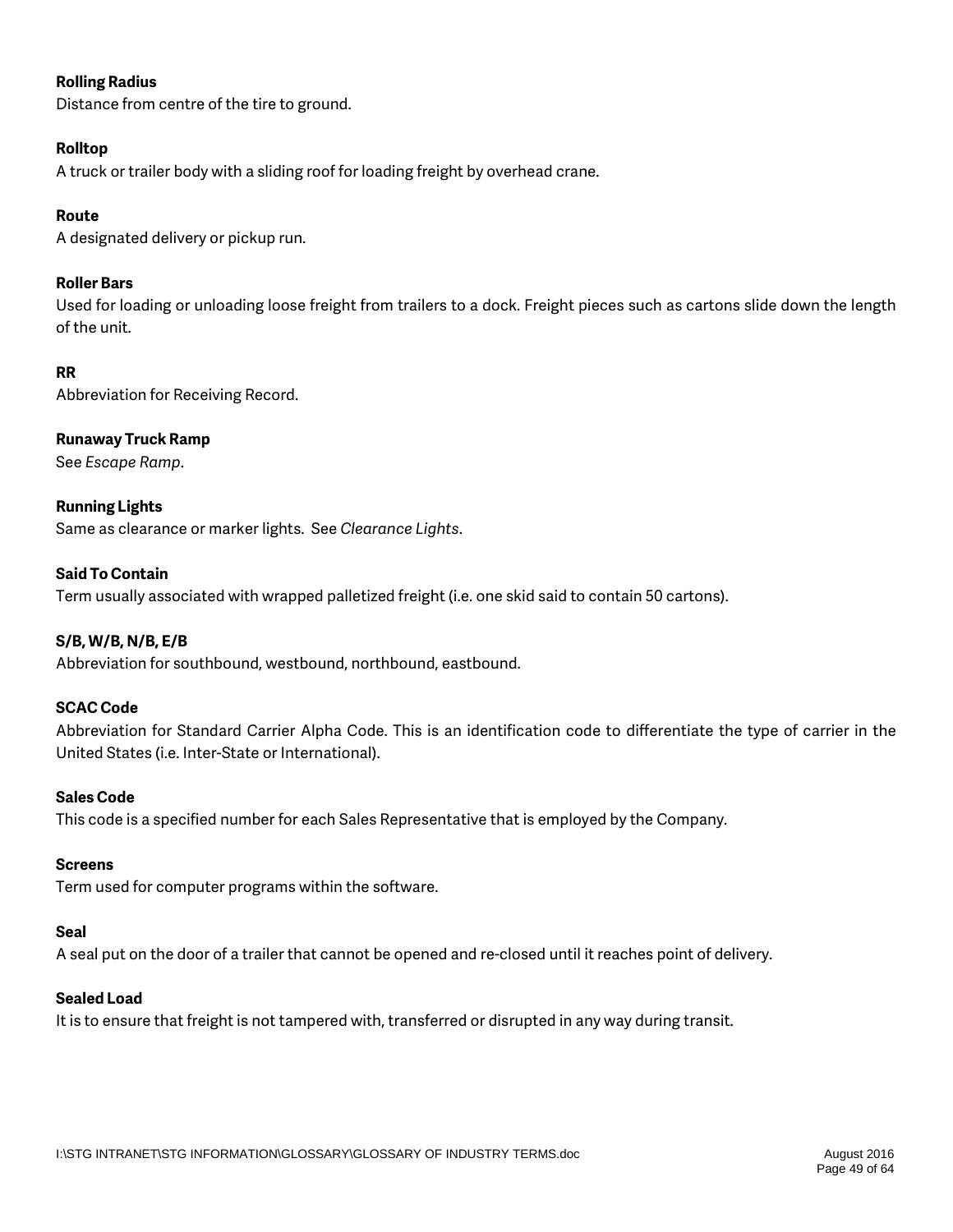### **Secure**

- (1) To guard or protect, such as to secure the scene of an accident;
- (2) To make firm or tight, such as the cargo tie-downs or the secure the truck after parking;
- (3) To obtain, such as to obtain help;
- (4) Safe and free from danger, such as secure place to stop.

### **Semi**

A tractor-trailer combination, or for a semi-trailer *(colloquial)*.

### **Semi-Trailer**

A trailer that has only rear axles; the front either rests on the tractor or is supported by its landing gear when coupled. See *Full Trailer*.

### **Series Circuit**

A circuit in which all controls and current consuming devices are connected in a single line, so that current must pass through each device in sequence. See *Parallel Circuit.*

### **Series-Parallel Circuit**

A circuit that is made up of a combination of series and parallel circuits.

### **Service (Air Lines)**

See *Air Lines.*

### **Service Days**

Represents the number of days it takes to deliver a shipment to a destination. Service days do not include the day of pick up.

### **Service Failure**

Term used for situations where delivery or pick up does not occur as promised or where an exception such as shortage/damage occurs.

### **Service Matrix**

A chart outlining all service days between points serviced by the Company.

### **Service Standard**

Represents the number of days it takes to deliver a shipment to a destination. Service days do not include the day of pick up.

### **Set Up**

A freight classification term denoting that an article is put together in its complete state; not knocked down.

### **Shipper**

Name for the party that sends the freight shipment.

### **Shipper Load & Count**

Term used on a BOL when the Company Driver does not have an opportunity or is not available to count the number of pieces loaded at the time and place of shipping. Normally associated with full load freight pick-up where the trailer is spotted for loading at the shipper's premises.

I:\STG INTRANET\STG INFORMATION\GLOSSARY\GLOSSARY OF INDUSTRY TERMS.doc August 2016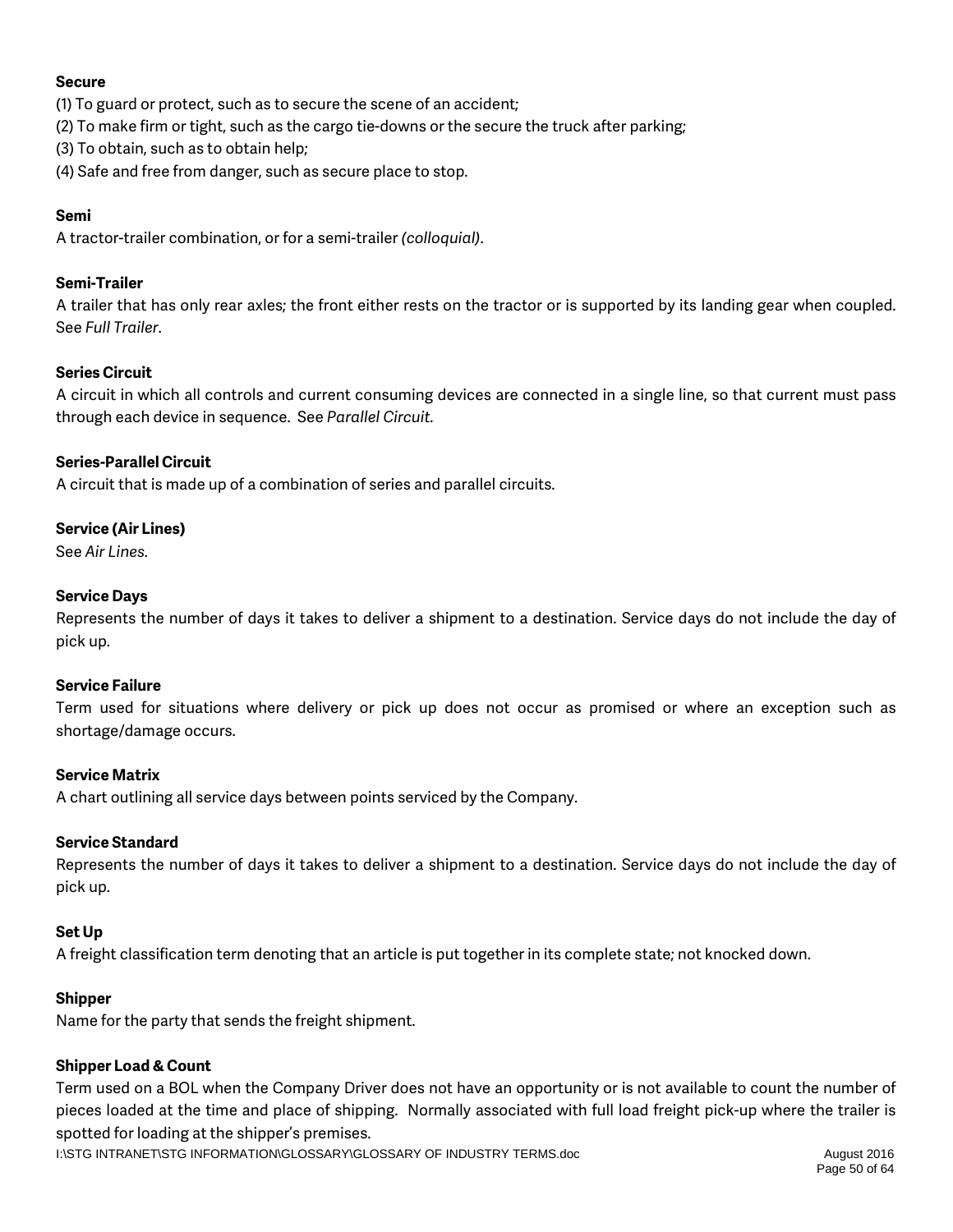### **Shipper's Order**

The document authorizing release of a shipment travelling on an order bill of lading. See *Bill of Lading*.

### **Shipping Order**

Instructions to carrier for transportation of shipment, usually a copy of the bill of lading; used also as record by the freight agent at origin.

### **Shipping Papers**

Papers used in connection with movement of freight.

### **Shipping Permit**

Authority issued by a transportation line that permits goods placed under embargo against movement to be accepted and forwarded.

### **Short Circuit**

See *Circuit*.

### **Short Ton**

2,000 pounds; also called a net ton.

### **Shortage**

When a lesser quantity of freight is received than shown on the documents.

### **Shunting**

Term used to describe the cost or movement of trailers within a yard and dock area of a branch location or a customer location.

### **Shut-Down Valve**

(Electric solenoid) Permits the fuel to be shut off or turned on through the use of a switch key similar to that used in automobiles.

(Manual type) Located on top of the fuel pump used to shut off fuel supply to the engine. When the plunger is pushed in, the fuel passage to the injector opens; when it is pulled out, the fuel passage closes. The valve must be pulled out in the off position whenever the engine is not running.

### **Sight Gauge**

A glass window for determining fluid levels, as in a radiator.

### **Sight Side**

The side of a tractor visible to the driver: the driver's side; opposite of *Blind Side*.

### **Single Axle Trailer**

A long box or Pup trailer with one axle.

### **Single Drop Frame**

A drop frame trailer with one drop, immediately behind kingpin; see *Drop Frame.*

### **Single-Reduction Rear Axle**

I:\STG INTRANET\STG INFORMATION\GLOSSARY\GLOSSARY OF INDUSTRY TERMS.doc August 2016 A rear end that reduces drive line RPMs in relation to rear wheel RPMs by means of a single combination of gears.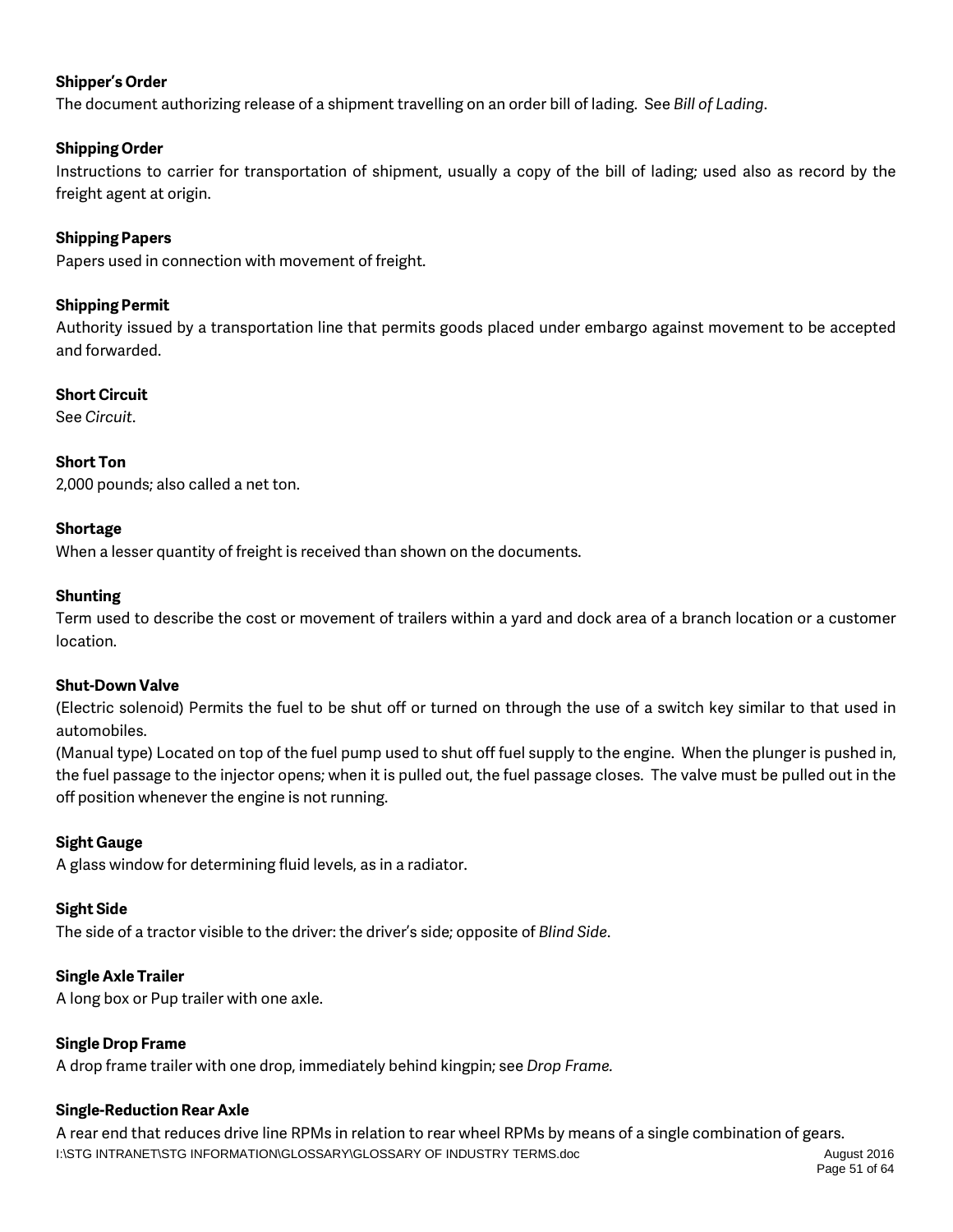### **Skid**

(1) A wooden platform on which heavy articles or packaged goods are placed to permit handling. (2) Failure of tires to grip the roadway because of loss of traction.

### **Skid Rate**

This is the freight charge per skid or pallet unit.

### **Skinny Axle**

A trailer or tractor equipped with only one rear axle *(slang).*

### **Slack Adjuster**

An adjustable device located on the brake chamber pushrod that is used to compensate for brake shoe wear.

### **SLC**

Abbreviation for Shipper Load & Count.

### **Sleeper**

Truck with a sleeping compartment in the cab.

### **Sleeper Berth**

Area in a tractor where a driver can sleep; must meet regulated standards.

### **Sleeper Cab**

A truck or tractor cab with a bed or bunk.

### **Sliders**

The sliding axles of a trailer.

### **Sliding Fifth Wheel**

A fifth wheel assembly capable of being moved forward or backward on the truck tractor to distribute a load between tractor and trailer axles.

### **Sliding Tandem**

An adjusted bogie beneath the trailer that can be moved forward or backward to distribute the weight between tractor and trailer axles.

#### **Slip-Seat**

Relay operation where drivers are changed periodically, but the truck continues from a shipment's point of origin to its final destination.

#### **Snorkel**

The extension of pipe for the air intake side of the air cleaner that enables clean air to be taken in from the top of the cab.

#### **Snub Nose**

Conventional style tractor with the engine protruding into the cab in order to shorten the tractor's overall length.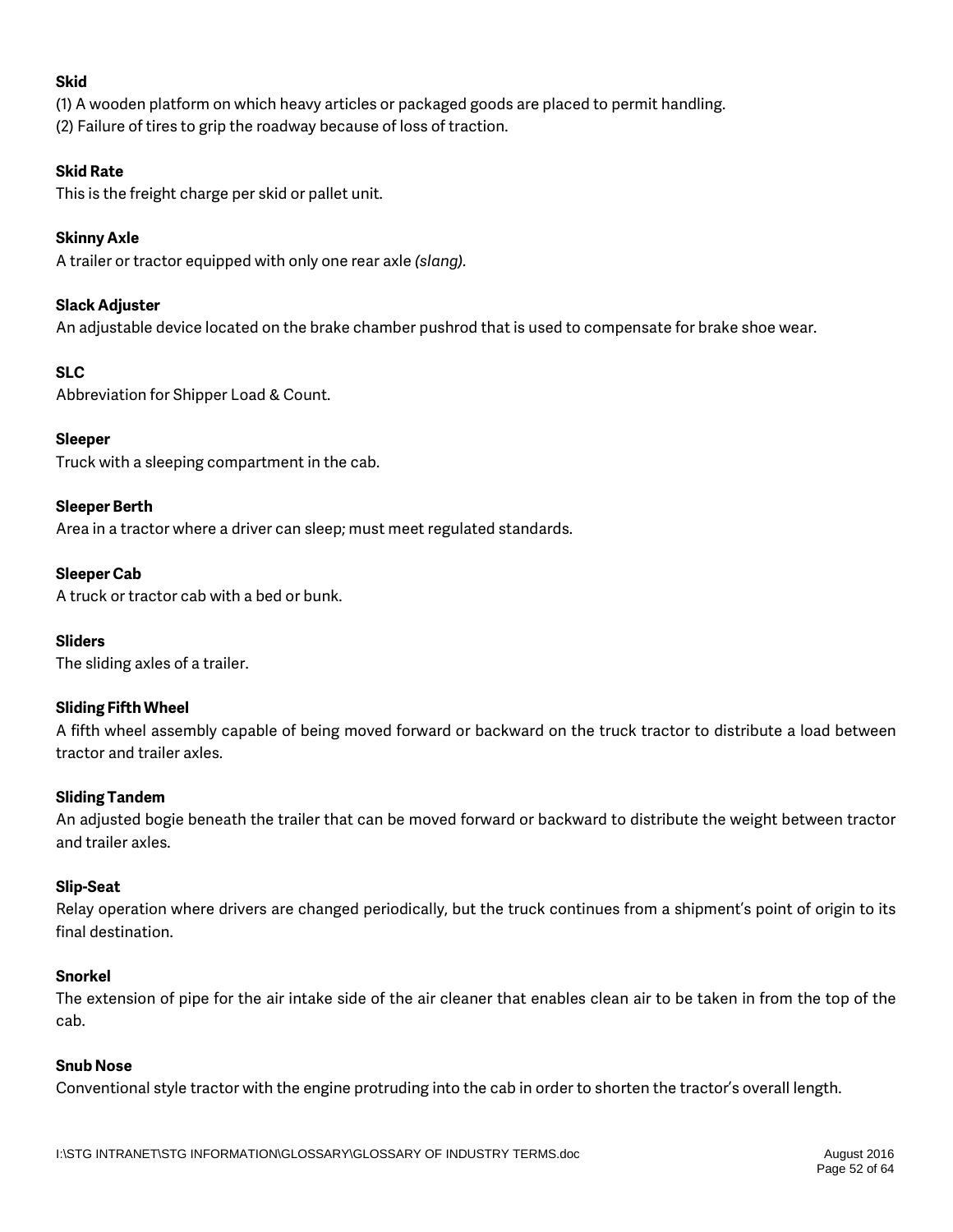### **Solenoid**

An electromagnetic device that can be used to open and close a circuit, like opening or closing a valve, or engaging the gear of a motor.

### **Sortation**

Shipments that have to be organized and sorted by piece.

### **Spark Plug**

Located at the top of a cylinder in a gas engine, a device composed of two electrodes that provide an electrical spark to ignite the gas and air mixture.

### **Speedometer**

Indicates road speed in miles per hour.

### **Spike**

A hand brake located on the steering column of the tractor that activates the trailer brake only.

### **Spin Out**

Lose traction on a slippery roadway.

### **Split Pickup/Delivery**

An accessorial service that picks up or delivers portions of volume shipments at more than one place within origin or destination boundaries.

### **Splitter**

Mechanism that divides a gear into two or more ratios such as direct, overdrive or underdrive.

### **Spot the Trailer**

To park and uncouple a trailer at a designated location.

### **Spotter**

Worker in terminal yard who parks vehicles brought in my regular drivers; also a supervisor who checks the activities of drivers on the road.

### **Spread**

See *Bridge*.

### **Spread Tandem**

A two-axle assembly in which the axles are separated by distances substantially greater than that in conventional assemblies.

### **Spring Brake**

A device on air-brake-equipped vehicles that consists of a conventional brake chamber and an emergency or parking brake mechanism; the service brake chamber portion of the spring brake is identical in form and function to the brake chamber. The rear portion of the spring brake (sometimes called the piggyback) houses a large powerful spring and diaphragm that, under normal conditions, is held in the released (compressed) position by air pressure. If air exhausts from the spring cavity, the spring expands and forces the diaphragm, push plate and rod forward, applying the vehicle's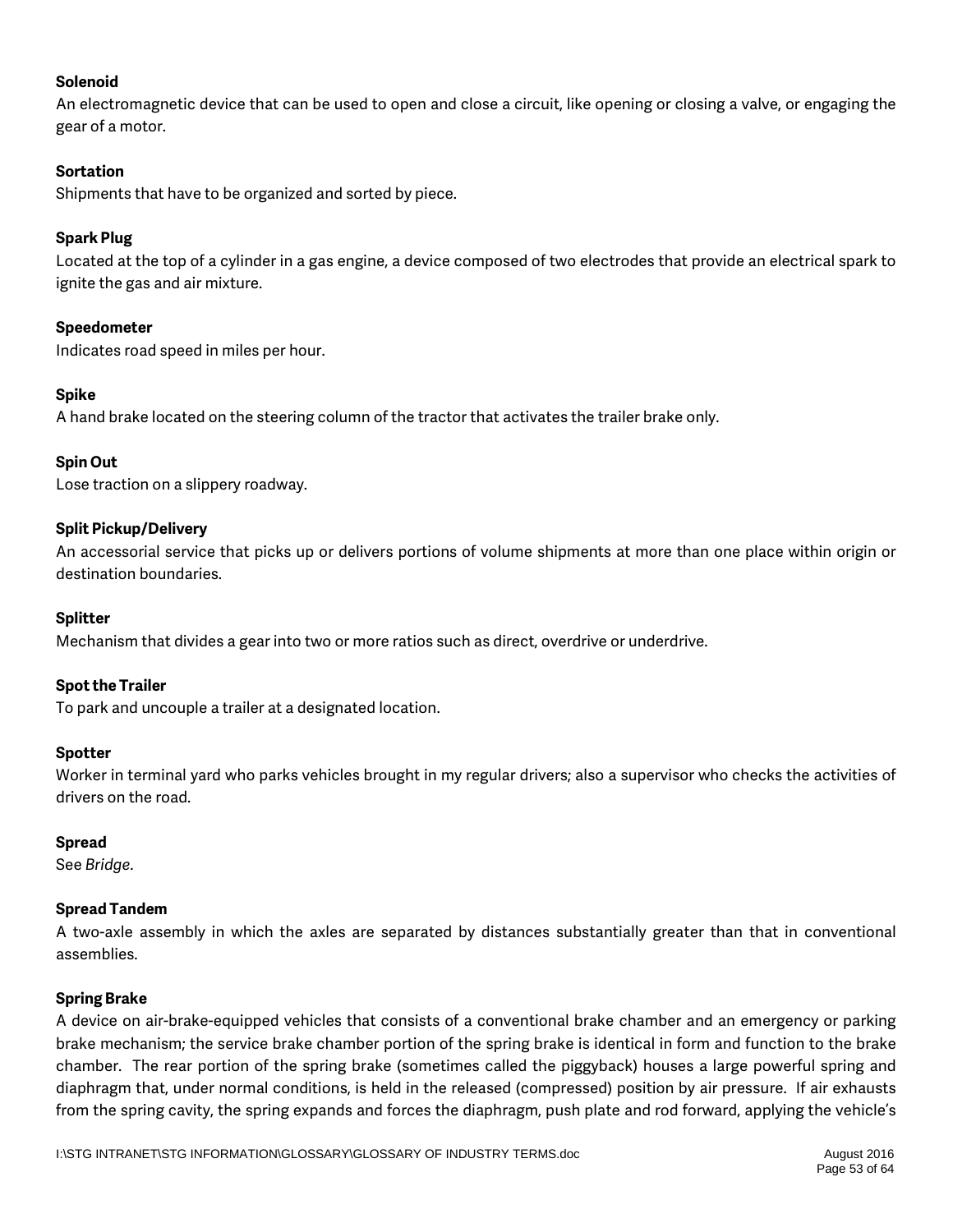brakes. A mechanical release bolt at the rear of the chamber is provided to mechanically cage the spring and release the brakes if necessary.

### **Spring Brake Control**

Controls spring-loaded parking brakes.

#### **Stabilizer**

Device used to stabilize vehicle during turns. Also called a sway bar.

### **Stack**

Vertically mounted pipe (or pipes) that discharge the engine exhaust to the atmosphere. See *exhaust pipe*.

#### **Stake Body**

Truck or trailer platform body with readily removable stakes which may be joined by chains, slats, or panels.

#### **Starter Motor**

An electric or air powered motor used to set the crankshaft in motion in order to start the engine.

#### **Statement**

Form sent to customer at regular intervals outlining money owed to the Company.

### **Static Electricity**

An electrical charge produced by the gathering of free electrons in one place; the electrons remain at rest until the find a conductor that provides a path to an opposing charge.

### **STC**

Abbreviation for Said to Contain.

#### **Steering Axle**

An axle through which directional control of the vehicle is applied. A steering axle may be powered or non-powered; a tractor may have more than one steering axle.

#### **Stone Slinger**

A dump truck equipped with a conveyor belt used to off-load aggregates.

### **Stop/Emergency Stop**

Some tractors are equipped with a starter button and an engine stop switch that shuts off the engine. Some tractors have an emergency engine stop switch for use only if the engine starts to "run away" (exceed the safe upper RPM limits). Once the emergency stop has been used, the engine will not start again until a mechanic has made repairs.

#### **Stopping Distance**

See *Total Stopping Distance*.

### **Stopping in Transit**

An accessorial service of halting volume shipments to finish loading or do partial unloading at points between origin and final destination.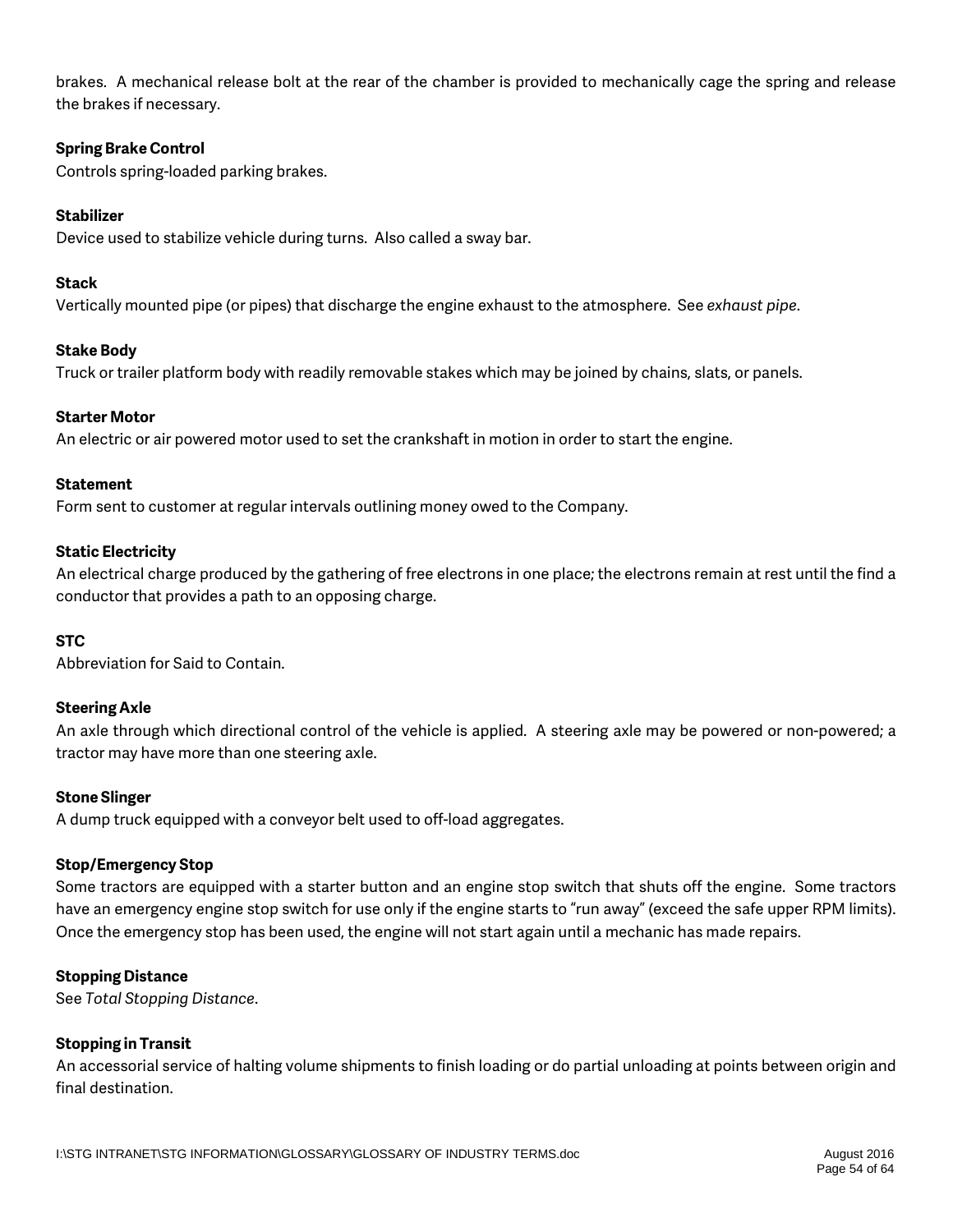### **Storage Charges**

Shipments that are held in storage at a Company facility that cannot be delivered when the client, who refuses to accept the goods for any reason (except damages), is liable for this charge.

### **Storage in Transit**

Temporary warehousing of a shipment at a point between origin and destination.

### **Store Door Delivery**

Movement of goods to a consignee's place of business.

## **Straight Bill of Lading**

See *Bill of Lading*.

### **Straight Job**

Truck with a body built onto its chassis; also called Straight Truck *(colloquial)*.

### **Straight Truck**

A truck with the body and engine mounted on the same chassis; contrasted to a Combination Unit, such as a tractortrailer.

### **Strip the Trailer**

Unload the trailer *(colloquial)*.

### **Stroke**

The maximum distance a piston moves in a cylinder.

### **Sufferance Warehouse**

This is a designated warehouse approved by Canada Customs (CCRA) where in bond shipments are held for inspection and clearance.

### **Sufferance Warehouse Charge**

Charged to the customer when freight does not clear customs. Freight is routed to an approved Customs Warehouse where it stays until it has been cleared.

### **Sufferance Warehouse Storage Charges**

Charges for storage of freight that sits in a sufferance warehouse past the allotted free time (Usually 48 hours). This charge is normally charged to the consignee.

### **Supercharger**

A type of blower, connected to the engine crankshaft, that forces air into the intake manifold at higher than atmospheric pressure to increase engine power and performance; see *Blower*.

### **Supply**

See *Air Lines*.

### **Supply Lines**

(Fuel) Lines that carry a supply of fuel to each injector; fuel enters the inlet connection and then the injectors.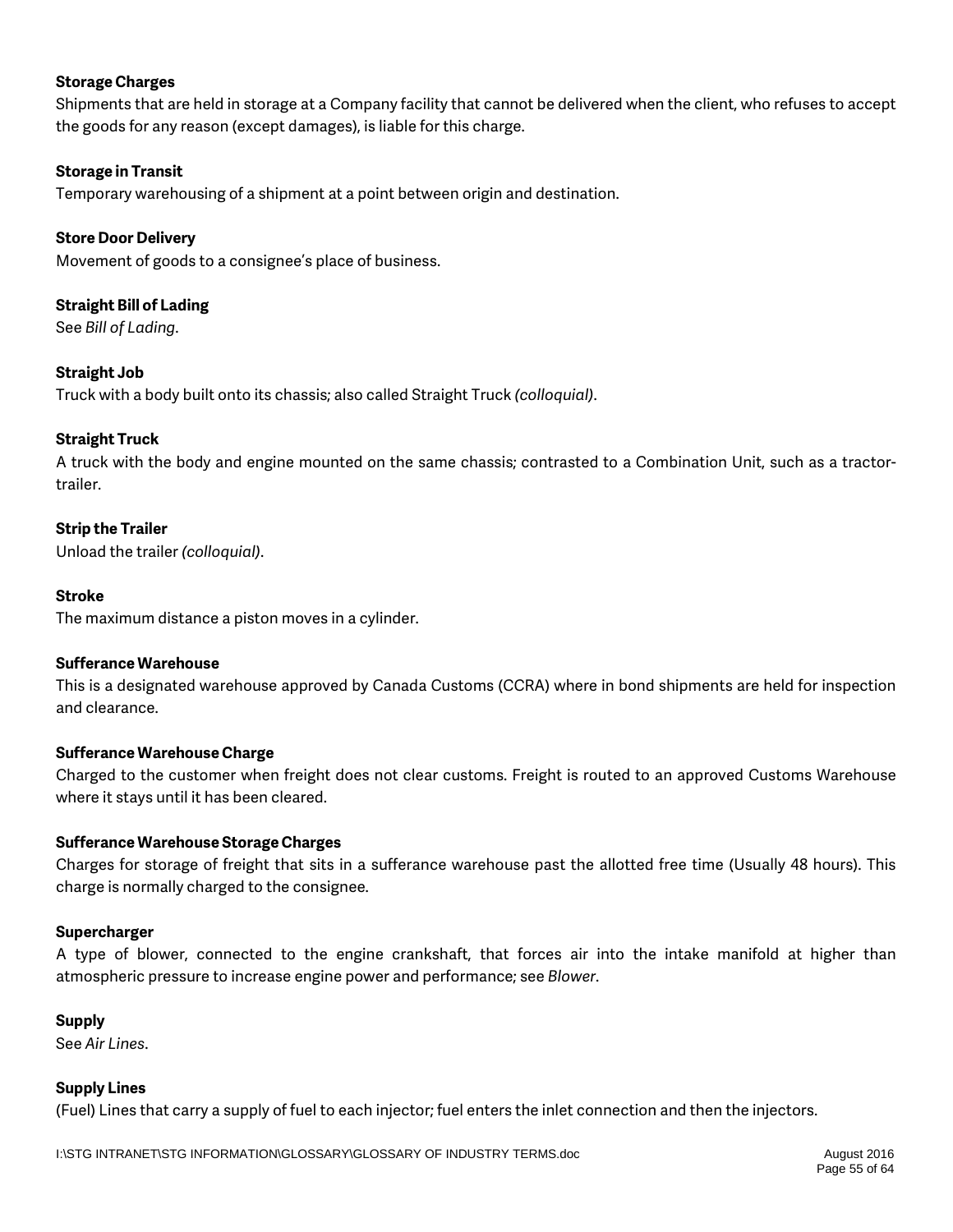### **Surcharge**

This is a global type application of additional charges to offset a specific cost (i.e. Fuel Surcharge to offset increase in fuel prices).

### **Surtax**

An additional or extra tax.

### **Suspension**

The system of components supporting a vehicle on its undercarriage or axles.

### **Swamper**

Name for a helper to unload or load trailers.

### **Sway Bar**

See *Stabilizer.*

### **Swinging Meat**

Sides of slaughtered beef, pork, lamb, etc. that are suspended from special racks in a refrigerated trailer.

### **Switch Point**

A designated location where highway drivers from two different origins arrive and switch trailers.

### **Switch Tractor**

Used to shunt or move trailer equipment at a branch location yard or customer location yard.

### **SW**

Abbreviation for Sufferance Warehouse.

### **SWC**

Abbreviation for Sufferance Warehouse Charges.

### **Synchronized Transmission**

A transmission in which the gears are so constructed as to allow smooth shifting without the need to double-clutch.

### **T & C**

Abbreviation for Terms & Conditions.

### **Tachograph**

A recording device in tractor that automatically records the number of miles driven, the speed, the number of stops, and other pertinent statistics.

### **Tachometer**

A device in the tractor, located on the instrument panel, that indicates the revolutions per minute of the engine's crankshaft.

### **Tag Axle**

The rearmost axle of a tandem-axle tractor that serves only to support additional gross weight, and does not transmit power.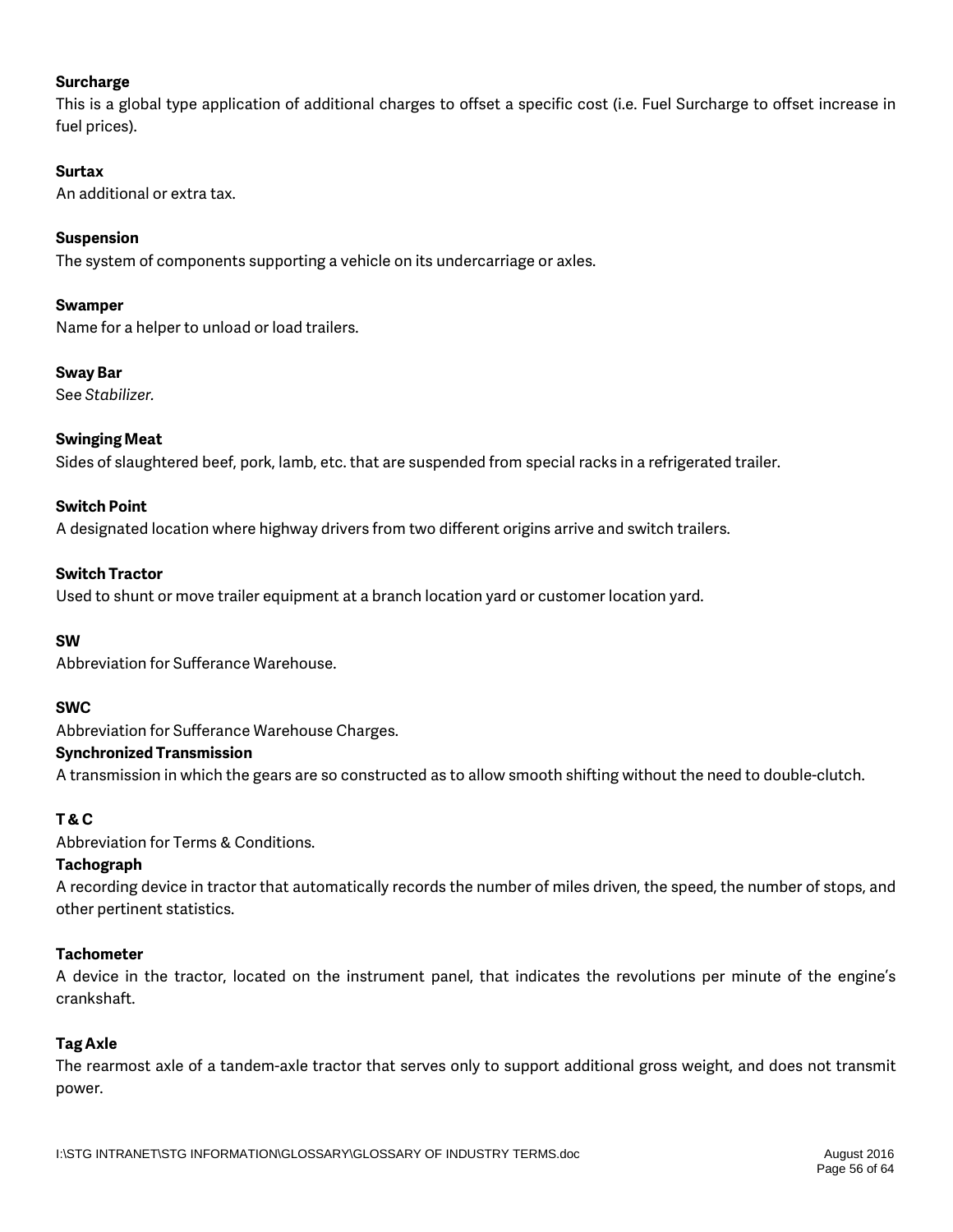### **Tailgating**

Following at an unsafe distance behind the vehicle ahead.

### **Tailpipe**

Exhaust to the atmosphere; see *Stack.*

### **Tandem Axle**

An assembly of two axles; either, none or both may be powered.

## **Tandem Drive Axles**

Tandem axles on a tractor that both propel the vehicle; same as *Twin Screw*.

## **Tandem Trailer**

Refers to a 48 or 53-foot trailer with two axles.

## **Tandem Pup Trailer**

Refers to a Pup Trailer with two axles.

## **Tank Trailer**

A semi-trailer consisting of a metal tank for carrying liquid or dry bulk; also called a Tanker.

### **Tanker**

See *Tank Trailer*.

### **Tare Weight**

(1) As applied to a loaded motor vehicle; tare weight is the weight of the vehicle exclusive of its contents; (2) Also refers to the weight on a container and/or the material used in the container for packing the merchandise to be shipped.

### **Tariff**

This is a table of Rates with corresponding Terms & Conditions

### **TDGA**

Abbreviation for Transportation of Dangerous Goods Act.

### **Temperature Gauge**

A device that indicates the temperature of such things as coolant, lubricating oil and gear lube.

### **Tender**

An offer for a bid for a contract between a potential customer and the Company.

### **Terminal**

Another name for branch.

### **Terminal Carrier**

The line haul motor carrier making delivery of a shipment at its destination; the last or final carrier.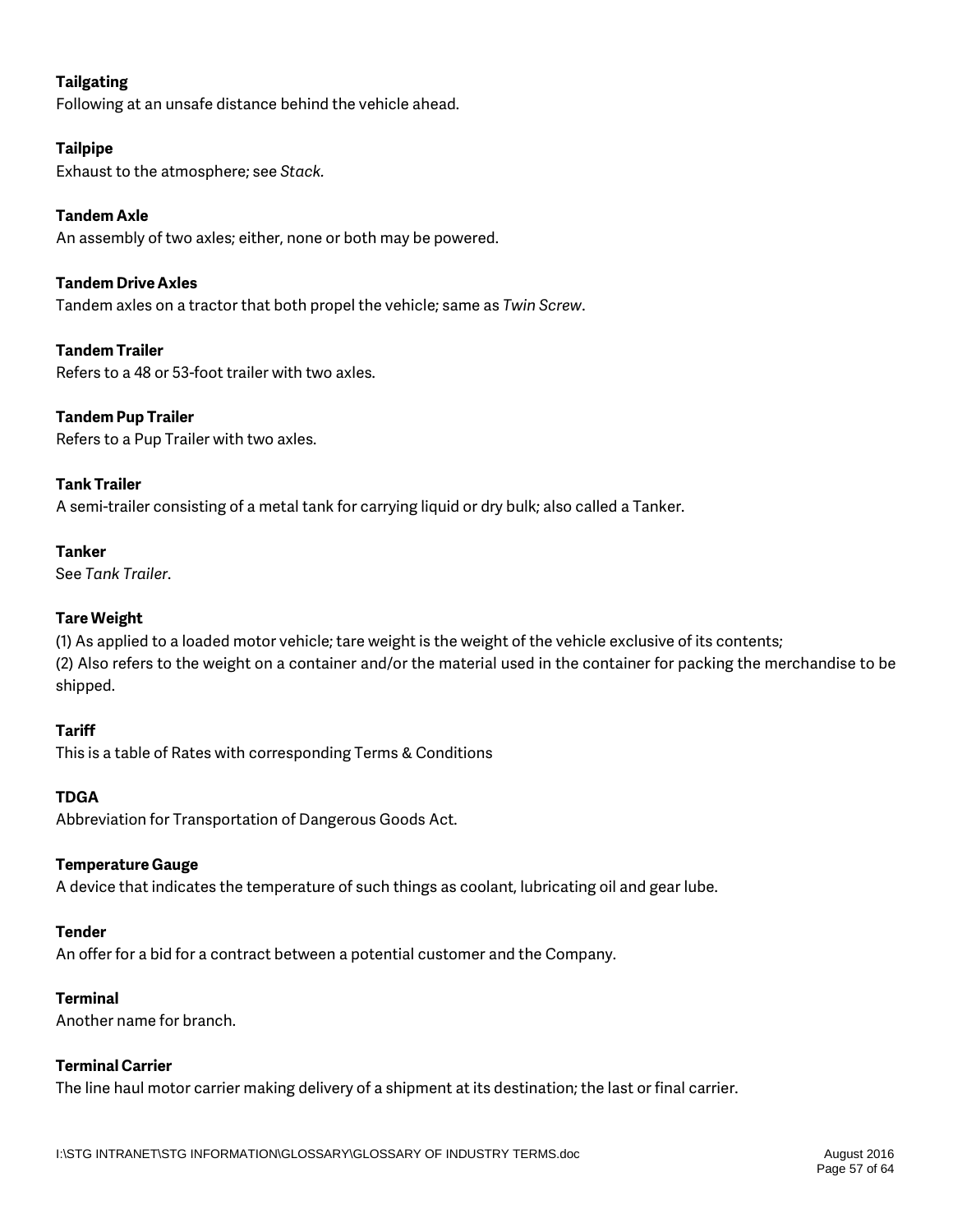### **Terminal Charge**

A charge made for services performed at terminals.

### **Terms & Conditions**

The agreement between a client and the Company on a rate quotation.

### **Terms**

Terms of payment such as collect, prepaid or third party, which is associated with the original BOL.

### **Test Lamp**

A device used to check an electrical circuit for problems.

### **Thermostat**

A device used to maintain temperature in the engine's cooling system within a desired range by restricting the coolant flow.

### **Throttle**

A valve that regulates the fuel vapour entering an internal combustion engine; controls the engine speed. See *Hand Throttle* and *Accelerator.*

### **Tie Rod**

In a tractor's steering system, the connecting rod between steering arms.

### **TL**

Abbreviation for Truckload or trailer.

### **Toed-In**

On the front wheels, the distance that the front of the wheels are closer together than the rear of the same wheels; this improves steering and increases tire life.

### **Toed-Out**

Opposite of *Toed-In*.

### **Tolerance**

Permissible variation in dimension, weight, etc. **Toll** A charge made for the use of a facility such as a bridge or turnpike.

### **Ton-Mile**

A unit of measure; moving a ton of freight one mile.

### **Tonnage**

Number of tons.

### **Torque**

Force having a twisting or turning effect.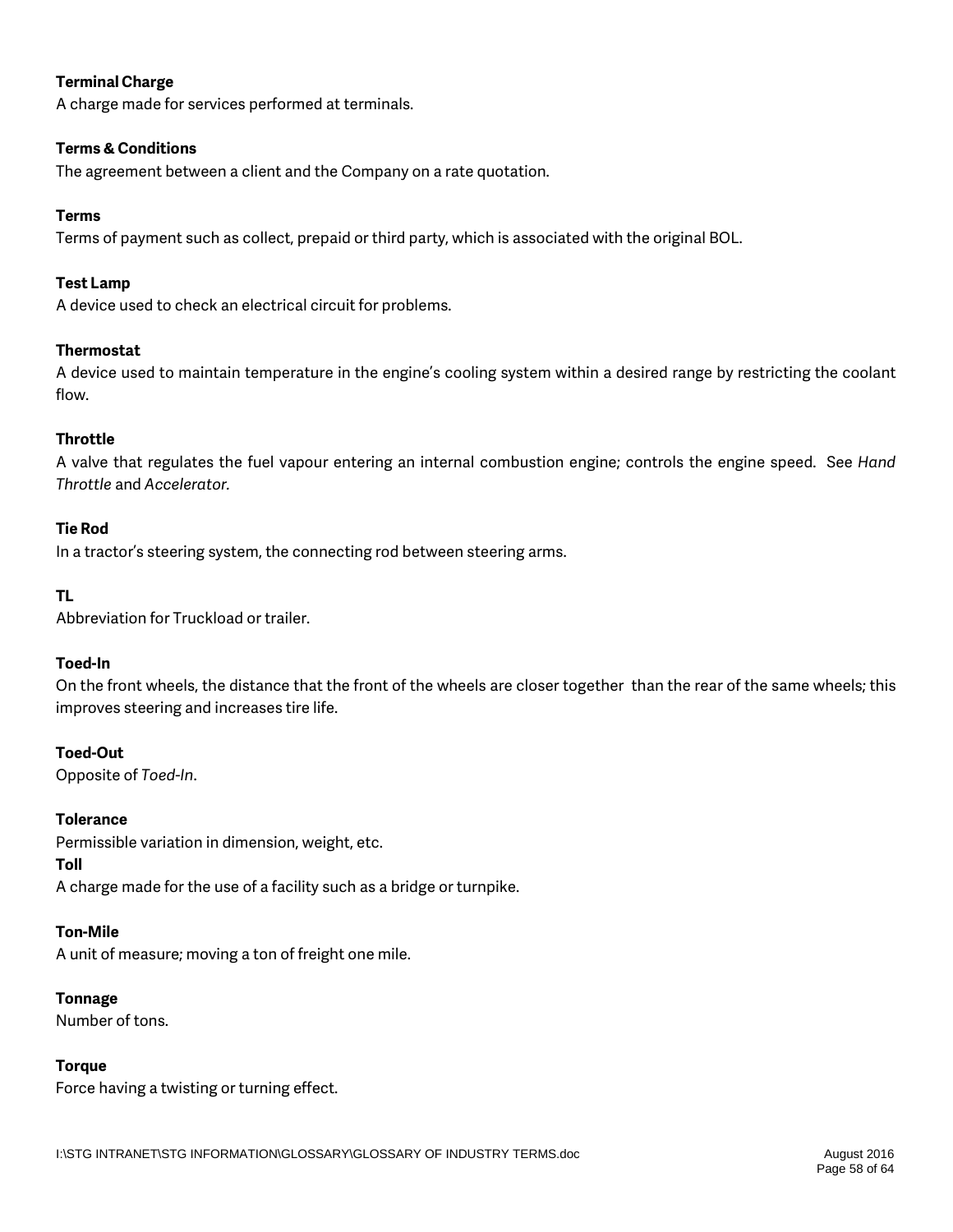### **Torque-Tube**

Tube enclosing the drive shaft; transmits forward or aft motion from the rear axle.

### **Total Engine Displacement**

Piston displacement multiplied by the number of cylinders; expressed in cubic centimetres or cubic inches.

### **Total Stopping Distance**

The distance a vehicle travels between when the driver recognizes the need to stop and when the vehicle comes to a complete stop; includes perception, reaction, brake lag and braking distance.

### **Tow Motor**

Also known as a forklift, which is a piece of equipment used in the warehouse to lift and move skids and other types of heavy freight.

### **Trace**

To check the movement of a shipment.

### **Tracer**

A request to locate a shipment, either to expedite or to establish its delivery; also, a request for response to a previously filed claim or communication.

### **Traction**

Adhesive friction, such as with tires on pavement.

### **Tractor**

Another name for Power Unit, which pulls trailers.

### **Tractor Protective Valve**

Controls flow of compressed air from the tractor to a trailer and ensures that air is always available for tractor brakes. When closed, air stops flowing to the trailer and causes the trailer's brakes to apply; it must be in normal position when the tractor is hooked up to a trailer, and in emergency position when unhooking a trailer.

### **Traffic**

Persons or property carried by transportation lines.

### **Trailer**

See *Full Trailer* and *Semi-Trailer*.

### **Trailer Brake**

A hand-operated remote control located on the steering column or dash that applies trailer brakes only; it must never be used for parking. Also called hand valve, trolley brake, trolley valve handle, trailer hand brake, and independent trailer brake.

### **Trailer Hand Brake**

See *Trailer Brake*.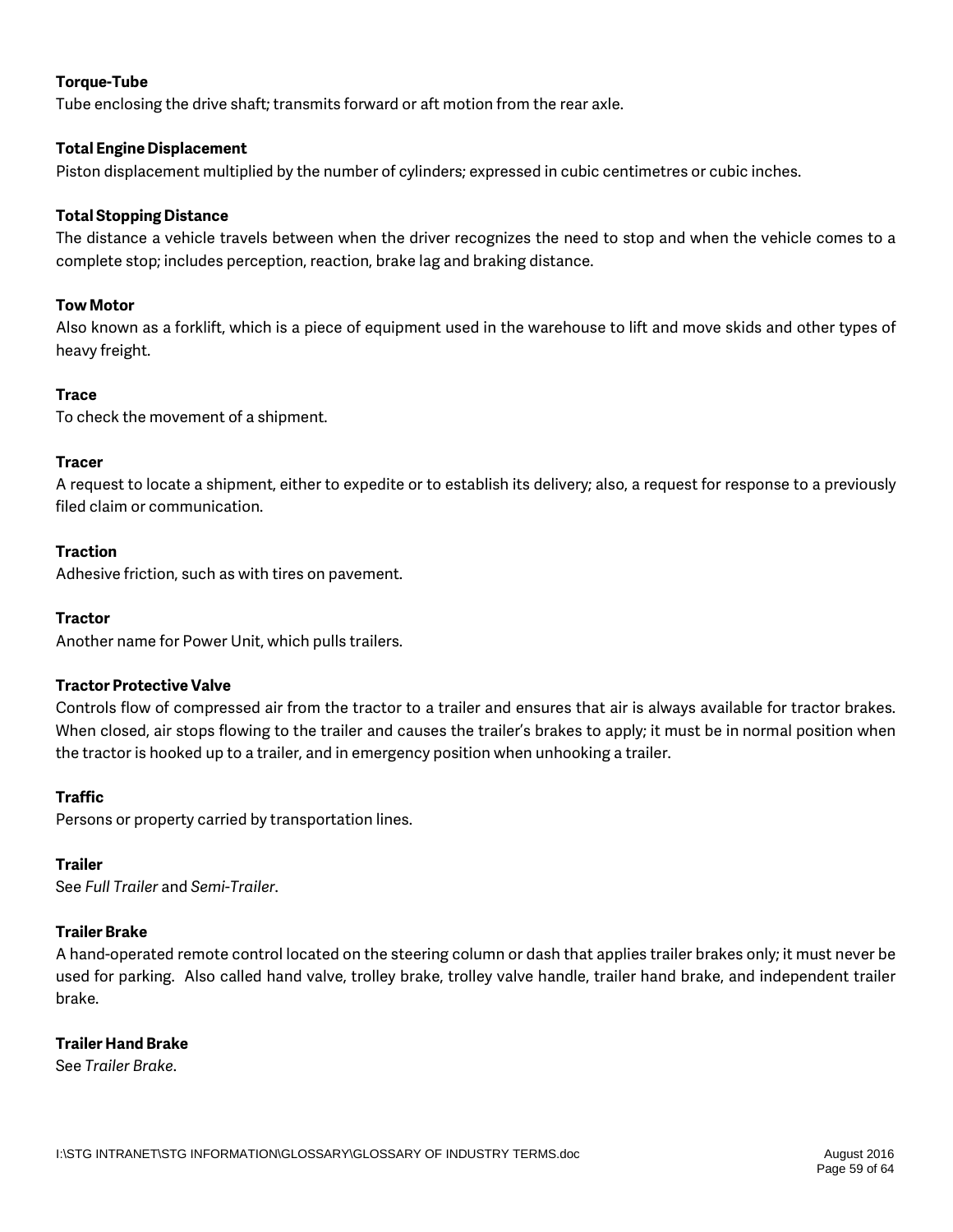### **Transfer**

Term used to describe the action of moving freight from one location to another (i.e. Transfer freight from one trailer to another).

### **Transfer Pump**

A pump used to move fuel from the fuel tank to injectors or a carburetor.

### **Transmission**

Selective gear box providing various combinations of gear ratios.

### **Transport**

To move traffic from one place to another.

### **Transportation**

The movement of traffic from one place to another.

### **Treadle Valve** See *Foot Brake Valve*.

**Trial Balance** A detailed Aging Report for Accounts Receivable.

**Tri-axle Trailer** This is a 53-foot trailer with three axles.

## **Tridem Trailer**

This is a 53-foot trailer with 3 or 4 axles.

### **Triples**

A combination consisting of a tractor, a semi-trailer and two full trailers, coupled together; also called triple headers or triple bottoms.

### **TRL**

Abbreviation for trailer.

**Trolley Brake** See *Trailer Brake*.

**Trolley-Valve Handle** Operates the trailer's brakes; see *Trailer Brake*.

# **Trombone Trailer**

An extendable trailer.

### **Trucking Industry**

The business activity of carrying goods by truck; also used to include carriers, drivers, warehouse and terminal employees, and all others who are directly or indirectly involved in trucking.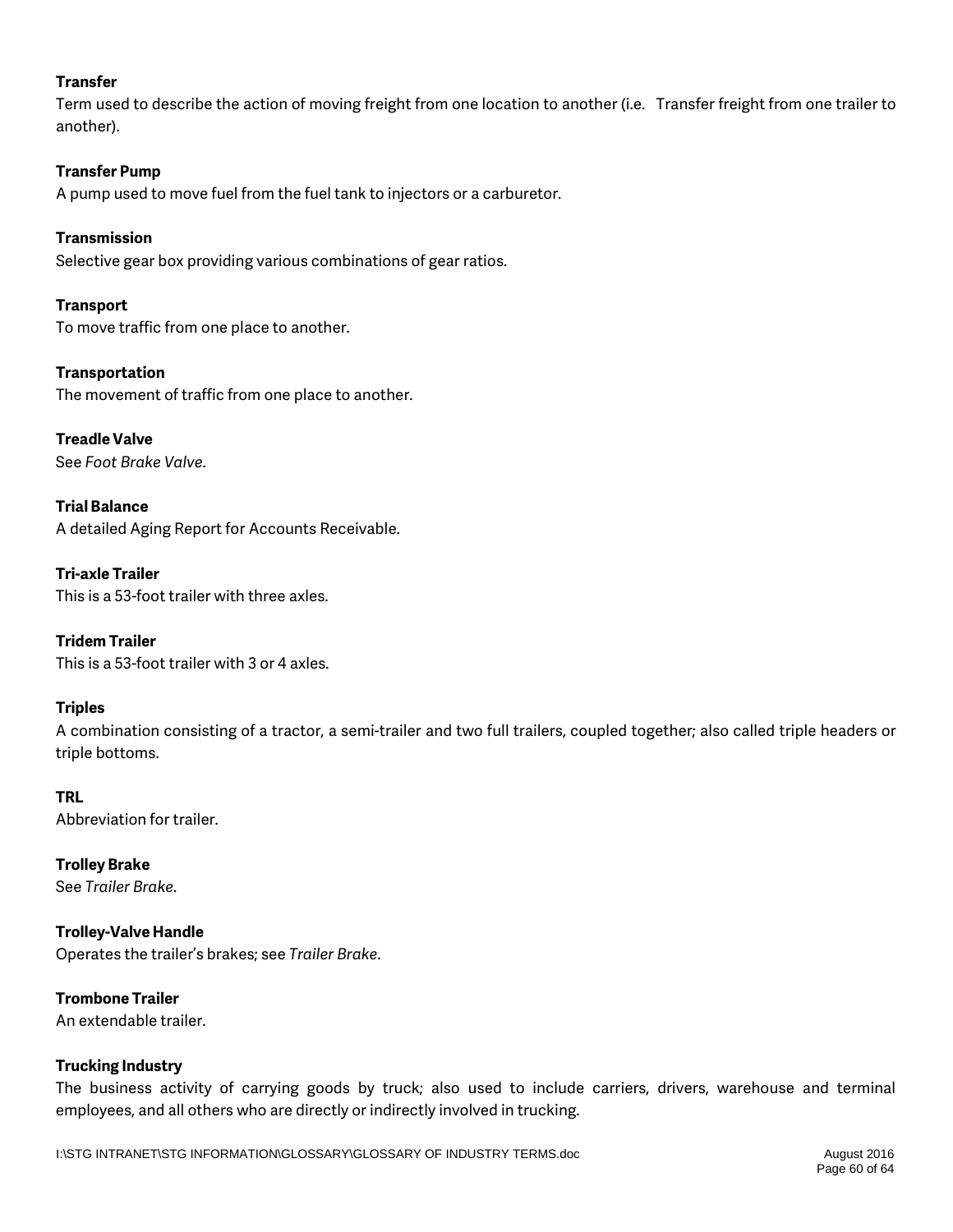### **Truckload (TL)**

(1) Quantity of freight that will fill a truck;

(2) Quantity of freight weighing the maximum legal amount for a particular type of truck;

(3) Used in connection with freight rates, the quantity of freight required to qualify a shipment for a truckload rate, which is cheaper than an LTL rate.

### **Turbocharger**

A type of blower, powered by engine exhaust gases, that forces air into the intake manifold at higher than atmospheric pressure to increase engine power and performance; see *Blower*.

### **Turn Around**

A type of trip or "run" in which the driver returns to the origin point immediately after his vehicle is unloaded and reloaded.

### **Turn Pike**

A combination of long box trailers. These trailers may be a combination of a 48 or 53 foot and a 48 or 53-foot trailer. This linehaul movement may only take place in the prairie provinces of Canada on 4-lane highway only.

#### **Twins**

See *Doubles.*

### **Twin Screw**

A truck or tractor with two rear axles, both driven by the engine; see *Tandem Drive Axles.*

#### **Twin Trailers**

See *Doubles.*

### **Two-Cycle Engine**

A piston-type internal combustion engine that produces power on every downstroke of the piston.

### **Two-Speed Axle**

A drive axle capable of being shifted through two gear ranges in order to double the number of gears available from the transmission.

### **Two Wheeler**

Equipment used on the dock or for pick up and delivery to move freight.

### **Unclaimed Freight**

Freight that has not been called for by the consignee or owner, or freight that cannot be delivered.

#### **Underdrive**

A condition in which the vehicle's transmission is in a gear having a ratio less than 1:1, that is, the engine crankshaft turns at a faster rate than the vehicle's drive shaft; opposite of overdrive. Also see *Direct Drive*.

#### **Unit Rate**

Per unit rating refers to skid rates, lineal foot rates, equipment type rates, piece rates, and carton rates.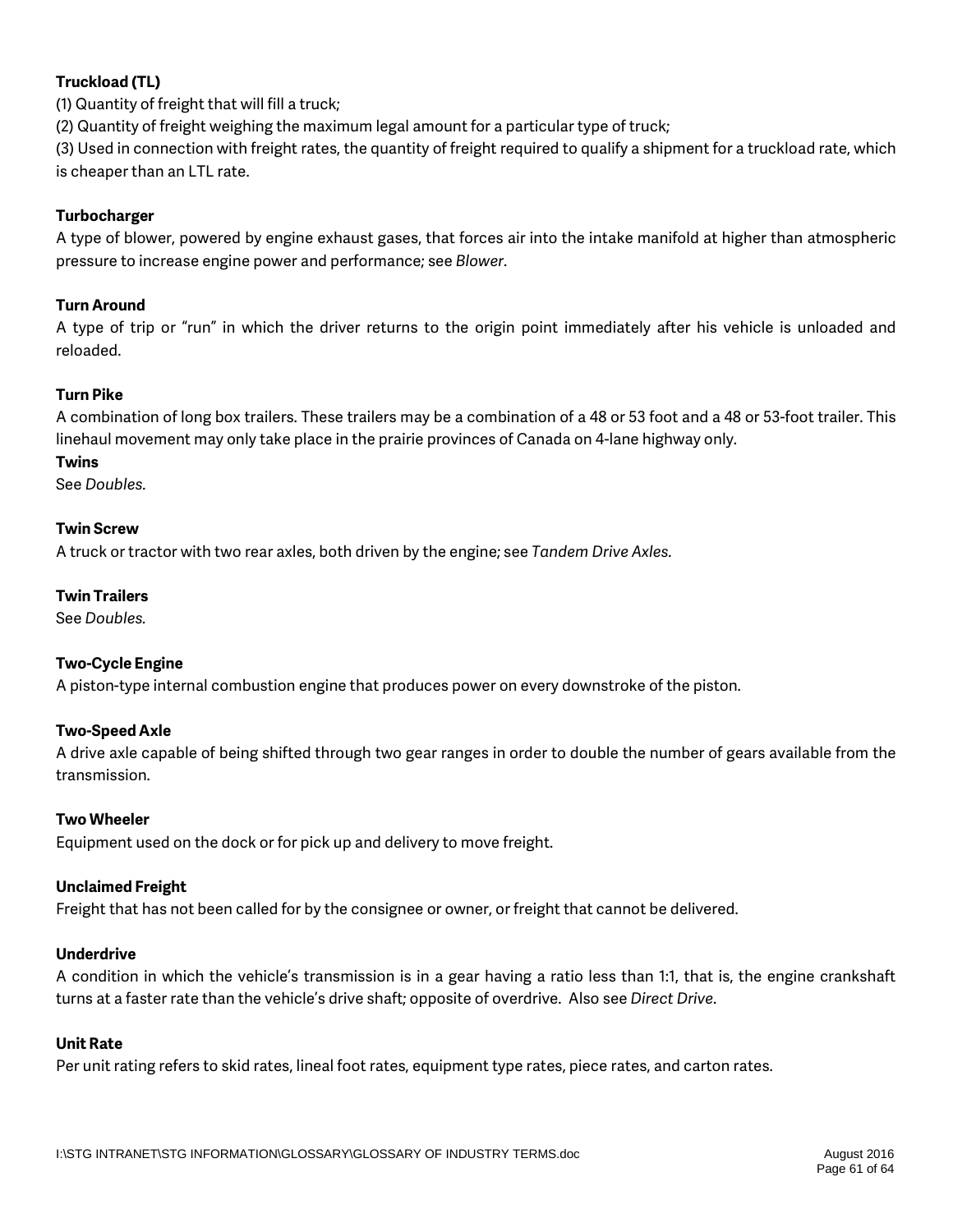### **Universal Joint**

A joint or coupling that permits a swing of limited angle in any direction; used to transmit rotary motion from one shaft to another not in line with it.

### **Unstable Cargo/Freight**

Cargo that cannot be completely secured against movement, such as cattle, swinging meat and liquids.

### **Vacuum Brake System**

A brake system where the mechanism is activated by a vacuum.

### **Valuation**

Usually associated with the released value of a shipment on the BOL.

### **Value Added Charge**

Also known as accessorial charge, these represent fees for extra services that are rendered by the Company for a client. These services represent an extra charge to the client over and above the freight charges.

### **Valve**

A device that opens and closes openings in a pipe, tube or cylinder.

### **Van**

Another name for a trailer.

### **VCR**

Abbreviation for Driver's daily vehicle condition report.

### **VIN**

Abbreviation for Vehicle Identification Number.

### **Viscosity**

Resistance of a fluid to flow, as in engine oils.

### **Volt**

A unit of measurement of electrical potential.

### **Voltage**

The electromotive force that causes electrons to flow; the difference between two opposing charges, such as the positive and negative plates of a storage battery. Voltage can be present without current flow, but current cannot flow unless voltage is present.

### **Voltage Drop**

Using up voltage in a circuit; can be caused by resistance in the circuit wiring, current consuming devices (ex. lamps, motors, etc.) or resistors.

### **Voltage Regulator**

A device that controls the voltage output of a generator.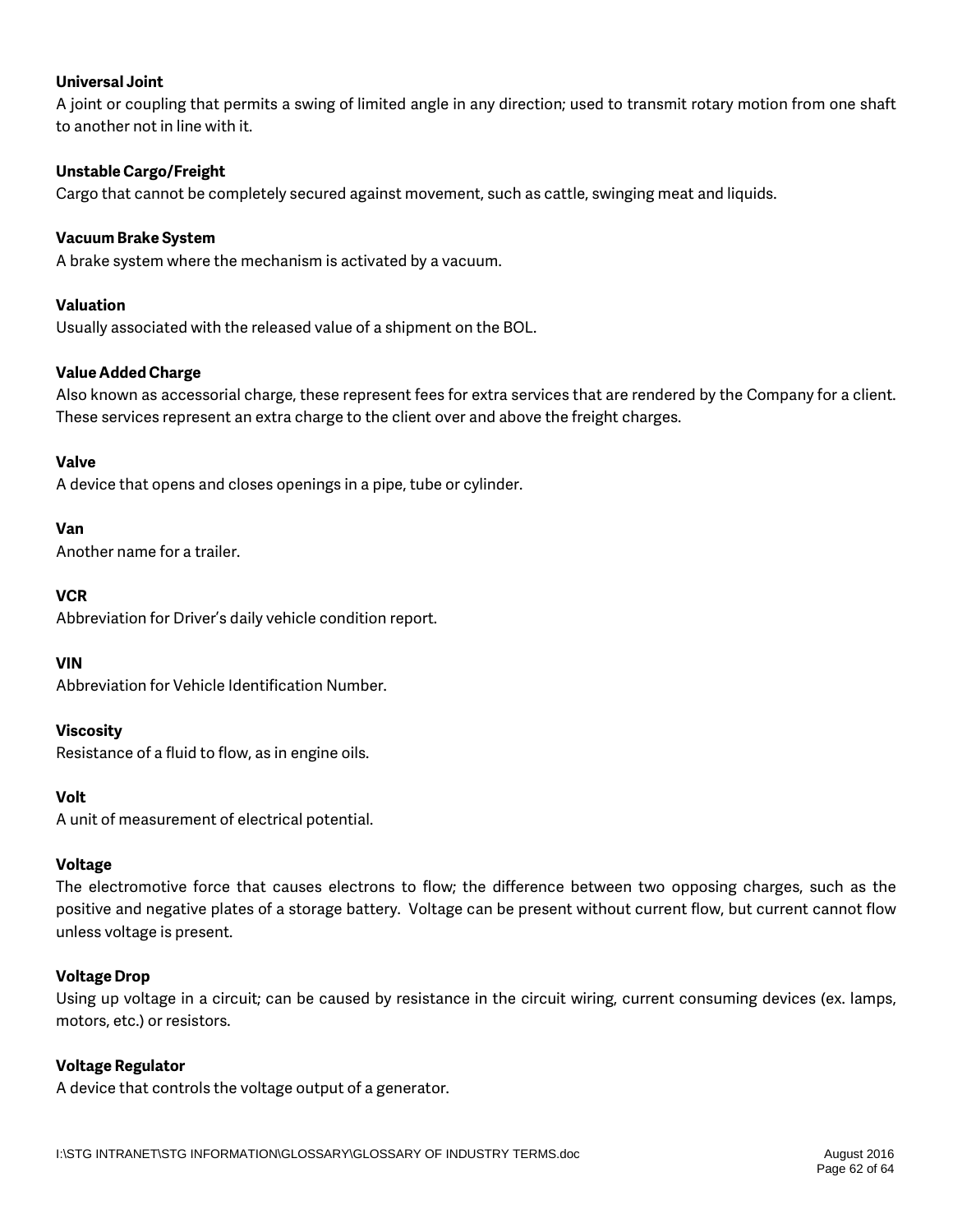### **Voltmeter**

Indicates output of alternator in volts.

### **Warehouse**

A place for the reception and storage of goods.

### **Warehouse Receipt**

A receipt for goods placed in a warehouse; may be issued as a negotiable or non-negotiable document.

### **Warehousing**

The storing of goods.

### **Water Level Warning Lights**

Lights up when coolant level in radiator drops below required level; similar lights will indicate low oil pressure or high coolant temperature, depending on the type of engine.

### **Water Pump**

A pump that circulates the coolant through the engine cooling system.

### **Water Temperature Gauge**

Indicates temperature of engine coolant.

### **Waybill**

A document prepared by a transport line at a shipment's point of origin showing the point of origin, destination, route, consignor, consignee, shipment description and amount charged for the transportation service. Forwarded with the shipment or directly by mail to the agent at the transfer point or waybill destination; includes a description of goods and shipping instructions.

### **WCB**

Abbreviation for Worker's Compensation Board.

### **Weighmaster**

A person who operates a scale for the weighing of freight or motor vehicles; a certified weighmaster is one who has been licenced by some governmental authority as skilled in the art of proper weighing.

### **Weight Sheets**

Itemized list furnished by shippers to weighing bureaus, itemizing articles in each consignment.

### **Wet Clutch**

A type of clutch that operates in an oil bath.

### **Wet Goods**

Liquids.

### **Wet Tank**

Part of the air brake system; compressed air produced by the compressor goes to the wet tank, which collects any water and engine oil that the air has in it. This tank must be drained at least once a day.